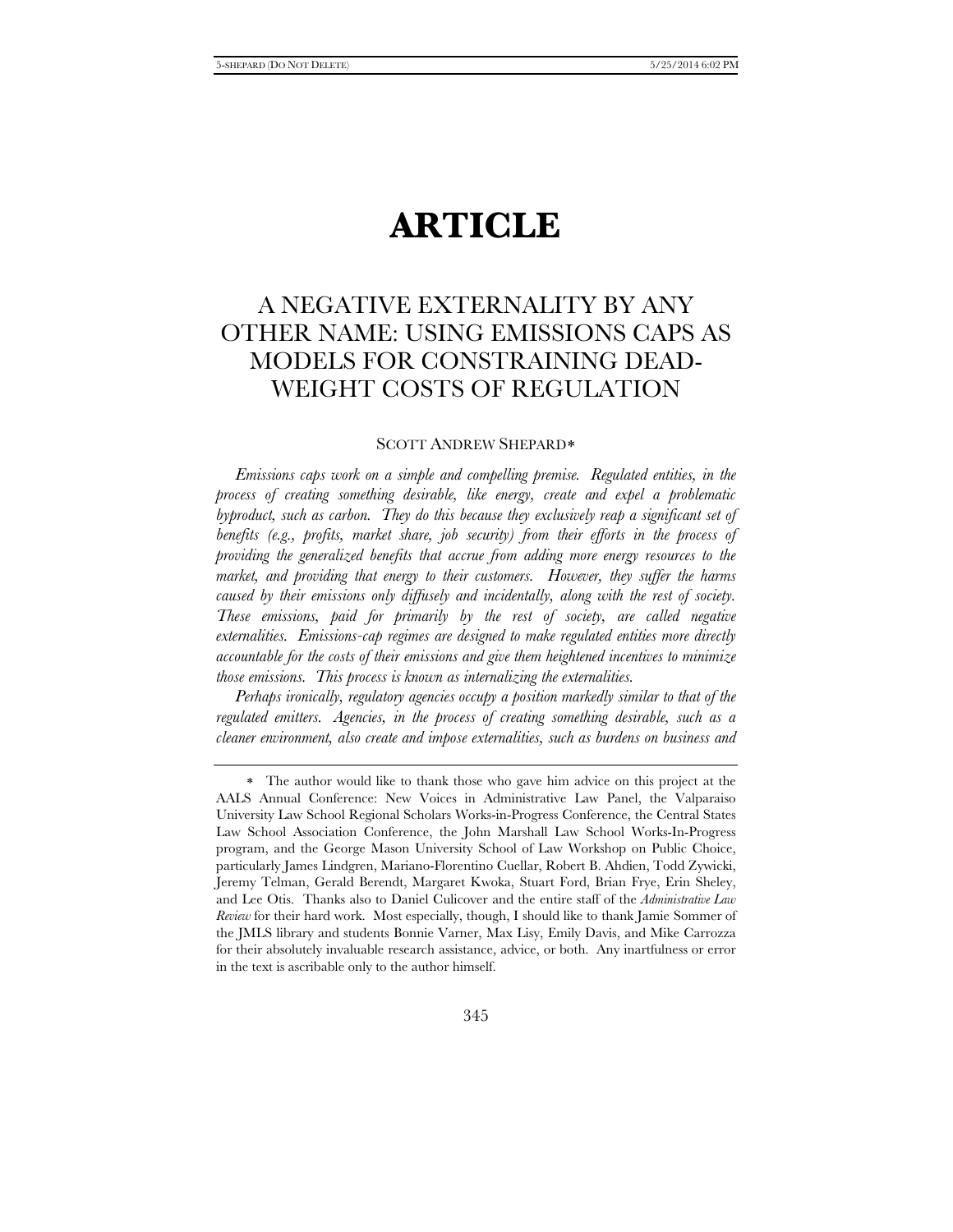*the economy. They do this because they reap particular benefits (e.g., job security and prospects, additional authority and powers, prestige, and self-worth) from their efforts,*  while suffering the harms caused by the dead-weight costs of their regulations only *diffusely and incidentally, along with the rest of society. Emissions-cap regimes therefore provide a condign—though nevertheless imperfect—model for establishing a system by which regulatory agencies can be obliged meaningfully to take account of, and to minimize, the efficiency and economic losses occasioned by their regulations.*

*This Article will propose and elaborate on a regulatory "Compliance-Cost Cap" system derived from emissions-cap models and the principles that animate such models, designed to oblige regulatory agencies to constrain the deadweight costs of their regulations.*

#### TABLE OF CONTENTS

|     | I. The Need for Structural Incentives to Constrain Regulatory- |                                                             |  |
|-----|----------------------------------------------------------------|-------------------------------------------------------------|--|
|     |                                                                |                                                             |  |
|     | $A_{\cdot}$                                                    |                                                             |  |
|     | В.                                                             | An Absence of Mandatory Structural Incentives to            |  |
|     |                                                                |                                                             |  |
|     | C.                                                             | Failure to Stem the Tide of Regulatory-Compliance Costs     |  |
|     |                                                                | or to Systematically Review and Revise Underperforming      |  |
|     |                                                                |                                                             |  |
| П.  |                                                                |                                                             |  |
| Ш.  | Regulated Entities and Regulatory Agencies Compared373         |                                                             |  |
| IV. |                                                                | The Compliance-Cost Cap Proposal: Overview 378              |  |
| V.  | Defining and Calculating Regulatory-Compliance Costs385        |                                                             |  |
|     |                                                                | A. The Composition of "Regulations" and Compliance Costs387 |  |
|     |                                                                |                                                             |  |
|     |                                                                |                                                             |  |
|     |                                                                | 3.                                                          |  |
|     | В.                                                             | Calculating Costs of Compliance and the Regulatory-         |  |
|     |                                                                |                                                             |  |
|     |                                                                |                                                             |  |
|     |                                                                | 2. Ignoring Regulatory Benefits in Making Cost-Cap          |  |
|     |                                                                |                                                             |  |
|     |                                                                |                                                             |  |
|     |                                                                |                                                             |  |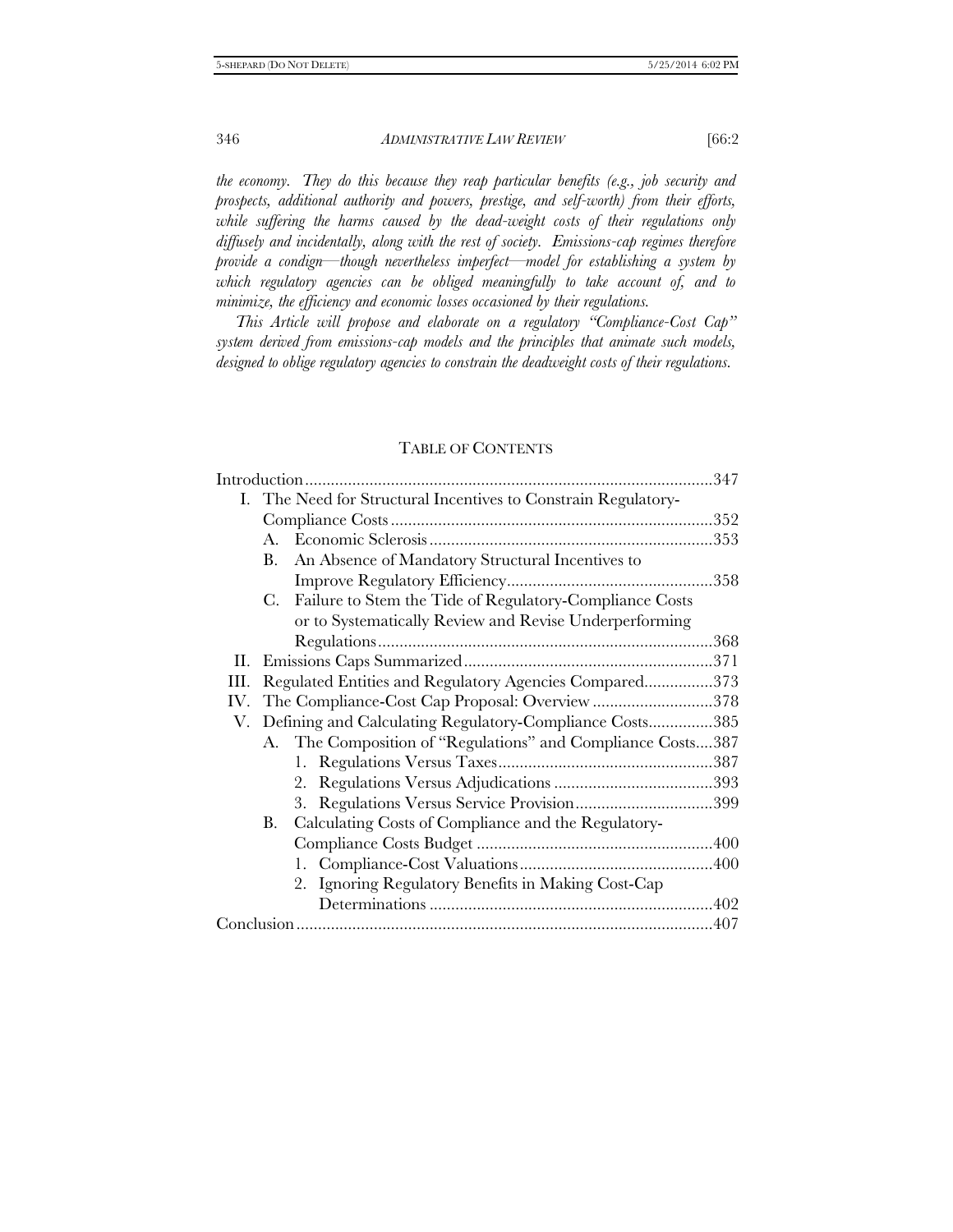#### **INTRODUCTION**

The regulatory state deserves credit for many successes.<sup>1</sup> The United States, for instance, boasts an environment massively cleaner and healthier than was true a century or even a few decades ago[.2](#page-2-1) Much credit for this improvement surely goes to environmental regulations established over the past few decades[.3](#page-2-2) Increased regulation, however, hardly represents an unalloyed blessing. [4](#page-2-3) Whatever its benefits, regulation has important negative characteristics as well: much of it makes it harder for business to grow, develop, or even survive; harder for economic development of any sort to occur; and harder for private individuals to support themselves.<sup>5</sup> And as with most other goods, the benefits from regulation occur primarily at the early stages of regulation; as the low-hanging fruit is reaped, additional regulation tends to harvest increasingly small rewards (environmental or otherwise) at increasingly high costs.[6](#page-2-5) The *Code of Federal Regulations* (CFR) now runs well in excess of 150,000 pages. More than 3,500 new regulatory rulemakings per year generate upwards of 8,000 additional federal regulations annually (to say nothing of state and municipal contributions).<sup>[7](#page-2-6)</sup> Compliance with federal regulations alone may cost regulated entities (including both businesses and individuals) well in excess of one trillion dollars per year.[8](#page-2-7) These high costs highlight the need

<span id="page-2-1"></span>2. *See, e.g.*, RONALD J. RYCHLAK & DAVID W. CASE, ENVIRONMENTAL LAW xiv (2010); CRAIG COLLINS, TOXIC LOOPHOLES: FAILURES AND FUTURE PROSPECTS FOR ENVIRONMENTAL LAW 37–38, 58, 86 (2010).

3. *See* RYCHLAK & CASE, *supra* note 2, at xiv; COLLINS, *supra* note 2, at 37–38, 86.

<span id="page-2-0"></span><sup>1.</sup> *See, e.g.*, OFFICE OF INFO. & REGULATORY AFFAIRS, OFFICE OF MGMT. & BUDGET, 2010 REPORT TO CONGRESS ON THE BENEFITS AND COSTS OF FEDERAL REGULATIONS AND UNFUNDED MANDATES ON STATE, LOCAL, AND TRIBAL ENTITIES 3 (2010) [hereinafter OMB 2010] (quantifying the partial benefits from regulation by the federal government from 1999–2009 at \$128 to \$616 billion); Robert W. Hahn & Cass R. Sunstein, *A New Executive Order for Improving Federal Regulation? Deeper and Wider Cost-Benefit Analysis*, 150 U. PA. L. REV. 1489, 1490 (2002); CASS R. SUNSTEIN, AFTER THE RIGHTS REVOLUTION: RECONCEIVING THE REGULATORY STATE 74 (1990).

<span id="page-2-3"></span><span id="page-2-2"></span><sup>4.</sup> *See, e.g.*, SUNSTEIN, *supra* note 1, at 74–110 (reviewing ways in which regulations fail).

<span id="page-2-4"></span><sup>5.</sup> *Id.* This should prove troubling even from a regulation-maximizing point of view: high compliance costs make society poorer which, on top of everything else, means that fewer resources are available to support additional regulatory or other government programs. *See also infra* notes 51–57 and accompanying text.

<span id="page-2-7"></span><span id="page-2-6"></span><span id="page-2-5"></span><sup>6.</sup> This is a fairly standard insight: the easiest, highest-reward tasks tend to get done early in a project, leaving the relatively hard, relatively expensive, and relatively low-yield tasks for later. *See* Keith H. Hirokawa, *Driving Local Governments to Watershed Governance*, 42 ENVTL. L. 157, 160 (2012) (identifying the principle at work in the regulatory context).

<sup>7.</sup> *See infra* notes 117–118 and accompanying text.

<sup>8.</sup> *See infra* Part I.C.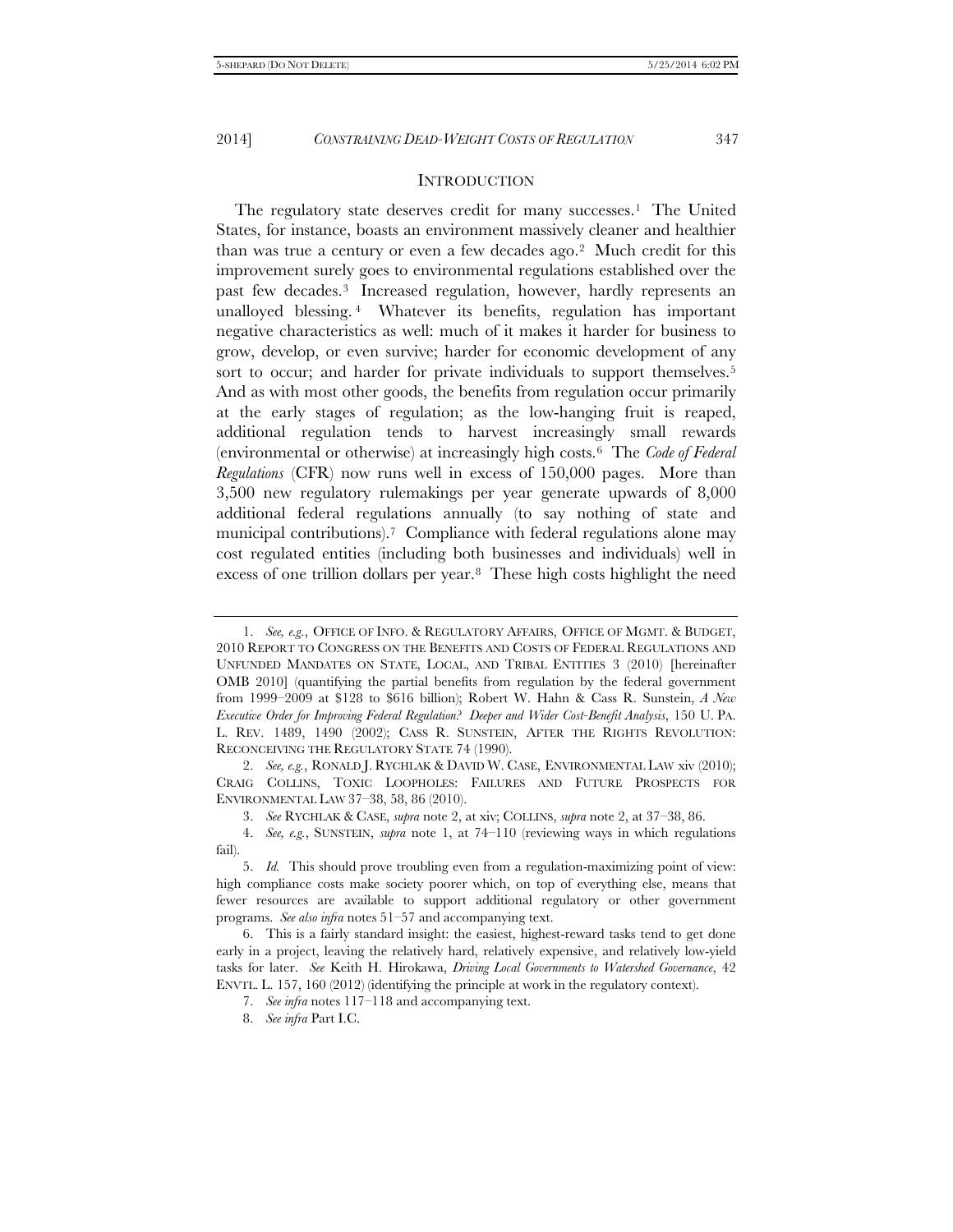for structural mechanisms to constrain them. Such structures should be designed to achieve the greatest regulatory benefit at the least cost, whether by enacting new, modifying existing, or repealing superannuated, duplicative, and otherwise inefficient regulation.

The regulatory Compliance-Cost Cap (CCC) program proposed in this Article presents such a mechanism. For more than thirty years, each federal administration has made at least nominal efforts to control regulatory-compliance costs and to ensure more regulatory benefit for each compliance-cost dollar.[9](#page-3-0) The central such effort has been the obligation that agencies employ cost–benefit analysis (CBA) to evaluate prospective regulation.[10](#page-3-1) CBA, however, has failed to restrain the seemingly inexorable rise in regulatory-compliance costs. [11](#page-3-2) This is hardly surprising, as CBA-proper has traditionally applied only to executive agencies, not independent agencies.[12](#page-3-3) Agencies face no penalties if they fail to undertake CBA, no consequences if they fail to follow the "recommendations" of CBA, and no obligation to follow a specific CBA formula.[13](#page-3-4) Moreover, it is in the very nature of their position as regulators that agency personnel who will be particularly aware of and partial to the benefits arising from regulation, but uniquely underattentive to the costs—are not in a good position to conduct CBA, because they find themselves essentially in the role of judging their effectiveness in their own cases.[14](#page-3-5) Additionally, CBA has been subject to numerous critiques questioning which factors should be counted as part of the costs and benefits of regulation, and how (or whether) those factors should be counted.[15](#page-3-6)

The CCC program is designed to remedy the shortcomings of CBA,[16](#page-3-7)

<span id="page-3-0"></span><sup>9.</sup> *See infra* Part I.B; John Bronsteen et al., *Well-Being Analysis vs. Cost-Benefit Analysis,* 62 DUKE L.J. 1603, 1606 (2013) (listing executive orders that have mandated cost benefit analysis (CBA) since 1981); Cary Coglianese, *Empirical Analysis and Administrative Law*, 2002 U. ILL. L. REV. 1111, 1120 (2002) (analysis required for "any proposed regulation that would impose annual costs of more than \$100 million on the economy"); Unfunded Mandates Reform Act of 1995, 2 U.S.C. §§ 1501–71 (2012) (codifying the CBA requirement).

<sup>10.</sup> *See* sources cited *supra* note 9*.*

<span id="page-3-2"></span><span id="page-3-1"></span><sup>11.</sup> *See generally infra* Part I.C; J.B. Ruhl & James Salzman, *Mozart and the Red Queen: The Problem of Regulatory Accretion in the Administrative State*, 91 GEO. L.J. 757, 765, 776–82 (2003) (recounting failed initiatives and noting that "direct initiatives to cull regulations have been abject failures").

<span id="page-3-5"></span><span id="page-3-4"></span><span id="page-3-3"></span><sup>12.</sup> *See* OMB 2010, *supra* note 1, at 3–4; *see also infra* Part I.B. President Obama's Regulatory "Czar," Cass Sunstein, has notionally extended CBA obligations to independent agencies, but in the same toothless version critiqued herein. *See, e.g.*, Exec. Order No. 13,579, 3 CFR 256 (2011).

<sup>13.</sup> *See infra* Part I.B.

<span id="page-3-6"></span><sup>14.</sup> *See id.*

<sup>15.</sup> *See infra* notes 243–47 and accompanying text.

<span id="page-3-7"></span><sup>16.</sup> *See infra* note 101 (detailing the shortcomings and failures of CBA).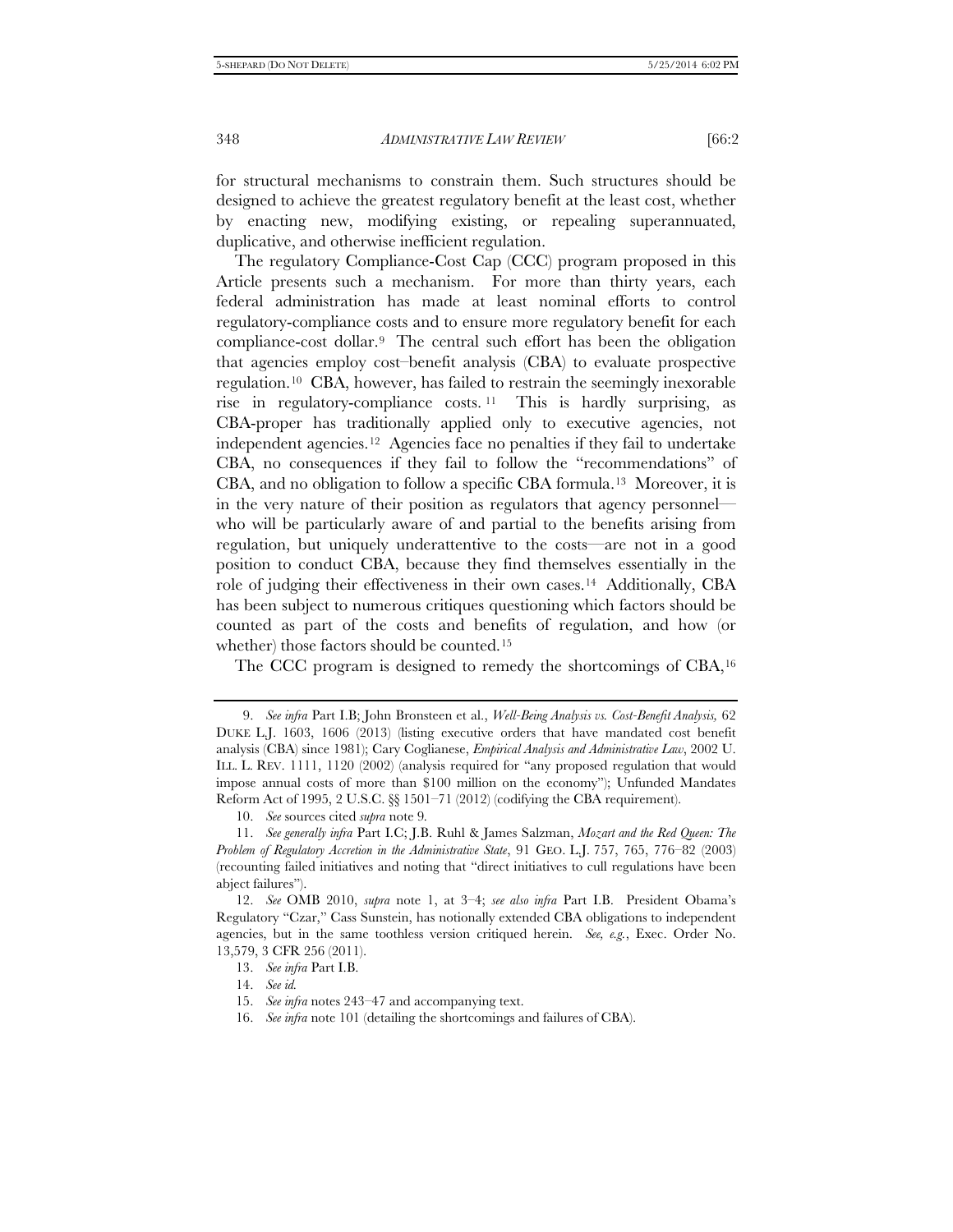and to provide a genuinely effective means of containing regulatorycompliance costs and generating increased efficiencies from regulatory agencies without undermining the real benefits arising from well-considered and well-constructed regulatory regimes. It takes as its model emissions-cap regimes, the most familiar perhaps being a carbon-cap program popularly known as "cap-and-trade" (though there are emissions-cap programs, and even cap-and-trade programs, for other pollutants as well).[17](#page-4-0) The central insight of emissions-cap programs is that entities subject to the cap, in the course of producing a valuable good such as energy, also produce harmful byproducts, such as carbon. [18](#page-4-1) They pay too little attention to the byproducts, called "negative externalities," because many of the advantages flowing from their production of goods—advantages such as profits, job security, and job satisfaction—accrue to them directly, while the costs of the negative externalities flow out onto society generally.[19](#page-4-2) As will be discussed below, though, private exchanges also produce positive externalities—i.e., *benefits* flowing from the exchange that are not fully captured by the bargaining parties.<sup>[20](#page-4-3)</sup> In order to awaken producers to the negative externalities they create, emissions-cap programs limit, and then eventually reduce, the amount of negative externalities the regulated entities are permitted to produce, thus requiring them either to increase their goods-tonegative-externalities production ratio or to decrease production.[21](#page-4-4)

The CCC program recognizes that regulatory agencies are in a materially similar position to that of the entities they regulate. Like regulated entities, agencies create a valuable good: the benefits of regulation. [22](#page-4-5) As a result, regulators are rewarded with job security, promotion, job satisfaction, and other benefits.[23](#page-4-6) Like their regulated counterparts, agencies are unable to capture all of the benefits arising from the goods they create: much of the benefit—as intended by the system spills out to the public generally. One of the marginal dissimilarities between regulated entities and regulatory agencies is that regulated entities are generally able to capture a larger quantum of the benefit created by their production than are regulatory agencies. As a result, compliance-cost caps cannot follow the emissions-cap model precisely. [24](#page-4-7) Regulatory agencies also, however, create a byproduct: the costs of complying with

<span id="page-4-0"></span><sup>17.</sup> *See infra* Part II.

<span id="page-4-1"></span><sup>18.</sup> *See id.*

<span id="page-4-2"></span><sup>19.</sup> *See infra* Part III.

<sup>20.</sup> *See id.*

<span id="page-4-5"></span><span id="page-4-4"></span><span id="page-4-3"></span><sup>21.</sup> *See infra* Part II.

<span id="page-4-6"></span><sup>22.</sup> *See infra* Part III.

<sup>23.</sup> *See infra* Parts I.B, III–IV.

<span id="page-4-7"></span><sup>24.</sup> *See infra* Parts IV–V.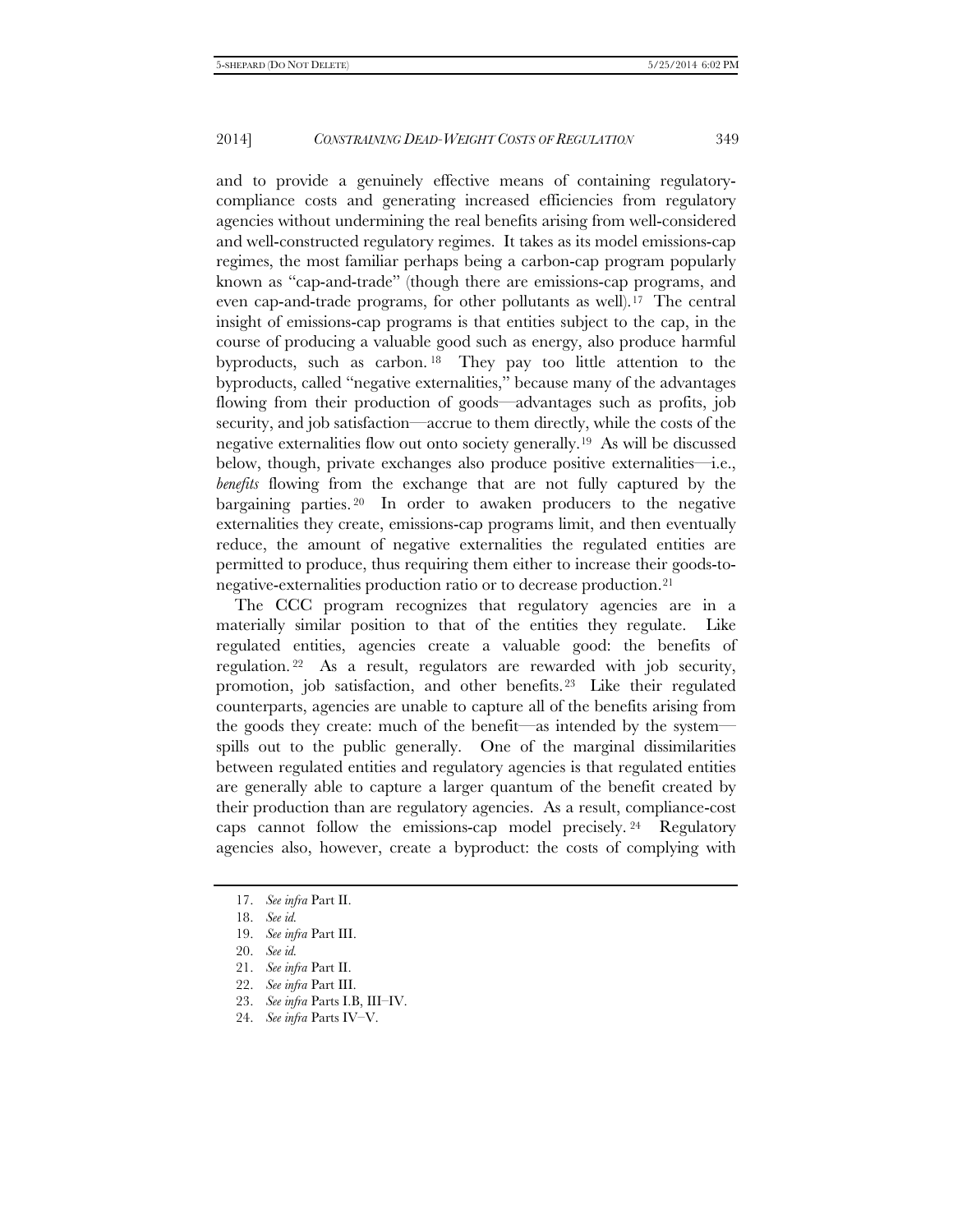their regulations, which are borne not by them, but by society.[25](#page-5-0)

While agencies and regulators face incentives and inclinations to maximize regulatory reach and activity, to minimize their own efforts, and to maximize the positive-externality public benefits of their regulations, they face essentially no material incentives to minimize the negativeexternality costs of complying with those regulations.[26](#page-5-1) In order to make regulatory agencies attend meaningfully to the negative externalities they create, the CCC program will cap, and then for a time gradually and slowly reduce, the amount of negative externality that regulatory agencies are permitted to produce. The program will thus require agencies to increase the efficiency of their regulations or to decrease regulation, presumably by pruning away outdated, duplicative, or highly inefficient regulation, and by revising necessary but poorly crafted regulation.[27](#page-5-2)

The CCC program would, for the first time, establish a real and meaningful check on the growth of regulatory-compliance costs and would genuinely incentivize regulatory agencies to do the work required to weed out or revise inefficient regulation. Unlike CBA and its brethren, CCC would set obligatory requirements, according to standards established and monitored by neutral arbiters.[28](#page-5-3) It would force government, as an initial matter, to catalogue—and, as it were, index by entity regulated—the whole of its regulations, an effort which, regrettably, has never been undertaken.[29](#page-5-4)  It would require the government to acknowledge the costs associated with this totality of regulation, according to an objective metric to be applied consistently.[30](#page-5-5) It would apply the capping mechanism to all costs imposed by government that do not arise from the taxing power or from genuine adjudication.[31](#page-5-6) This would render all of government more transparent and responsible[.32](#page-5-7) Thereafter, the caps on the costs of regulatory compliance would slowly fall for a period, creating pressures on regulators to wring excesses and inefficiencies from their regulations. Once a reasonable amount of tightening had occurred, compliance costs would be permitted to rise only in step with some coherent and constraining metric, such as real gross domestic product  $(GDP)$  or population growth.<sup>33</sup> Any increases in the total CCC outside of these constraints—whether for a specific new or

<span id="page-5-0"></span><sup>25.</sup> *See id.*

<span id="page-5-1"></span><sup>26.</sup> *See infra* Part V.

<span id="page-5-2"></span><sup>27.</sup> *See infra* Parts IV–V.

<span id="page-5-3"></span><sup>28.</sup> *See infra* Part I.B.

<span id="page-5-5"></span><span id="page-5-4"></span><sup>29.</sup> *See infra* note 115 and accompanying text.

<sup>30.</sup> *See infra* Part V.B.

<span id="page-5-6"></span><sup>31.</sup> *See infra* Part V.A.1–2.

<span id="page-5-7"></span><sup>32.</sup> *See id.*

<span id="page-5-8"></span><sup>33.</sup> *See infra* Part V.B.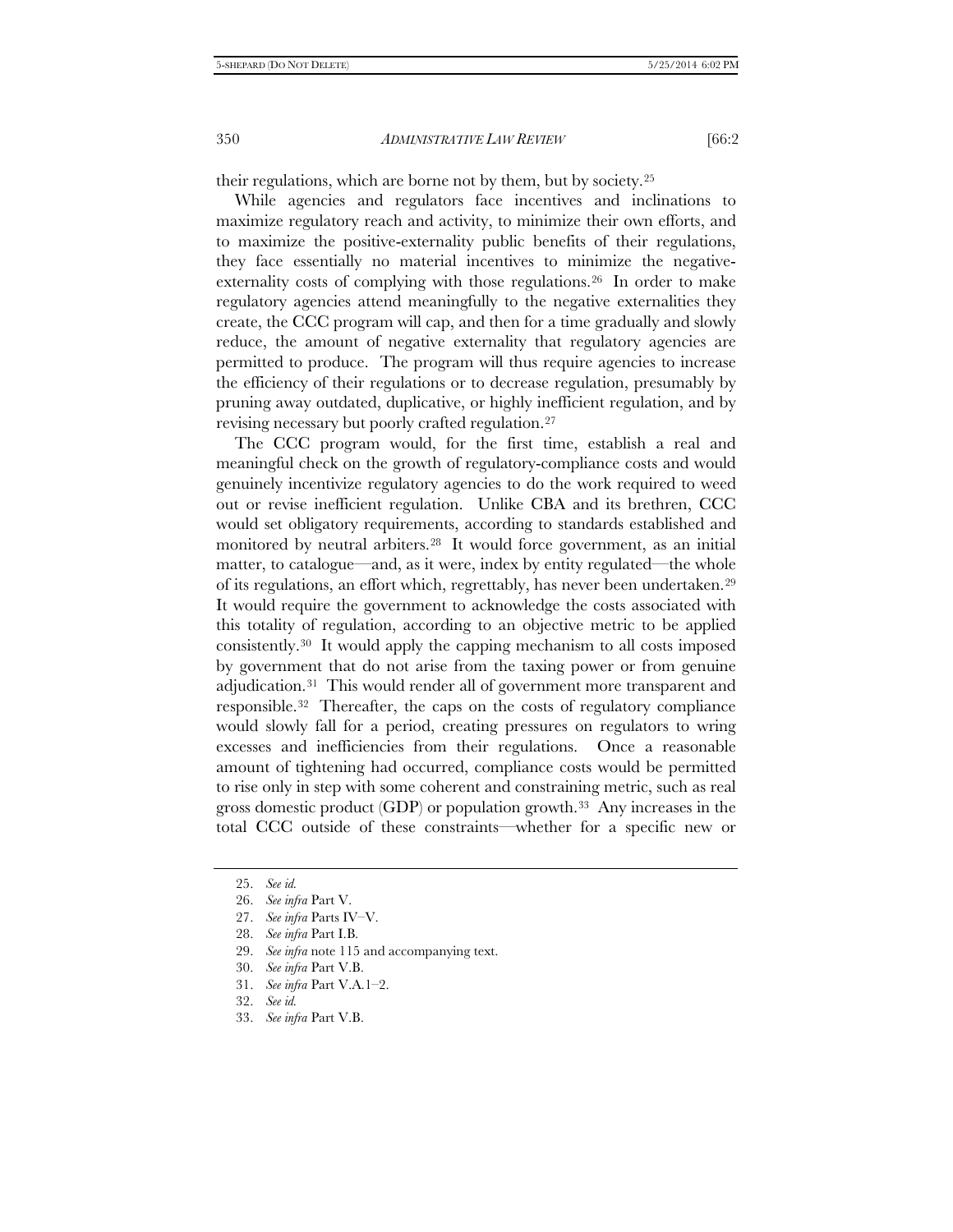existing agency, or for all agencies in general—would require an explicit act of Congress, thus again increasing transparency and accountability.[34](#page-6-0)

In Part I, below, I review the reasons why we must develop an effective method to constrain the growth of regulatory-compliance costs, and to require regulatory agencies to promulgate efficient regulations and to revise or discard inefficient or ineffective regulations. In sum, the American economy is burdened by an unprecedented level of regulatory costs, rendering inefficient, outdated, or unproductive regulations particularly problematic. Regulatory agencies and regulators, meanwhile, presently have little structural incentive to minimize compliance costs, and require some formal mechanism that will oblige them to create and to become more efficient at creating the benefits of regulation at lower dead-weight costs. In Part II, I provide a brief summary of how emissions-cap programs work, and why they have been applied and proven effective.

In Part III, I establish that entities regulated under emissions caps and regulatory agencies are markedly similar. Each creates—and is rewarded for the creation of—valuable products, but also creates negative externalities to which they necessarily pay too little attention unless otherwise obliged. In Part IV, I provide an overview of the CCC program. I explain how it would require regulatory agencies to stop expansion, and eventually to reduce, compliance-cost externalities and create more efficient regulation. In this Part, I present various models for how the cap could be set so as to account for inflation and possibly for GDP growth. I consider how the cap deflator should be established, and review the limits of automatic deflation caps. I also consider the question of whether new agencies or programs should be provided additional regulatory compliancecost budgets. I conclude that the purposes of CCC would best be achieved by establishing a single "global" compliance-cost cap when CCC is implemented and requiring that the compliance-cost budget for new agencies or initiatives be withdrawn from other regulatory agencies. I recognize that even if this conclusion is not followed—even if Congress should grant new regulatory agencies or initiatives new compliance-costs budgets that expand the global compliance-cost cap—the central CCC goals of transparency and accountability will still be served.

In Part V, I add detail to the model. In Part V.A, I consider which government acts should be considered regulation, and what governmentengendered costs should qualify as regulatory-compliance costs. I conclude that government activities that result in private expenditure that are not taxation (government action that results in money flowing directly to government coffers for a reason other than the imposition of a fine or other

<span id="page-6-0"></span><sup>34.</sup> *See infra* Parts III–IV.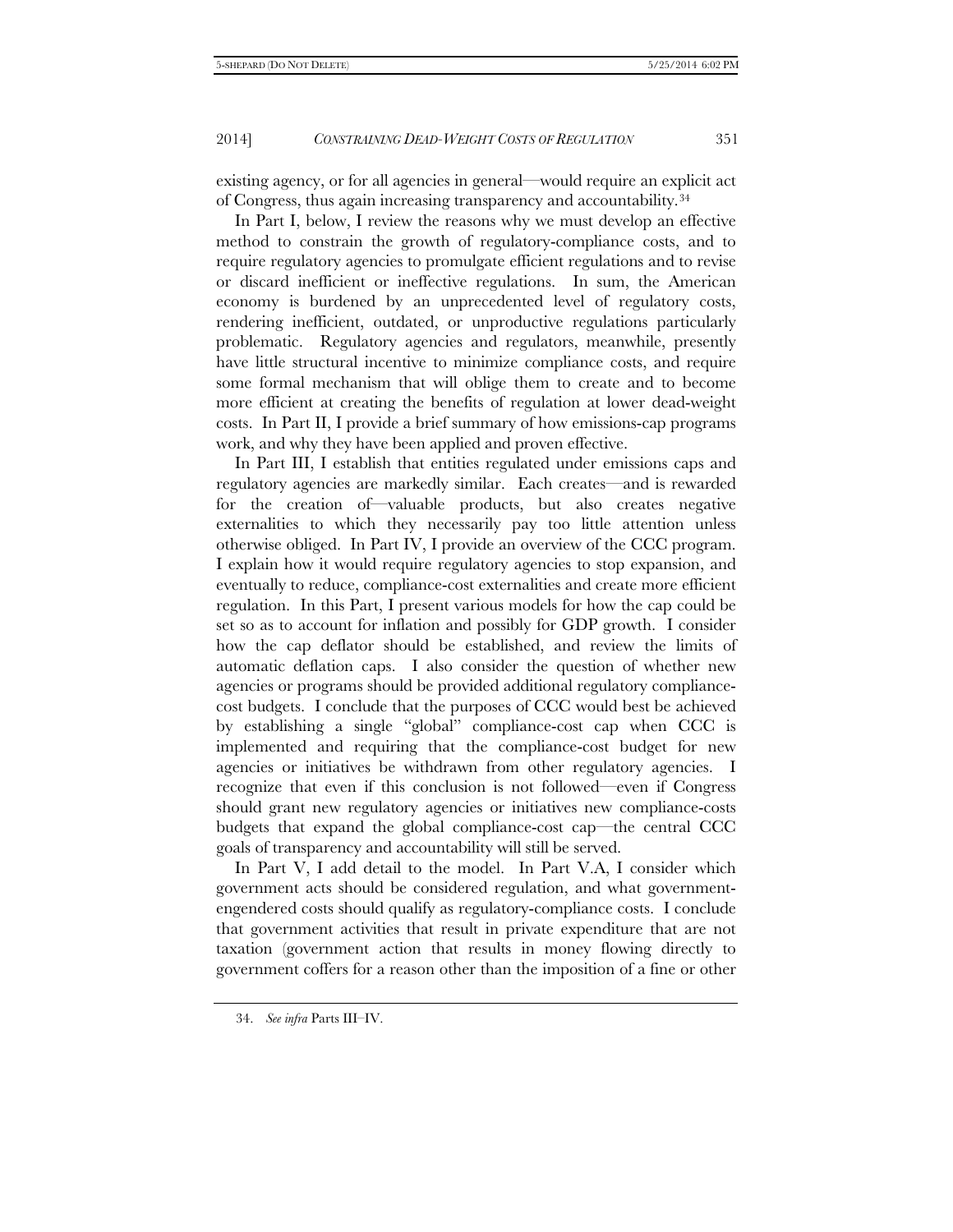penalty) or genuine adjudication should qualify as regulation. In Part V.B, I explain how and by whom compliance costs should be calculated and why absolute cost calculations matter less under CCC. The cost-calculation model employed should be objectively established and applied and be used consistently for the calculation of all compliance costs, cost caps, and cost savings. I also explain why the benefits of regulation should play no more a role in compliance-cost cap determinations than the value of the goods produced by entities regulated under emissions caps are considered in determining those caps. Continuing, I consider the practical and prudential limits of cost-cap deflation. I recognize that just as sensible emissions caps do not generally set caps at zero, because the result of zero negative externalities might well be zero goods produced, so too the costcutting mechanisms of CCC cannot proceed forever, but merely for a period reasonably estimated to result in significant diminution of excessive or inefficient externalities. Thereafter, compliance costs may be permitted to grow, but growth must be restrained by some objective standard, so as to avoid a return to the unregulated growth of compliance-cost negative externalities that exists today. Potential standards might include inflationonly growth or, more capaciously, growth that accounted for GDP change.

### I. THE NEED FOR STRUCTURAL INCENTIVES TO CONSTRAIN REGULATORY-COMPLIANCE COSTS

The American economy has struggled since at least the "credit crunch" of autumn 2008.[35](#page-7-0) Economists disagree strenuously about the causes of and solutions to the malaise, but one cannot doubt that one economic handicap is the steady growth of regulation and regulatory-compliance costs.[36](#page-7-1) Whatever the concomitant benefits of regulation, its costs include the constraint of entrepreneurial vitality and a significant dampening of the engines of the American economy. [37](#page-7-2) This, in turn, has negative consequences for individuals as they try to provide for themselves and their families; and likewise hampers government efforts to improve the environment, fund entitlement programs, or fulfill other national obligations or promises.[38](#page-7-3)

<span id="page-7-0"></span><sup>35.</sup> *See* Paul Wiseman, *Economic Recovery Is Weakest Since World War II*, YAHOO NEWS (Aug. 15, 2012, 12:41 PM), http://news.yahoo.com/economic-recovery-weakest-sinceworld-war-ii-152031546—finance.html.

<span id="page-7-3"></span><span id="page-7-2"></span><span id="page-7-1"></span><sup>36.</sup> *See id. Cf.* Hahn & Sunstein, *supra* note 1, at 1491 (arguing that, "[e]specially in a period in which economic growth and improved safety and health are among government's highest priorities," it is "a major problem" if costs of regulation "are high and the benefits low or nonexistent").

<sup>37.</sup> *See* Hahn & Sunstein, *supra* note 1, at 1490*.*

<sup>38.</sup> *See id.*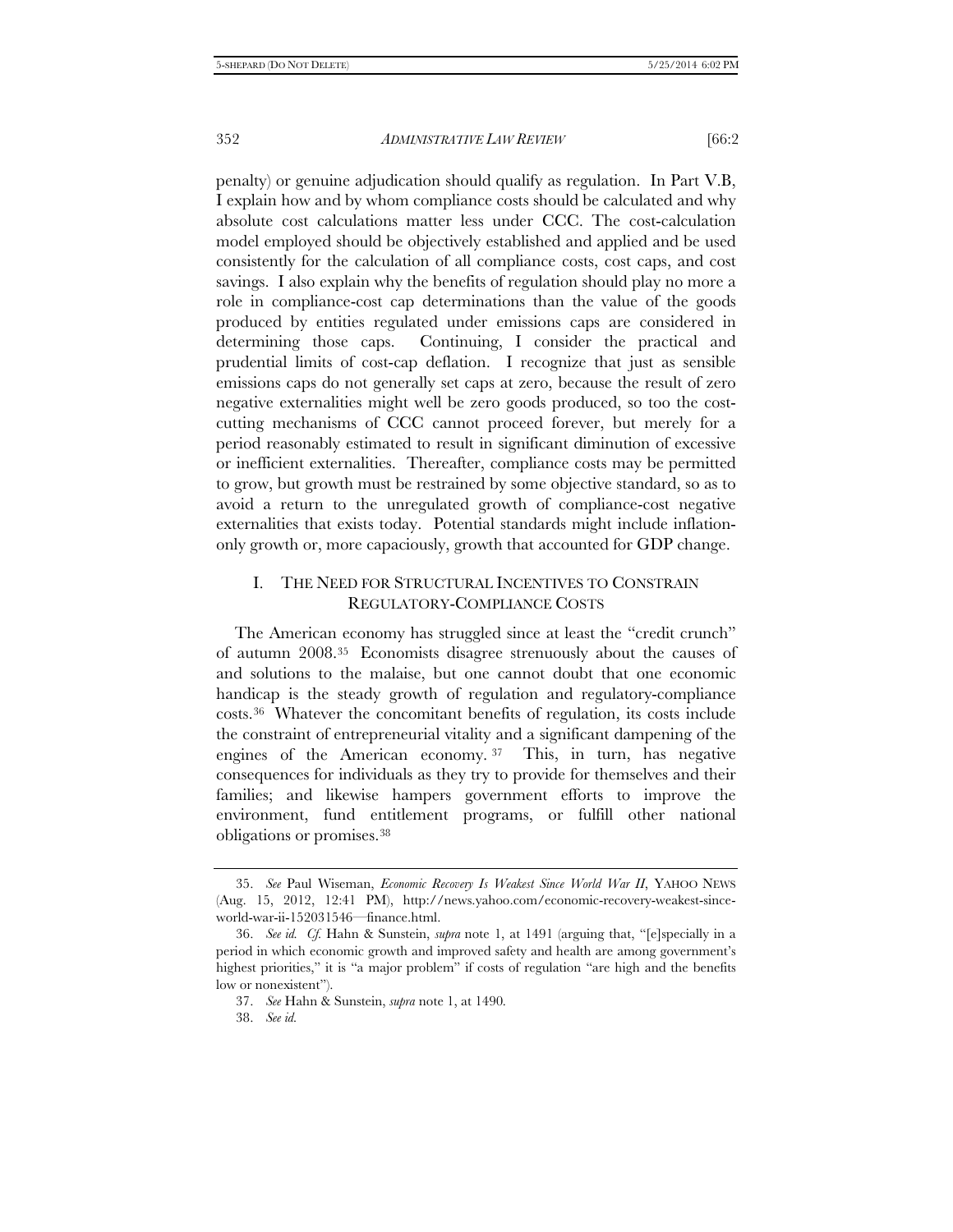For more than thirty years, every federal administration has grappled with this negative externality of regulation, and has sought to limit its effects, primarily (though not exclusively) by requiring CBA of major regulations issued by executive agencies.[39](#page-8-0) These requirements have been relatively toothless and agencies have honored the requirements largely in the breach, or at best only incompletely.[40](#page-8-1) The task of constraining compliance costs has been handed, without oversight or independent consequence, exactly to those whose central charge and focus is to produce public-protecting regulation, not to consider its costs and to constrain its reach<sup>[41](#page-8-2)—with the unsurprising result that regulatory-compliance costs have</sup> not been constrained, but grow at a significant clip.[42](#page-8-3) Given present circumstances, these ineffectual efforts at compliance-cost constraint and negative-externality reduction are insufficient. A more rigorous program, one that effects meaningful regulatory-cost containment, is required.

#### *A. Economic Sclerosis*

<span id="page-8-8"></span>The American economy has been in real trouble since the credit crisis of late 2008.<sup>[43](#page-8-4)</sup> Economic stress continues, and promises to continue.<sup>44</sup> Economic growth remains stalled below the level necessary to compensate for population growth;<sup>[45](#page-8-6)</sup> total employment still remains far below its peak before the crisis began;<sup>[46](#page-8-7)</sup> and government debt has skyrocketed.<sup>[47](#page-8-8)</sup> Even if

40. Bronsteen et al., *supra* note 9, at 1606.

<span id="page-8-0"></span><sup>39.</sup> *See generally infra* Part I.B. President Reagan introduced the first CBA executive order during his first month in office. *See* Exec. Order No. 12,291, 3 CFR 127 (1981). Each administration since has renewed the order. *See* Bronsteen et al., *supra* note 9, at 1606 (listing executive orders that have mandated CBA since 1981). Additionally, in the 1990s, Congress partially codified the obligation. *See* Unfunded Mandates Reform Act, 2 U.S.C. §§ 1501–71 (2012) (codifying the CBA requirement).

<sup>41.</sup> *See id.*

<sup>42.</sup> *See infra* Part I.C.

<sup>43.</sup> *See, e.g.*, Wiseman, *supra* note 35.

<span id="page-8-5"></span><span id="page-8-4"></span><span id="page-8-3"></span><span id="page-8-2"></span><span id="page-8-1"></span><sup>44.</sup> *See, e.g.*, David M. Schizer, *Fiscal Policy in an Era of Austerity*, 35 HARV. J.L. & PUB. POL'Y 453, 454–60 (2012) (summarizing current economic conditions); Kenneth Casebeer, *O My Sons and Daughters, How Do I Immiserate Thee: Let Me Count the Ways*, 29 HOFSTRA LAB. & EMP. L.J. 1,  $1-3$  (2011) (same). Even the President, who might have been expected to embrace the outer edges of optimism during his reelection campaign recognized that full recovery will take some years more. *See* David Nakamura, *With Hope Dampened, Obama Changes Pitch*, WASH. POST, Aug. 27, 2011, at A1.

<span id="page-8-7"></span><span id="page-8-6"></span><sup>45.</sup> *See, e.g.*, Schizer, *supra* note 44, at 456; Peter Coy, *U.S. Jobless Rate Drops for the Worst of All Reasons*, BLOOMBERG BUSINESSWEEK (Sept. 7, 2012), http://www.businessweek.com/ articles/2012-09-07/weak-jobs-report-shows-obamas-long-road-ahead ("The share of working-age people who are either working or looking for work—known as the labor-force participation rate—fell to its lowest level since September 1981.").

<sup>46.</sup> *See, e.g.*, James Pethokoukis, *Chart of the Day: America's Missing 11 Million Workers,*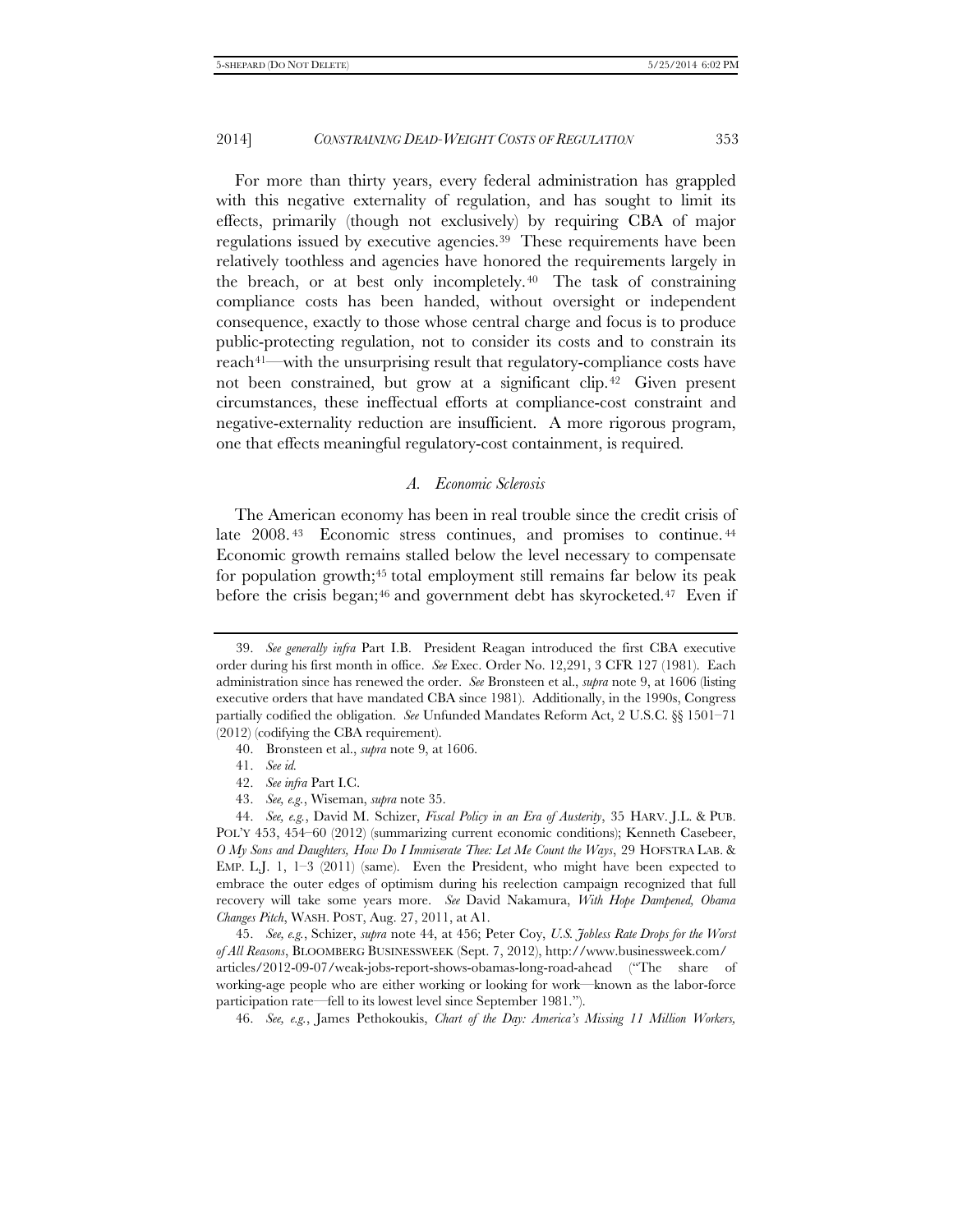the economy were to gain steam, national obligations will mount extravagantly over coming decades.<sup>48</sup> The baby boomers have begun to retire, and fewer workers shoulder the massive burden of paying boomers' retirement and healthcare expenses.[49](#page-9-1) The "graying" of American society and the economic consequences of that graying will strain national resources and dampen economic growth for years[.50](#page-9-2)

The size, scope, and cost of regulation contribute to the paucity of recovery. Regulatory compliance—even when the regulation efficiently serves some valuable social purpose—generally hinders business investment, development, expansion, and mutability.[51](#page-9-3) It is, as a general rule, cheaper to conduct business without having to comply with a regulation than having to comply with it.[52](#page-9-4) Nor are the effects limited to

47. Ian Katz, *U.S. Government Debt Reaches \$16 Trillion for First Time*, BLOOMBERG BUSINESSWEEK, (Sept. 4, 2012, 6:14 PM), http://www.bloomberg.com/news/2012-09- 04/u-s-government-debt-reaches-16-trillion-for-first-time.html (debt was \$6.2 trillion a decade ago, \$13 trillion in June 2010, \$14 trillion in December 2010, and \$15 trillion in November 2011). The debt is, for the first time, larger than U.S. gross domestic product (GDP). *See, e.g.*, News Release, Bureau of Economic Analysis, U.S. Dep't of Commerce, Gross Domestic Product: Second Quarter 2012 (Second Estimate); Corporate Profits: Second Quarter 2012 (Preliminary), (Aug. 29, 2012), *available at* https://www.bea.gov/news releases/national/gdp/2012/gdp2q12\_2nd.htm (calculating annualized GDP as of end of second quarter 2012: \$15.61 trillion).

<span id="page-9-0"></span>48. *See, e.g.*, Susan A. Channick, *Taming the Beast of Health Care Costs: Why Medicare Reform Alone is Not Enough*, 21 ANNALS HEALTH L. 63, 63 (2012) (describing the tremendous increase in healthcare costs over the next decade).

<span id="page-9-1"></span>49. *See, e.g.*, Patricia E. Dilley, *Taking Public Rights Private: The Rhetoric and Reality of Social Security Privatization*, 41 B.C. L. REV. 975, 987–88 (2000).

<span id="page-9-2"></span>50. *See, e.g.*, Channick, *supra* note 48, at 67 (citing the COB's finding that federal healthcare expenditures will increase to 10% of GDP in 2035); Nicholas Eberstadt, *Are Entitlements Corrupting Us? Yes, American Character Is at Stake,* WALL ST. J., Aug. 31, 2012, http://online.wsj.com/news/articles/SB10000872396390444914 (recounting exponential growth of entitlement programs and payments over the last 40 years).

<span id="page-9-3"></span>51. *See, e.g.*, Ruhl & Salzman, *supra* note 11, at 759 ("While rules promulgated by agencies have created obvious benefits, they have equally generated economic and liberty costs to regulated parties and society at large.") (citing Cass R. Sunstein, *Paradoxes of the Regulatory State*, 57 U. CHI. L. REV. 407, 409, 411 (1990)).

<span id="page-9-4"></span>52. The point here is not that regulations can never make doing business cheaper. It is that most regulation will add to the cost of doing business even if the regulation has some countervailing social justification. For instance, we might as a society determine that restaurants must include calorie information in their menus. See, e.g., Christine Cusick, Comment, *Menu-Labeling Laws: A Move from Local to National Regulation,* 51 SANTA CLARA L.

j

AEIDEAS, (Aug. 3, 2012, 1:22 PM), http://www.aei-ideas.org/2012/08/chart-of-the-dayamericas-missing-11-million-workers/; Gregor MacDonald, *Total Employment in the U.S. Falls Again*, GREGOR.US, (Aug. 5, 2011), http://gregor.us/economics/total-employment-in-theus-falls-again/ (graphing information drawn from United States Total Employment in Millions (seasonally adjusted) 2001–2011, BUREAU OF LABOR STATISTICS).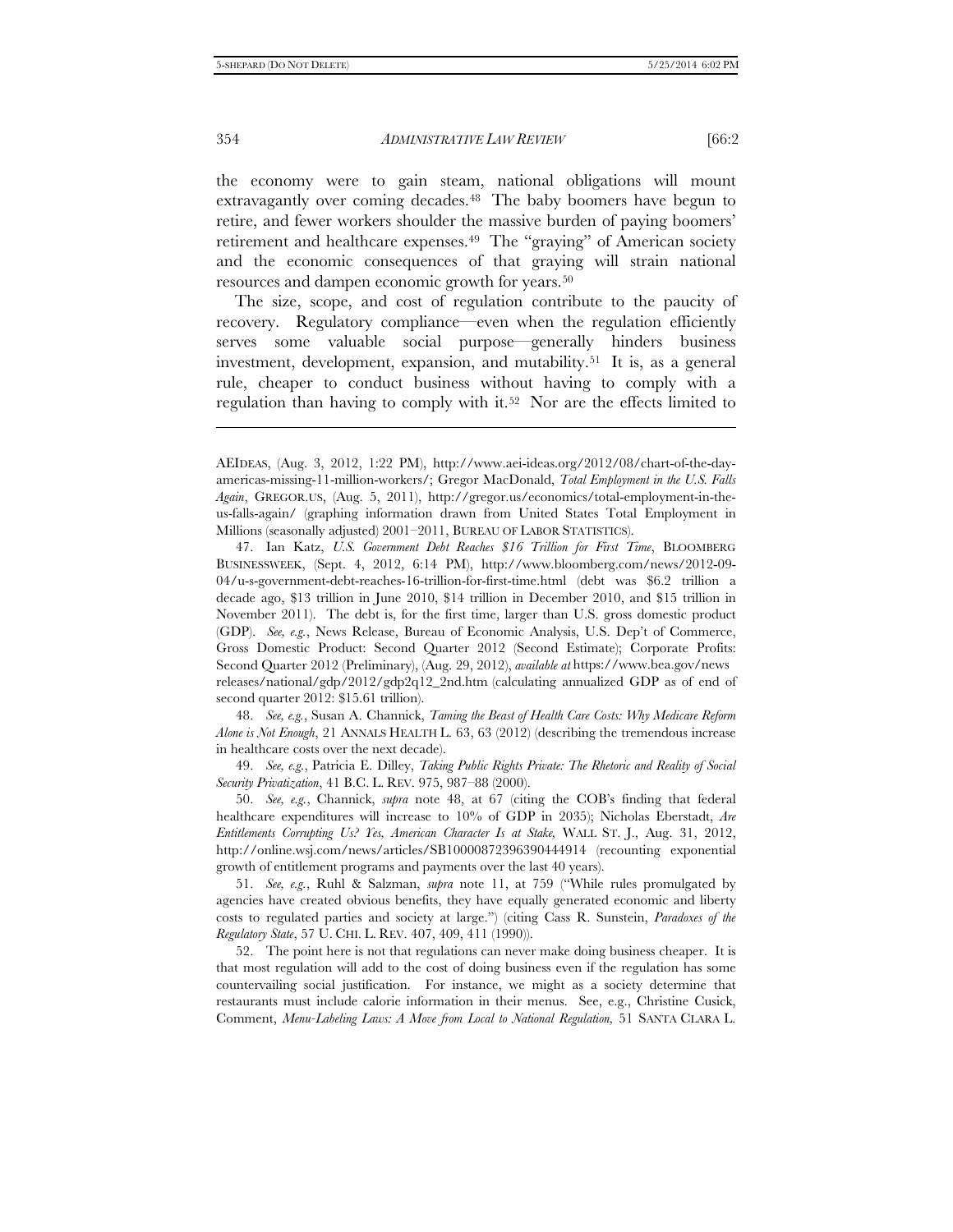-

#### 2014] *CONSTRAINING DEAD-WEIGHT COSTS OF REGULATION* 355

private lives and private enterprise. President Obama's early calls for a vigorous economic stimulus designed to fund "shovel-ready" initiatives[53](#page-10-0) withered under the realization, as the President himself eventually acknowledged,[54](#page-10-1) that there are no shovel-ready projects in this age of regulation. Regulatory-compliance obligations put years between the conception and initiation of such projects and materially add to their completion time.[55](#page-10-2) Some political commentators, meanwhile, point to the government funded and managed success of the Hoover Dam as a model for, and defense of, public works spending,<sup>[56](#page-10-3)</sup> without recognizing that the

<span id="page-10-0"></span>53. Brian Naylor, *Stimulus Bill Gives "Shovel-Ready" Projects Priority,* NPR, (Feb. 9, 2009, 12:49 AM), http://www.npr.org/templates/story/story.php?storyId=100295436 ("As President Obama urges Congress to pass the \$800 billion-plus stimulus package, one of his favorite selling points is the thousands of projects nationwide that he calls 'shovel ready' meaning planning is complete, approvals are secured and people could be put to work right away once funding is in place.").

<span id="page-10-1"></span>54. *See, e.g.*, Peter Baker, *The Education of a President*, N.Y. TIMES, (Oct. 12, 2010), http://www.nytimes.com/2010/10/17/magazine/17obamat.html?gwh=7F81C785446123 B1416714C1059CA8C5&gwt=regi (quoting the President as "realiz[ing] too late that 'there's no such thing as shovel-ready projects' when it comes to public works").

<span id="page-10-2"></span>55. *See, e.g.*, Adam J. White, *Infrastructure Policy: Lessons from American History*, NEW ATLANTIS Spring 2012, at 3, 31; *Federal Permitting Process Overhaul: Hearing on H.R. 4377 Before the H. Comm. on the Judiciary*, 112th Cong. (2012) (statement of William L. Kovacs, Senior Vice President, Envtl., Tech. & Regulatory Affairs, U.S. Chamber of Commerce).

<span id="page-10-3"></span>56. *See* NBC News, *Rachel Maddow: The Hoover Dam*, YOUTUBE (Apr. 22, 2011) http://www.youtube.com/watch?v=s0gNga6v9EY ("We've got to figure out whether or not we are still a country that can think this big."); *see also* President Obama, Remarks by the

REV. 989, 995–1004 (2011) (recounting local and federal menu-labeling requirements, including, most recently, nationwide requirements included in the Affordable Care Act). This may be a public good, but complying with it is almost always going to cost facilities providers more than *not* complying with it. This conclusion is obvious for private business facility providers because if providing the features required by the regulation had been a money-making proposition, the businesses would have provided those features already. This logic fails only if the government genuinely knows better than businesses how those businesses can make money, and if its regulations successfully and efficiently incorporate this insight. Even in the rare instances in which this is true with regard to *some extant* businesses, it is not true for marginal competitors and for would-be market entrants; rather, the increased mandatory costs of compliance force marginal competitors (who can least bear those additional costs) out of business, and discourage new market entrants (who face higher barriers to entry). *See, e.g.*, Todd J. Zywicki, *Environmental Externalities and Political Externalities: The Political Economy of Environmental Regulation and Reform,* 73 TUL. L. REV. 845, 872, 907–08, 911, 918–20 (1999); Nicole V. Crain & W. Mark Crain, *The Regulation Tax Keeps Growing*, WALL ST. J., Sept. 27, 2010 at A17 (arguing that their studies demonstrate that regulatory costs per worker fall disproportionately on small businesses). As a result of fewer competitors entering the market and some being forced out, the otherwise-available supply of the product or facility to which the regulation applies has been reduced, thus raising the price of that product or facility for all users. *See, e.g.*, Zywicki, *supra*, at 854.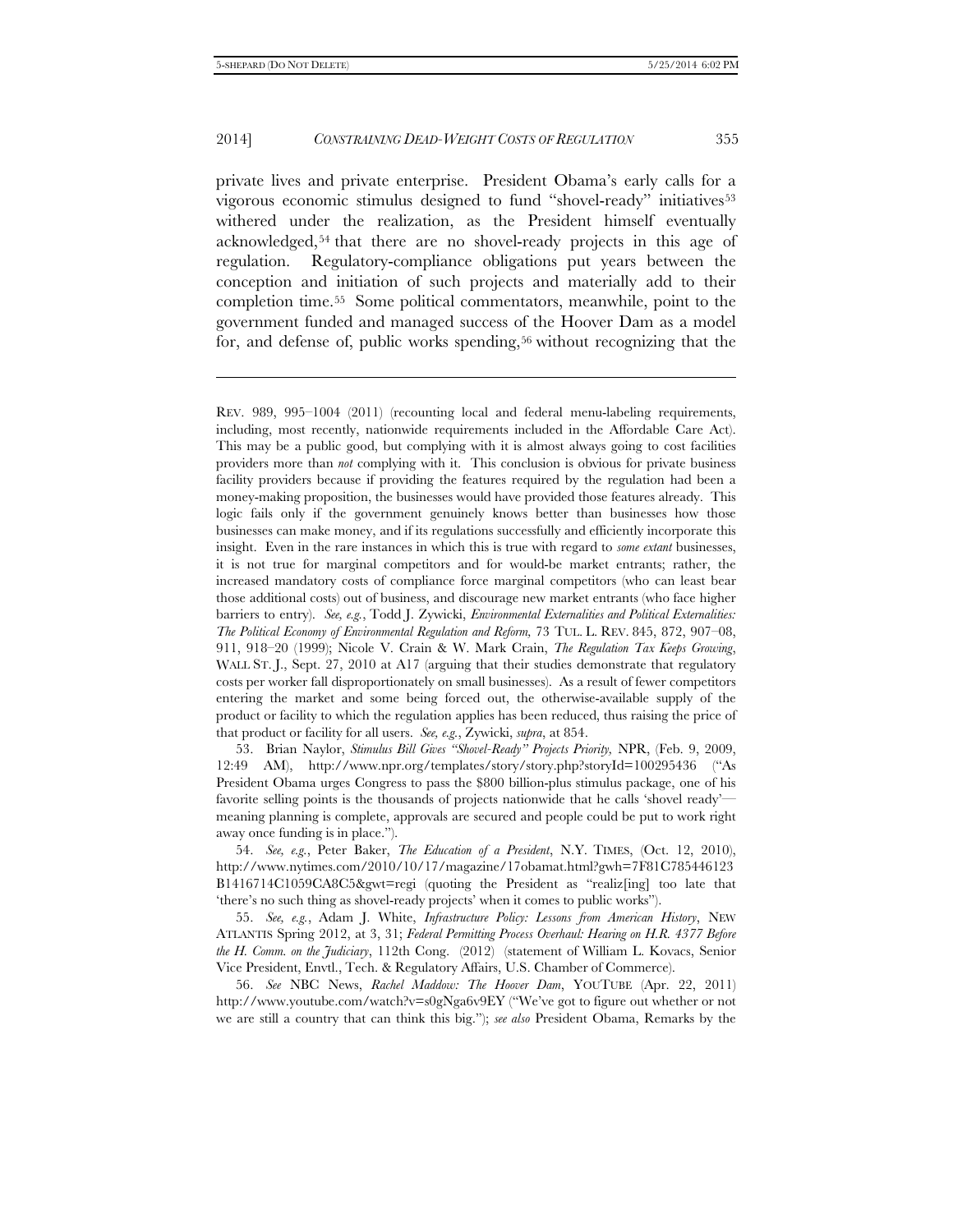modern regulatory state makes any such projects effectively impossible today.[57](#page-11-0)

Moreover, increased regulation is hardly the only driver of environmental or general social improvement. Substantial research suggests that one of the most important factors indicating ecological health is a country's wealth: richer societies can afford to be cleaner.<sup>[58](#page-11-1)</sup> Wealthier societies may well achieve a portion of this additional quantum of greenery (or other benefits positively correlated with increased wealth) through the regulatory process.[59](#page-11-2) It still holds, though, that the most efficient and least compliance-cost generating regulations will, *ceteris paribus,* achieve society's

<span id="page-11-1"></span>58. Actually, the research has demonstrated that societies tend to follow a U-shaped curve, called "the environmental Kuznets curve," which describes this progression:

At low levels of development, both the quantity and the intensity of environmental degradation are limited to the impacts of subsistence economic activity on the resource base and to limited quantities of biodegradable wastes. As agriculture and resource extraction intensify and industrialization takes off, both resource depletion and waste generation accelerate. At higher levels of development, structural change towards information-based industries and services, more efficient technologies, and increased demand for environmental quality result in levelling-off and a steady decline of environmental degradation.

THEODORE PANAYOTOU, ECONOMIC GROWTH AND THE ENVIRONMENT, ECONOMIC SURVEY OF EURPOE 2003, NO. 2 45–46 (2003), *available at* http://www.unece.org/fileadmin /DAM/ead/sem/sem2003/papers/panayotou.pdf.

These studies confirm what a broad knowledge of American history would illustrate, that the United States (along with most developed and many developing countries) are on the upslope of this U-shaped curve (though perhaps not for all possible environmentalpollution factors). *See, e.g.*, *id.* at 45–56 (reviewing the literature to conclude that consensus has been reached on this broad conclusion); Jesse H. Ausubel & Paul E. Waggoner, *Dematerialization: Variety, Caution, and Persistence,* 105 PROC. OF THE NAT'L ACAD. OF THE SCI. OF THE U.S. 12,774, 12,779 (2008), *available at* http://www.pnas.org/content/105/35/ 12774.full.pdf+html (reviewing history to reach the same conclusion).

<span id="page-11-2"></span>59. And there is every reason to believe that in virtually all developed countries, environmental regulation does play a significant role in the greening process, but arguably not the primary role, and it is certainly not the sole factor. *See generally supra* note 58 and accompanying text.

-

President at the Building and Construction Trades Dep't Conference (Apr. 30, 2012), *available at* http://www.whitehouse.gov/the-press-office/2012/04/30/remarks-presidentbuilding-and-construction-trades-department-conference (declaring that a new Hoover Dam or similar project can be built now if "you've got enough people with the same goal, pulling in the same direction, looking at the same game plan").

<span id="page-11-0"></span><sup>57.</sup> The Hoover Dam is not an example of a modern successful public works project because it is highly improbable that it, or other western dams, would be built today because of the negative effects that they have had on the habitats of local species. *See, e.g.*, Michael Cohen, *The Delta's Perennial Drought: Instream Flows for an Over-Allocated River,* 19 PAC. MCGEORGE GLOBAL BUS. & DEV. L.J. 115 (2006) (detailing and objecting to the effect of the Hoover Dam on the Colorado River ecosystem).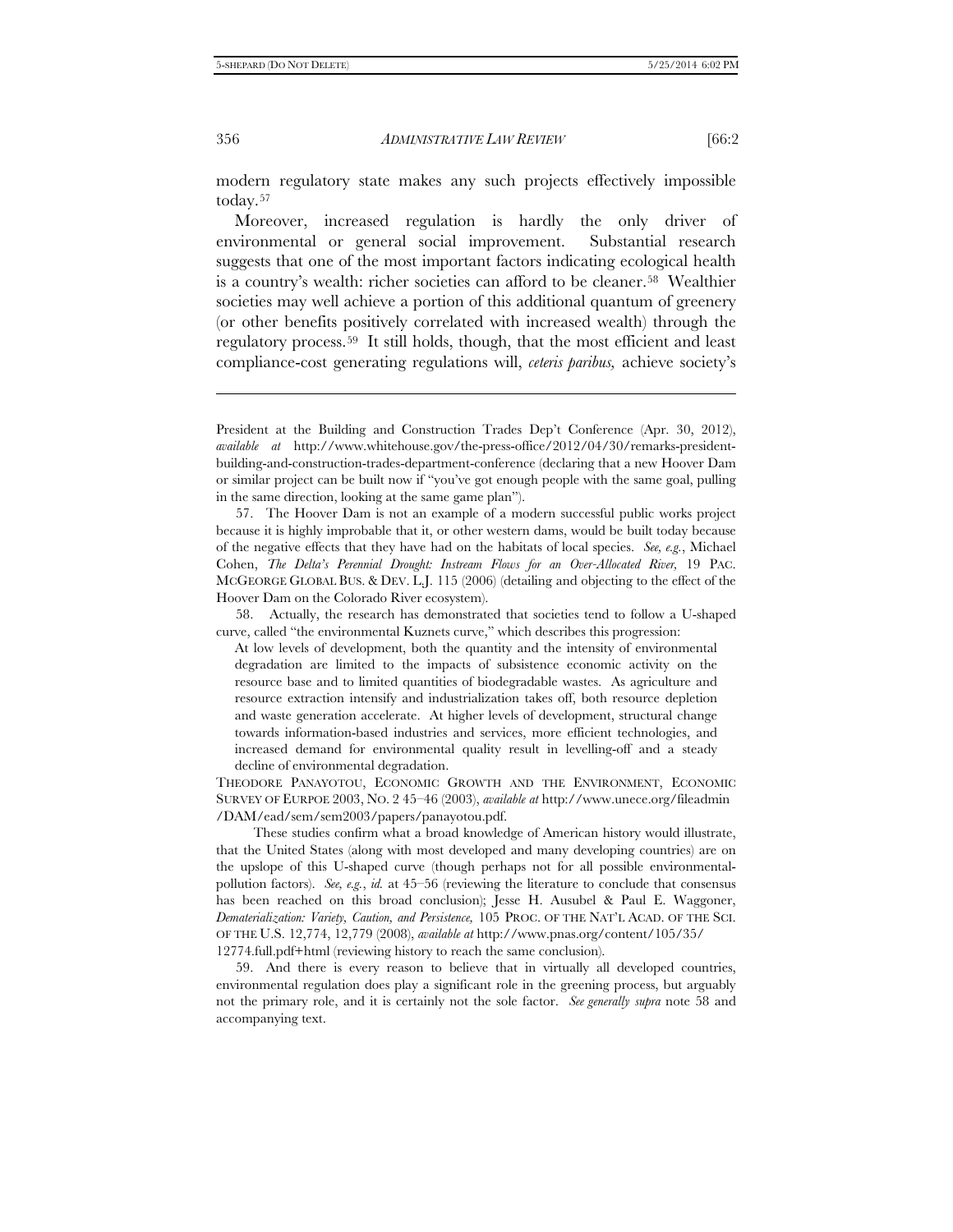regulatory goals with the least possible diminishment of the country's wealth. This in turn will foster a virtuous cycle (as compared to the lessefficient-regulation alternative): achieving the regulatory goals while leaving more wealth and permitting more wealth accumulation, which will in turn engender more support for a yet cleaner environment and more resources with which to achieve those ends, and so on.<sup>60</sup> Even from a maximumpossible-regulation standpoint, then, it proves beneficial to demand—and to establish structures that will engender—the most efficient (or at least more efficient) regulation.<sup>[61](#page-12-1)</sup>

More broadly, President Kennedy was essentially correct: a rising tide does lift all—or nearly all—boats. Americans of all income levels have unprecedented access to technologies, conveniences, quality-of-life benefits and even luxuries that were wholly unavailable—at any price—to any of their grandparents because of economic growth[.62](#page-12-2) If the legitimate purpose of regulation is to improve the lives of citizens, as it must be, then inefficient regulation will work directly against its intended purpose by stymying economic growth, no matter how well intentioned in the first place.<sup>[63](#page-12-3)</sup>

We have been warned that we face an era of shared sacrifice—higher taxes, fewer benefits, extended working lives.[64](#page-12-4) Regulation, too, must share

<span id="page-12-2"></span>62. *See, e.g.*, Brian Palmer, *How Rich are Poor People?*, SLATE (Sept. 14, 2011, 6:24 PM), http://www.slate.com/articles/news\_and\_politics/explainer/2011/09/how\_rich\_are\_poor \_people.html; ROBERT RECTOR & RACHEL SHEFFIELD, HERITAGE FOUND., BACKGROUNDER NO. 2575, AIR CONDITIONING, CABLE TV, AND AN XBOX: WHAT IS POVERTY IN THE UNITED STATES TODAY? 2–3 (2011), *available at* http://thf\_media.s3.

amazonaws.com/2011/pdf/bg2575.pdf; W. MICHAEL COX & RICHARD ALM, MYTHS OF RICH & POOR: WHY WE'RE BETTER OFF THAN WE THINK (1999). Each of these texts in various ways retails the myriad and manifold ways in which the poor live vastly better lives than did even the wealthy of earlier generations, from material comforts to quality and quantity of life to access to information and healthcare to entertainment and education options and beyond.

63. *See, e.g.*, Hahn & Sunstein, *supra* note 1, at 1491–93.

<span id="page-12-4"></span><span id="page-12-3"></span>64. *See, e.g.*, Carol E. Lee & Damian Paletta, *New Obama Deficit Plan; Nearly Half of \$3 Trillion Proposed to Come From Taxes; GOP Opposes Fresh Levies,* WALL ST. J., Sept. 19, 2011 (President Obama calling for increased taxes and sacrifice); Paul Kane & Lori Montgomery, *Obama, Boehner Press Debt-Limit Arguments in National Addresses: President Obama, House Speaker Boehner Present Dueling Debt-Limit Plans to Nation*, WASH. POST, July 26, 2011, at A1

<span id="page-12-0"></span><sup>60.</sup> *Cf.* Hahn & Sunstein, *supra* note 1, at 1493 ("Expensive regulation may well increase prices, reduce wages, and increase unemployment (and hence poverty). Resources now being devoted to small or imaginary problems might be diverted instead to areas where, by all accounts, they could produce far more good.").

<span id="page-12-1"></span><sup>61.</sup> *See, e.g.*, *id.*; Arnold W. Reitze, Jr., *A Century of Air Pollution Control Law: What's Worked; What's Failed; What Might Work*, 21 ENVTL. L. 1549, 1642–43 (1991) ("The federal . . . approach has had success but has run out of steam, and has little chance of dealing effectively with the major air pollution problems that threaten our atmosphere on a global basis. We cannot save the environment just by creating more regulations.").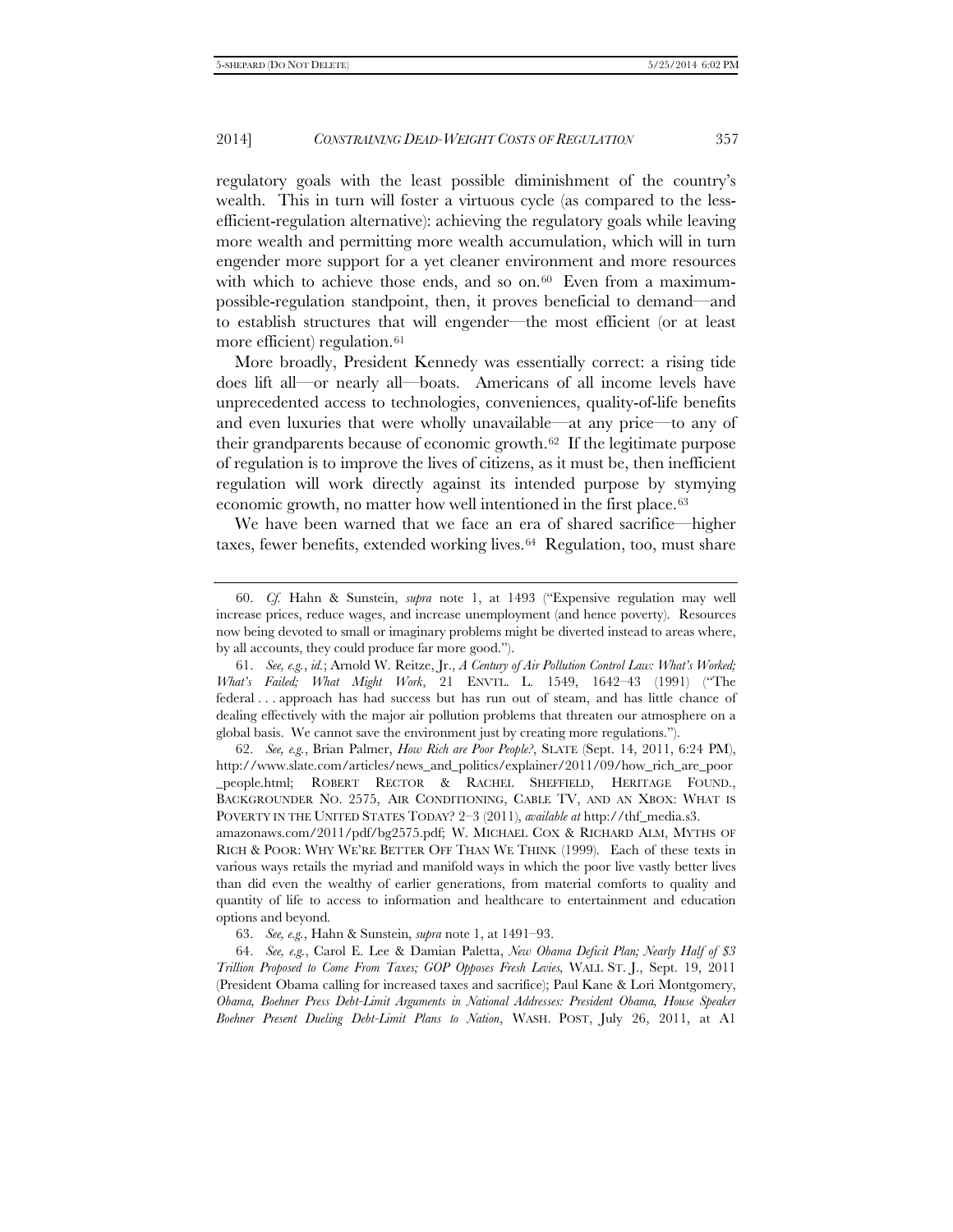this new austerity.[65](#page-13-0) Moreover, the very extent of regulation creates its own need for mechanisms of constraint. Convention shows us that a few dozen pages of regulation will likely impact few people regardless of whether those regulations are the most efficient or objectively worth regulating. The case is obviously reversed when the regulation books run to the hundreds of thousands of pages,<sup>[66](#page-13-1)</sup> and compliance levies a perhaps multi-trillion dollar annual cost.[67](#page-13-2) Even if an economy manages to lumber forward under such a burden, society must create mechanisms to constrain and constrict that burden.

#### *B. An Absence of Mandatory Structural Incentives to Improve Regulatory Efficiency*

The modern regulatory state has failed to rein in its regulatory impulses. Many of the incentives regulators face push them consistently to increase regulatory burdens. [68](#page-13-3) While regulators also face some countervailing incentives to shirk<sup>[69](#page-13-4)</sup> and arguably some related incentives to oppose certain specific regulations that would particularly disfavor established regulated entities, [70](#page-13-5) they face essentially no mandatory structural obligations to police, much less ensure, regulatory efficiency. The effect of this lopsided incentive structure is demonstrated by the consistent expansion of regulatory obligations over time, largely unaccompanied by efficiencyminded revision or repeal of regulatory burdens.[71](#page-13-6)

It is not surprising that regulatory agencies are teleologically "authorityenhancing," meaning that they are geared to multiply, rather than to pare, regulatory burdens. Proliferation of regulation permits agencies to be

j

<sup>(</sup>considering Obama's call for "shared sacrifice" in dealing with the national debt in the form of "deep cuts in federal spending to be coupled with higher taxes on the wealthy and on large corporations").

<span id="page-13-0"></span><sup>65.</sup> As will be discussed below, executive agencies (but not independent agencies) have been formally obliged to undertake CBA for big-ticket regulatory programs since 1981. *See infra* notes 100–107 and accompanying text.

<span id="page-13-1"></span><sup>66.</sup> *See* OFFICE OF THE FED. REG., FED. REG. PAGES PUBLISHED (1936–2012), at 2, *available at* https://www.federalregister.gov/uploads/2013/05/FR-Pages-published.pdf [hereinafter CFR Page Count]; Melany C. Birdsong, *Reforming Regulation: No Time Like the Present*, 32 HAMLINE J. PUB. L. & POL'Y 371, 380–81 n.20 (2011); Ruhl & Salzman, *supra* note 11, at 775.

<span id="page-13-5"></span><span id="page-13-4"></span><span id="page-13-3"></span><span id="page-13-2"></span><sup>67</sup>*. See infra* notes 119–127 and accompanying text (considering a range of incomplete estimates that suggest a floor of approximately one trillion dollars per year, and a ceiling that could reach several times that).

<sup>68.</sup> *See infra* notes 72–76 and accompanying text.

<sup>69.</sup> *See infra* Part III.

<sup>70.</sup> *See id.*

<span id="page-13-6"></span><sup>71.</sup> *See infra* Part I.C (reviewing empirical evidence).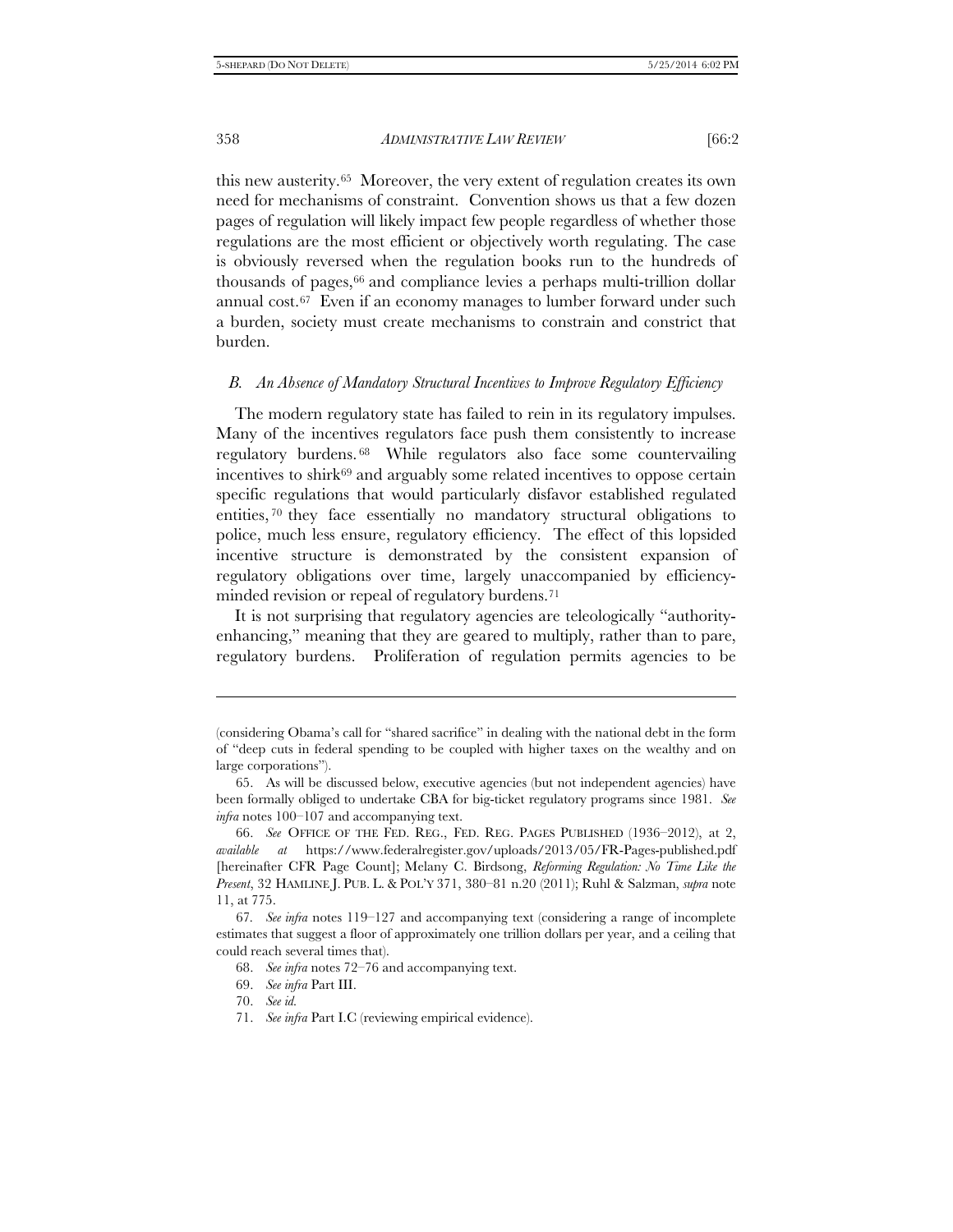productive, and to demonstrate their productivity,[72](#page-14-0) while at the same time giving themselves additional tasks, such as enforcing their new regulations. These new responsibilities necessarily increase their job security (and perhaps their pay and benefits), while also increasing their own power over others, their prestige, and—if they dislike the entities they are regulating or have made regulation their career in furtherance of a personal cause—their self-worth.[73](#page-14-1) Additionally, given the extent of the revolving door between regulatory agency and regulated entity, $74$  the proliferation of regulation

Others have analyzed the complexity of career incentives for post-agency employment that face most top agency executives and argued that industry may hire pro- or anti-industry regulators in different circumstances for different reasons. Regulated entities may prefer strident regulators who understand well the complexities of regulation, or former regulators with whom they have enjoyed friendly relations, and who are more likely to be more suitable industry employees. Regulators respond rationally (self-interestedly) to those signals. To the extent that the latter are preferred, those who remain in regulatory agencies will be, proportionally, increasingly anti-industry. *See* PAUL J. QUIRK, INDUSTRY INFLUENCE IN FEDERAL REGULATORY AGENCIES 164–74, 192 (1981); *see generally* WILSON, *supra*, at 51, 88; WILLIAM NISKANEN, JR., BUREAUCRACY AND PUBLIC ECONOMICS (1994); WILLIAM NISKANEN, JR., BUREAUCRACY AND REPRESENTATIVE GOVERNMENT (1971).

<span id="page-14-2"></span>74. The "revolving door" describes "the movement from private employment to the government and back." United States v. Medico Indus., Inc., 784 F.2d 840, 843 (7th Cir. 1986). In the United States, that door is well oiled. *See generally* Brook Masters, *Enter the Revolving Regulators*, FIN. TIMES, Apr. 23, 2012, http://www.ft.com/cms/s/0/2f5790fa-8d50- 11e1-9798-00144feab49a.html#ixzz1szrA5xi0 ("in the US . . . changing sides is part and parcel of the way both the government and industry do business"); Robert Pack, *The Revolving Door*, WASH. LAW., Oct. 2001, at 22–27.

<span id="page-14-0"></span><sup>72.</sup> *See, e.g.*, Ruhl & Salzman, *supra* note 11, at 787 (noting that deregulatory efforts are difficult and offer little benefit) (citing EUGENE BARDACH & ROBERT KAGAN, GOING BY THE BOOK: THE PROBLEM OF REGULATORY UNREASONABLENESS 186 (1982); *cf.* Bayless Manning, *Hyperlexis: Our National Disease*, 71 NW. U. L. REV. 767, 772–73 (1977); Todd D. Rakoff, *The Shape of the Law in the American Administrative State*, 22 TEL AVIV U. STUD. L. 9, 20 (1992); SUNSTEIN, *supra* note 1, at 100 (reviewing agency incentive to over- rather than to under-regulate).

<span id="page-14-1"></span><sup>73.</sup> *See, e.g.*, SUNSTEIN, *supra* note 1, at 99 ("The incentives to bureaucrats include the aggrandizement of bureaucratic self-interest and the preservation of individual agency autonomy."); Zywicki, *supra* note 52, at 890–93 (recounting motivations of regulators); JAMES Q. WILSON, BUREAUCRACY: WHAT AGENCIES DO AND WHY THEY DO IT xviii (1989) (explaining that William Niskanen, who led the public choice analysis of agencies, had concluded that, "The utility of a business person is assumed to be profits; that of a bureaucrat is assumed to be something akin to profits: salary, rank, or power."); Elie Appelbaum & Eliakim Katz, *Seeking Rents by Setting Rents: The Political Economy of Rent Seeking,* 97 ECON. J. 685, 685 (1987) ("However, following the work by Downs (1957), Buchanan and Tullock (1962), Stigler (1971), Peltzman (1976) and much of the public choice literature, regulators are not necessarily altruistic and may be expected to set rents at levels which are determined by their own interests. Thus, since regulators may also be expected to be rent seekers, the determination of the rent itself should be endogenised to reflect the fact that the rent setters are, themselves, rent seekers.").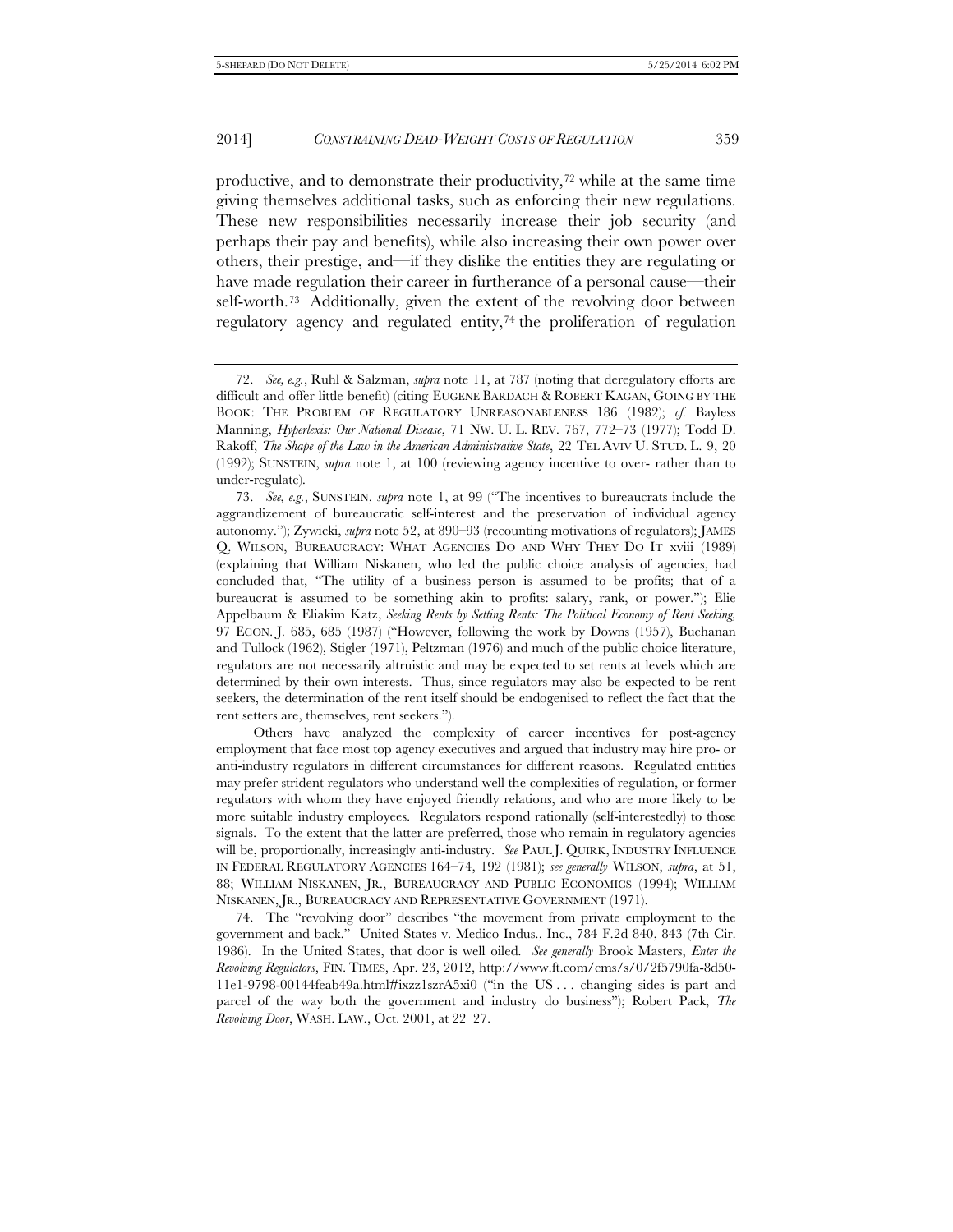while one serves as a regulator proportionally increases one's value when the time comes for the next door to revolve.[75](#page-15-0)

There is no suggestion here that regulators must or necessarily do behave unethically, improperly, incompetently, or even self-consciously with regard to these incentives in order for the incentives to result in an ever-increasing regulatory burden with little effort to repeal or streamline extant regulations. Regulators are people, and necessarily consider issues of personal and family material self-interest. [76](#page-15-1) Such considerations are

<span id="page-15-1"></span>76. The public choice school first systematically expressed the central insight that regulators are influenced by considerations of material self-interest. *See, e.g.*, Zywicki *supra* note 52. While debate rages in the academy about how much effect material self-interest considerations play, and about whether concerns such as caring for one's family and promoting one's own particular vision of the public good should count as self-interest, even rejectionist critics of public choice theory accept the central proposition that material selfinterest plays *some* role in regulator behavior, while a more widely defined self-interest plays a wider role. *See, e.g.*, Edward L. Rubin, *Public Choice, Phenomenology, and the Meaning of the Modern State: Keep the Bathwater, But Throw Out That Baby*, 87 CORNELL L. REV. 309, 323, 326, 333–34, 340–41 (2002) (recognizing that various public choice theorists define self-interest differently, but that even theories expressly opposed to public choice recognize that sometimes regulators "maximize their material well-being; more often, however [they] maximize the material well-being of themselves and their children. In other situations, what is most meaningful is to serve God, to serve one's country, to become famous, to experience

<span id="page-15-0"></span><sup>75.</sup> This is not to suggest that most, or even very many, regulators who leave government for industry are corrupt. *See, e.g.*, James S. Roberts, Jr., *The "Revolving Door": Issues Related to the Hiring of Former Federal Government Employees*, 43 ALA. L. REV. 343, 343 (1991); Masters, *supra* note 74; Stuart B. Nibley, *Jamming the Revolving Door, Making it More Efficient, or Simply Making it Spin Faster*, PROCUREMENT LAW., Summer 2006 at 1, 15–17 (recounting cases of revolving-door corruption and appearance-of-impropriety situations). But there need not be either corruption or even favor- or access-seeking impropriety, as these things are normally considered, for the effect alluded to above to occur. A recent newspaper article cited "advocates of a free flow between government and industry" as explaining that "the exchange benefits both sides. Regulators who understand the sector . . . are better positioned to draft sensible regulations and catch those who seek to evade them." Masters, *supra* note 74. But conversely, regulated entities are analogously well-served to hire ex-regulators who can help them to navigate through the "sensible" regulations that the regulators have helped to write—and the more complicated the regulations, the more necessary the guide through those "sensible" shoals. *See, e.g.*, *id.* ("Sarah Clarke . . . who returned to private practice . . . after five years at the [British financial regulator] says that . . . 'being able to advise a private client from the perspective of having worked on similar cases on the other side is invaluable in terms of knowledge, expertise and judgment.'"); Pack, *supra* note 74, at 22 ("*Common Cause* . . . defines the revolving door as the practice of government officials cashing in on their public service by leaving public office and going to work for the same special interests who were seeking favors from them while they were in office.") (internal quotations omitted). Only if the regulatory agencies have developed a complicated and porous regulatory structure, though, would such favors either be possible or necessary, and only under complex regulation would inside-theagency expertise be something that has an outside-the-agency cash value. *Id.*, at 22.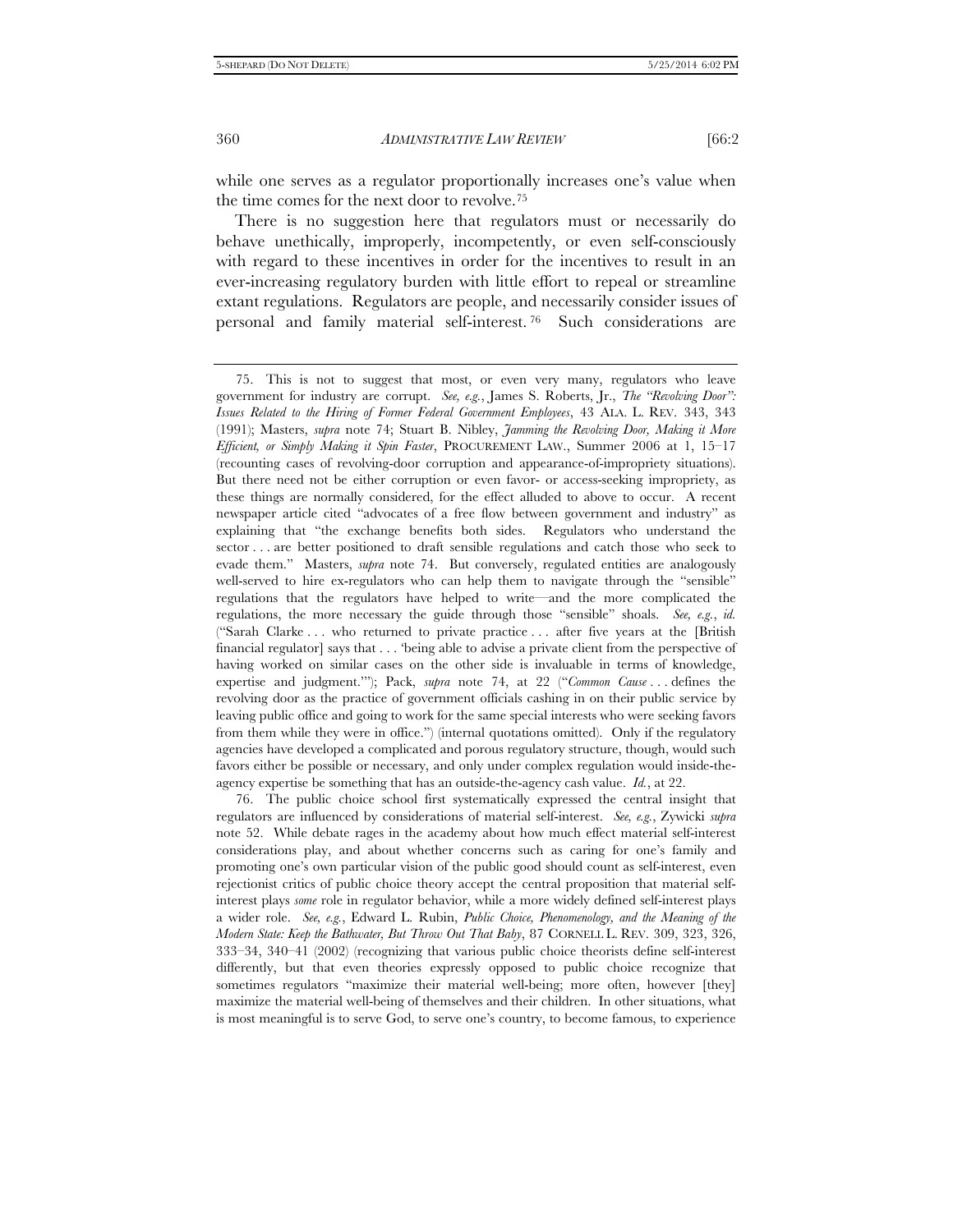-

#### 2014] *CONSTRAINING DEAD-WEIGHT COSTS OF REGULATION* 361

natural, and could only be considered venality if regulators were expressly deciding in favor of their personal self-interest at the expense of doing their jobs as well as they define that term.

Yet regulators seldom find themselves confronted by the internal challenge of such venality. Rather, the structural nature of their positions as regulators causes regulators to conclude that the things that they should do as regulators coincide with the things that will provide them job security, promotion, and other personal advantages.[77](#page-16-0) There are no doubt a few libertarians who go to work for a government agency with the express purpose of minimizing government's reach, but not many. [78](#page-16-1) Rather, people who go into the "business" of regulation will generally think that more regulation is just the right thing to do, so that adding to regulatory directives represents their honest pursuit of the good.[79](#page-16-2) Additionally, these regulators will most often focus on the advantages that arise from what they do, rather than on the advantages that arise from what regulated entities do

adventure, to prove one's masculinity" or to serve other purposes).

<span id="page-16-0"></span><sup>77.</sup> *Cf.* Rubin, *supra* note 76, at 326 (considering the same issue in the context of publicchoice review of judicial motivation).

<span id="page-16-1"></span><sup>78.</sup> *See, e.g.*, David B. Spence & Frank Cross, *A Public Choice Case for the Administrative State*, 89 GEO. L.J. 97, 119 (2000) ("That agencies are systematically more loyal to their basic mission seems persuasive, even obvious. People who are sympathetic to that mission *are* more likely to be attracted to work at the agency."); André Blais, Donald E. Blake, & Stéphane Dion, *The Voting Behavior of Bureaucrats, in* BUDGET-MAXIMIZING BUREAUCRAT: APPRAISALS AND EVIDENCE 205 (1991) (suggesting that agency employees are more likely to support a significant role for government than the average voter); RICHARD A. HARRIS & SIDNEY M. MILKIS, THE POLITICS OF REGULATORY CHANGE: A TALE OF TWO AGENCIES 47 (2d ed. 1996) ("Because the lifeblood of bureaucratic entities is administrative programs, bureaucrats enhance their position by helping to develop new programs and protect their current position by opposing the destruction of existing programs."). This is not to say that the vagaries of politics do not sometimes sweep into power parties or administrations dedicated to the proposition of reining in regulation and drawing in the reach of government. Surely some of President Reagan's political appointees at various agencies, for instance, very much wished to do exactly that. But the average civil service bureaucrat in the trenches is an unlikely enemy of the expanding regulatory state. *See also* Peter Staler & Gary Lee, *Land Sale of the Century*, TIME, Aug. 23, 1982, at 18 (describing the cabinet career of James Watt, President Reagan's Interior Secretary).

<span id="page-16-2"></span><sup>79.</sup> *See, e.g.*, Rubin, *supra* note 76, at 345–48 ("The ordinary people who staff the modern state as administrators share these attitudes. They believe that government should 'do something' about the flood, or discrimination, or consumer abuse, and they believe that they themselves are doing it when they perform their regulatory roles. These culturally embedded attitudes are reinforced by their personal preferences. Like everyone else, they want to act in accordance with their beliefs in order to give their lives meaning."); STEVEN P. CROLEY, REGULATION AND PUBLIC INTERESTS: THE POSSIBILITY OF GOOD REGULATORY GOVERNMENT 267–74 (2008) (recounting instances of regulators acting in what they understood to be the public interest); sources cited *supra* note 78.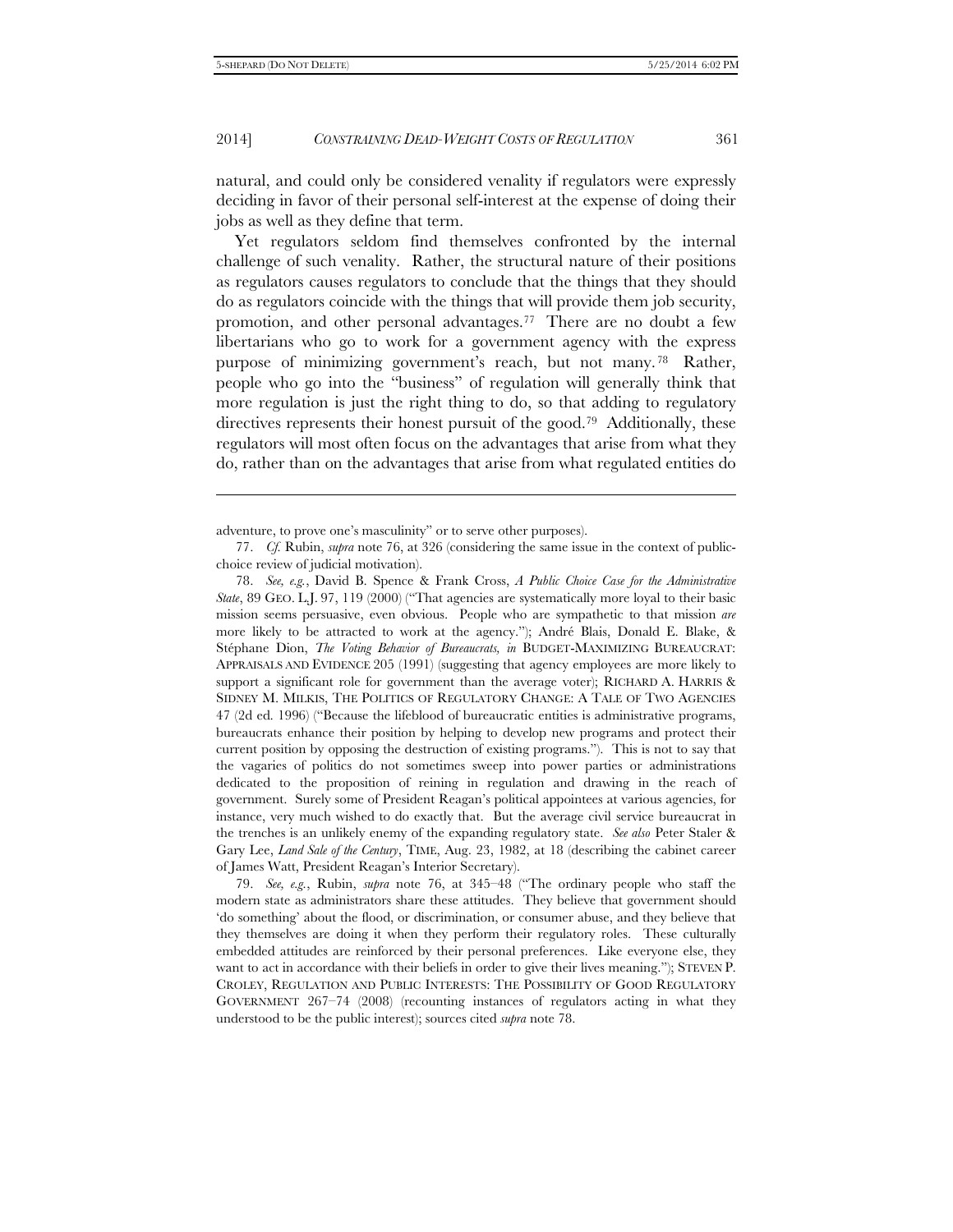or on the burdens that their regulations create for regulated entities and the negative consequences flowing from those burdens.[80](#page-17-0) Similarly, they will simply understand the benefits better than the accompanying burdens.<sup>81</sup> After all, their expertise is in, and their focus is on, creating those benefits by the process of regulation. Regulators are more likely to see the burdens of their regulations merely as byproducts of the beneficial regulations and thus effectively not to see them as "real" burdens at all. Given that regulators attend more to the benefits to be reaped from their additional regulations than to the burdens to be created by compliance with those regulations,[82](#page-17-2) it is easy to see why wholly honest, competent regulators, acting in good faith, would naturally tend to increase regulation and regulatory burden rather than repeal or streamline inefficient, ineffective, or antiquated regulation.[83](#page-17-3) All of this explains the need for structural incentives and obligations to force regulators and regulatory agencies to focus on, and minimize, the regulatory-compliance burdens that they create.[84](#page-17-4)

This conclusion should seem familiar and uncontroversial because it is,

<span id="page-17-3"></span>83. *See, e.g.*, SUNSTEIN, *supra* note 1, at 94–96, 98 ("There is evidence as well that administrators take insufficient account of the systemic effects of regulatory controls, and the absence of coordination of the regulatory process has produced striking anomalies. Finally, once sensible regulatory strategies become obsolete over time."); Rob Frieden, *The Rise of Quasi-Common Carriers and Conduit Convergence*, 9 ISJLP 471, 472–78 (2014) (illustrating the antiquated nature and needless cost generation and innovation inhibition of regulations and regulatory schemes designed in the infancy of the modern telecommunications age); Randolph J. May, *Why Stovepipe Regulation No Longer Works: An Essay on the Need for a New Market-Oriented Communications Policy*, 58 FED. COMM. L.J. 103, 110–12 (same).

<span id="page-17-4"></span>84. Ruhl and Salzman have catalogued some additional structural reasons why regulation grows, rather than modulating or shrinking. These include the general growth in the size of government, jurisdictional overlap, competition between agencies and regulated entities (with the agencies trying to limit the free scope of action, and regulated entities looking for ways to follow regulations while still doing as they wish). *See* Ruhl & Salzman, *supra* note 11, at 783–85.

<sup>80.</sup> *See, e.g.*, Rubin, *supra* note 76, at 345–48; CROLEY, *supra* note 79, at 267–74.

<sup>81.</sup> *See, e.g.*, Rubin, *supra* note 76, at 345–48; CROLEY, *supra* note 79, at 267–74.

<span id="page-17-2"></span><span id="page-17-1"></span><span id="page-17-0"></span><sup>82.</sup> *See, e.g.*, Rubin*, supra* note 76, at 347–48 ("Like everyone else, [regulators] want to act in accordance with their beliefs in order to give their lives meaning. This will lead them to act in a manner congruent with their beliefs about the purpose of government when carrying out their assigned roles*. It will also lead individuals to alter their beliefs to fit their assigned roles.*") (emphasis added); *see also* Catriona Mackenzie & Jacqui Poltera, *Narrative Integration, Fragmented Selves, and Autonomy*, HYPATIA Winter 2010, at 32 (arguing that people "constitute (and reconstitute) our self-identities through an ongoing and dynamic process of narrative self-interpretation that brings coherence and psychological intelligibility to the fragmentary nature of lived experience"); Adam Blatner, *Perspectives of Wisdom-ing*, REVISION, Summer 2005, at 31 (highlighting the human capacity for self-deception in defense of ordering narratives).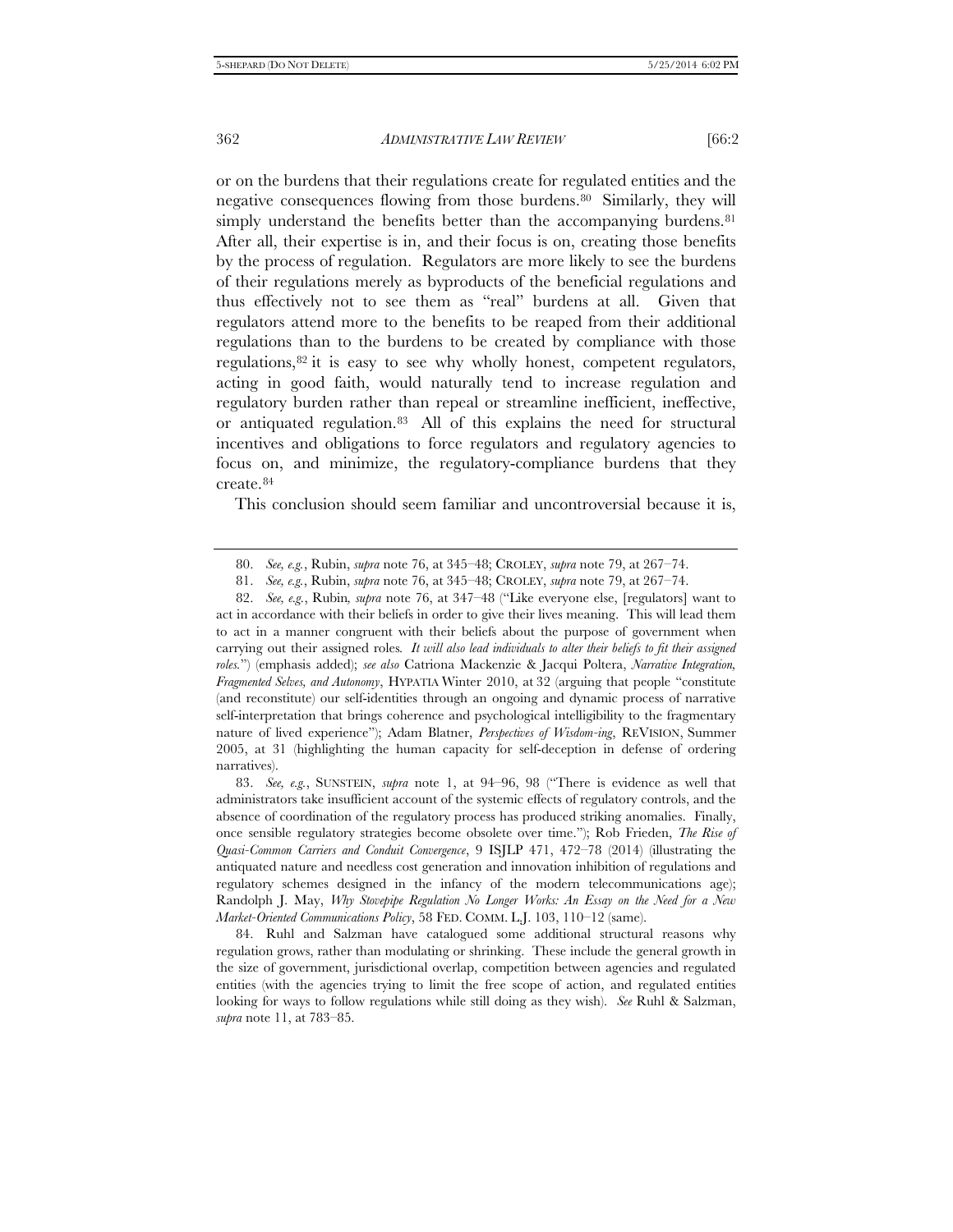among other things, the justification for imposing emissions-cap regimes. There is no claim, at least outside of the most strident margins of the environmental movement, [85](#page-18-0) that energy producers or other regulated entities actively desire to pollute the environment with their emissions. Rather, the central insight of emissions-cap programs is that regulated entities are naturally more focused on the good they purposefully produce than on byproducts that they incidentally generate and for which they bear no direct costs. Likewise, the central insight of the CCC program is that regulatory agencies (and their agents) must be required to attend to the externalized costs created by their production of the positive goods flowing from their regulations.<sup>[86](#page-18-1)</sup>

Contrary accounts of agency and regulator motivation such as agency capture do not negate the CCC as a solution. While some scholars embrace the vision of agencies and regulators as authority-enhancing actors sketched above, <sup>[87](#page-18-2)</sup> another strain of thought recognizes that administrators will face countervailing incentives. These will include incentives to make the least effort consistent with career retention and advancement, which would not (at least from the initial position of no regulation) result in extensive regulation. [88](#page-18-3) Similarly, extensive literature suggests that regulators are subject to industry capture and create regulations under the influence of excessive coziness with regulated entities, not with the public interest[.89](#page-18-4)

87. *See supra* note 73 and accompanying text.

<span id="page-18-3"></span><span id="page-18-2"></span>88. *See, e.g.*, DENNIS C. MUELLER, PUBLIC CHOICE III 373–84 (2003) (concluding that "state-owned companies were found to be significantly less efficient than privately owned firms supplying the same good or service"); Rubin, *supra* note 76, at 333 ("While instrumental rationality is a general orientation toward life, it exists within individual experience. That experience also includes emotion, fatigue, inattentiveness, laziness, and other nonrational features that can impair or redirect instrumental decisionmaking."). *See generally* FROM BUREAUCRACY TO BUSINESS ENTERPRISE: LEGAL AND POLICY ISSUES IN THE TRANSFORMATION OF GOVERNMENT SERVICES (Michael J. Whincop ed., 2003).

<span id="page-18-4"></span>89. *See, e.g., infra* notes 92–93 and accompanying text (considering capture and its establishment of barriers to entry); George J. Stigler, *The Theory of Economic Regulation*, BELL J. ECON. & MGMT. SCI., Spring, 1971, at 5 (as this dean of the regulatory-capture theory explained, "we propose the general hypothesis: every industry or occupation that has enough political power to utilize the state will seek to control entry. In addition, the regulatory policy will often be so fashioned as to retard the rate of growth of new firms.").

<span id="page-18-0"></span><sup>85.</sup> *See, e.g.,* Martha F. Lee, *Violence and the Environment: The Case of "Earth First!"*, *in*  MILLENNIALISM AND VIOLENCE 113 (Michael Barkun ed., 1996) (describing Earth First's aggressive beliefs).

<span id="page-18-1"></span><sup>86.</sup> This point is extrapolated below in Part III. Explicitly included in that discussion are considerations of whether, and to what extent, it matters that the goods produced by regulated entities are generally considered "private" goods, while the goods produced by regulating agencies are generally considered "public goods."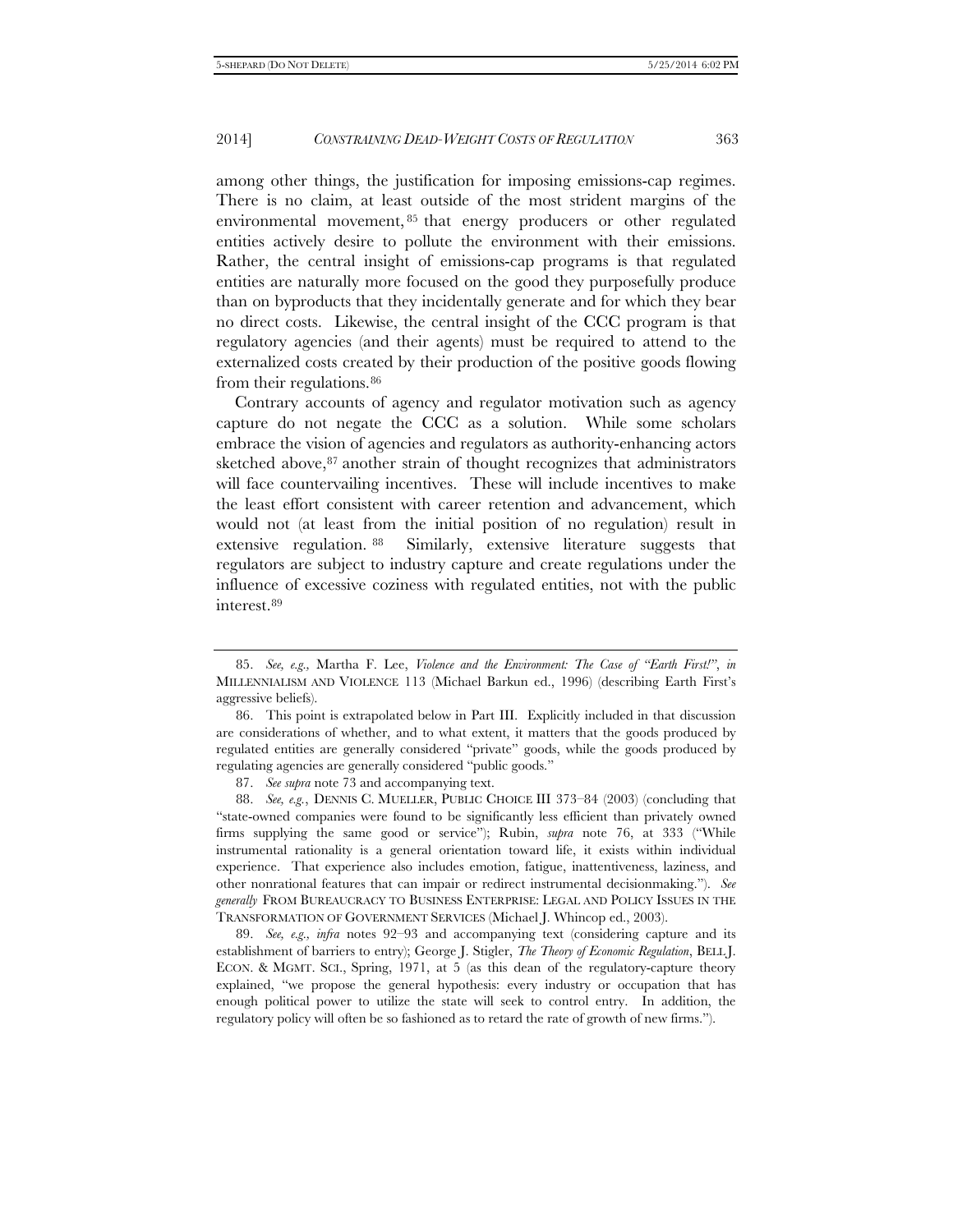While these countervailing accounts do partly detract from the preceding regulatory proliferation story of agency action, they do not ultimately weaken the argument in favor of CCC. The question is not whether agencies and regulators face any incentives other than those of regulation maximization. Clearly, they do. The question is whether any of those countervailing incentives move administrative actors in the direction of maximizing compliance-cost efficiency. Just as clearly, these incentives do not.

Consider first the ancient trope<sup>[90](#page-19-0)</sup> of the lazy government functionary, determined to do as little work as possible, and thus uninterested in multiplying the breadth and depth of regulation. Were this trope a faithful representation of reality in the first instance, it would predict the rise of inert regulatory agencies that did not regulate much of anything. It is worth considering that this prediction strays rather far from reality. Even if the prediction were accurate, however, it would not predict that in a world of heavy regulation regulators would make any effort to streamline regulation or try to make it compliance-cost efficient. Rather, it would suggest regulators face strong incentives to make no efficiency-increasing efforts.[91](#page-19-1)

Similarly, to the extent that agency capture occurs, it surely alters the content of regulation; otherwise the concept would not have much meaning.[92](#page-19-2) Its likeliest effect, though, is not generation of no or most cost conscious regulation, but rather of regulation favoring established regulated entities.[93](#page-19-3) The capturing industry, recognizing that the costs imposed by

<span id="page-19-3"></span>93. *See, e.g.*, CROLEY, *supra* note 79, at 15–22 (summarizing capture theory and noting opportunities for creating barriers to entry); Robert C. Ellickson, *Taming Leviathan: Will the* 

<span id="page-19-0"></span><sup>90.</sup> *See, e.g.*, Marc Abrahams, *Lazy Bureaucrats, Burden or Blessing?*, THE GUARDIAN, (Feb. 8, 2010), http://www.theguardian.com/education/2010/feb/09/improbable-research-lazybureaucrats. A related critique suggests that regulators are interested in regulating their conduct to minimize the amount of congressional oversight to which they are subject, so as to enjoy their fiefdoms relatively undisturbed. *See generally* WILSON, *supra* note 73.

<span id="page-19-1"></span><sup>91.</sup> *See, e.g.*, SUNSTEIN, *supra* note 1, at 99 ("Administrative officials are often resistant to change as well, tending to resolve conflicts among competing groups not necessarily in favor of those with the best arguments, but instead those whose demands require the least drastic departures from established responses.").

<span id="page-19-2"></span><sup>92.</sup> *See, e.g.*, Donald C. Langevoort, *The SEC as a Lawmaker: Choices About Investor Protection in the Face of Uncertainty*, 84 WASH. U. L. REV. 1591, 1599–1601 (2006) (noting that, "as is well known in the public choice literature, regulation is often a way of allocating rents among competitors: a key industry (or segment) might demand regulation because even if it costs them a good bit, it costs competitors or potential competitors more." The article then considers competing accounts of how capture may play itself out to regulated entities advantage on Wall Street.); Susan P. Crawford, *The Ambulance, the Squad Car, & the Internet,* 21 BERKELEY TECH. L.J. 873, 875 (2006) (describing regulatory capture in the telecommunications industry).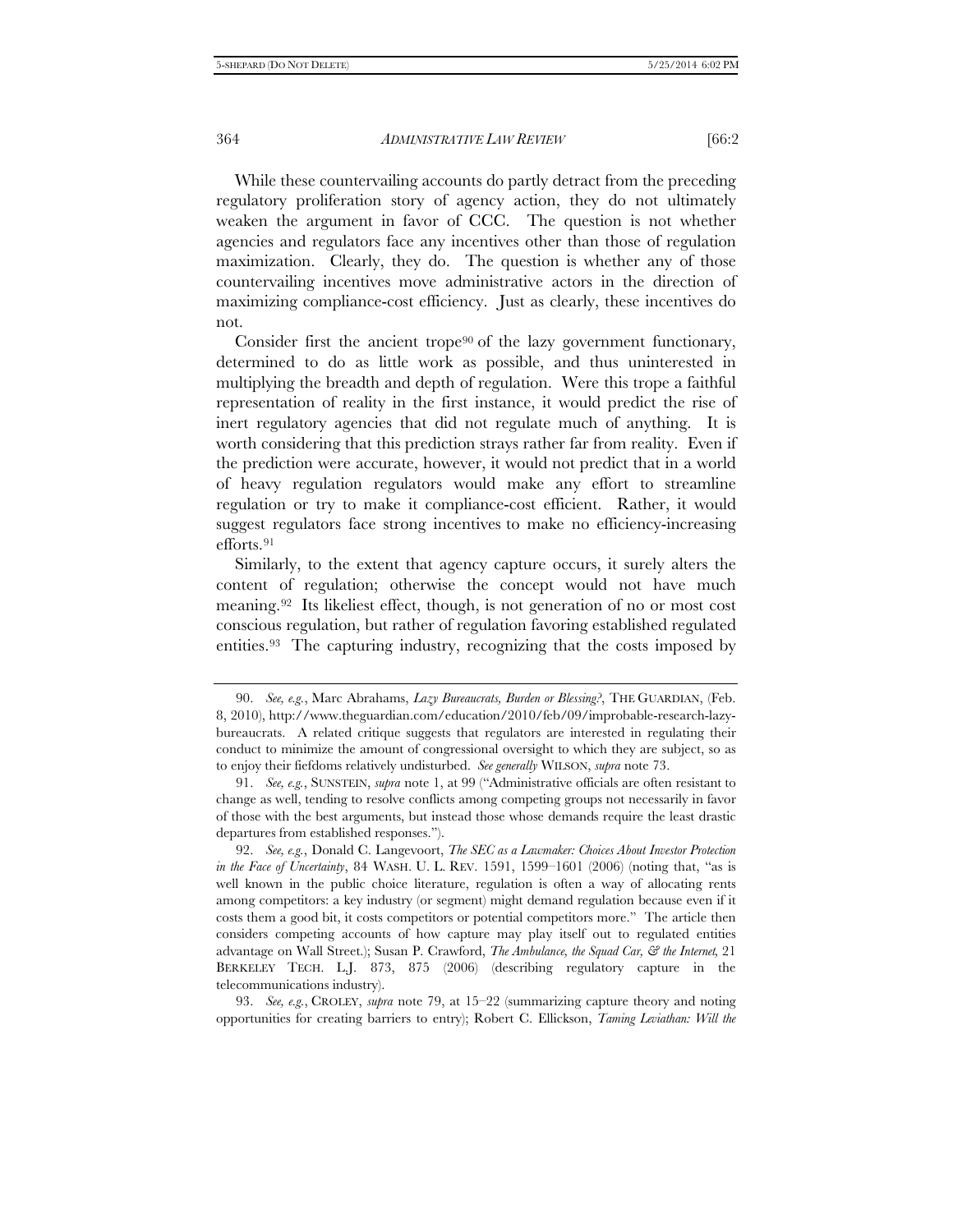some regulations fall comparatively more heavily on smaller competitors or on would-be market entrants, embrace regulation.<sup>94</sup> The captured agency then implements these extant market leader favoring regulations, which fulfills its purpose of actually promulgating regulation, while at the same time enacting its "capture."[95](#page-20-1) Needless to say, this is nothing like not regulating.

In short, while there are natural incentives tempering the constant expansion of regulation, these incentives will not lead regulators to attend to compliance-cost externalities. Moreover, to the extent that government considers these countervailing incentives problematic, it has imposed mandatory structures to mitigate the incentives. [96](#page-20-2) Work rules and supervision require and encourage productive effort by employees requirements and encouragement that, unlike CBA or other cost-restraint efforts, often bare teeth. Meanwhile, vast amounts of legislation and regulation exist to regulate the revolving door and to combat (however effectively) the specter of agency capture by regulated entities.<sup>[97](#page-20-3)</sup>

Because no natural incentives exist to push regulators toward minimizing compliance-cost externalities, structural obligations favoring that result must be created. In fact, attempts at such structures have already been made. Most notably, administrations since the early 1980s have established various programs designed to improve the quality of regulation, slow the growth of compliance costs, or both.[98](#page-20-4) These programs, though, have

95. *See id.*

j

<span id="page-20-3"></span>97. *See* U.S. OFFICE OF GOV'T ETHICS, STANDARDS OF ETHICAL CONDUCT FOR EMPLOYEES OF THE EXECUTIVE BRANCH 39–46 (June 2009). *See generally supra* note 74.

<span id="page-20-4"></span>98. *See, e.g.*, Coglianese, *supra* note 9, at 1120 (arguing that the CBA requirement was designed "to increase the cost-effectiveness and efficiency of federal regulation by compelling agencies to assess benefits and costs and to search for the lowest cost strategies"); Bronsteen et al., *supra* note 9, at 1612 (same); Exec. Order No. 13,563, 3 CFR 215 (2011) ("[E]ach

*Centralizing Tide of the Twentieth Century Continue into the Twenty-First?*, 74 S. CAL. L. REV. 101, 114 (2000) (noting that agency capture can lead to agencies and industry effectively colluding to raise barriers to entry by new competitors); Ruhl & Salzman, *supra* note 11, at 785–87.

<sup>94.</sup> *See, e.g.*, Stigler, *supra* note 89, at 5.

<span id="page-20-2"></span><span id="page-20-1"></span><span id="page-20-0"></span><sup>96.</sup> *See* 5 U.S.C. § 7513(a) (2012) ("[A]n agency may take an action . . . against an employee only for such case as will promote the efficiency of the service."); 5 CFR § 2635.705 (2013) ("[A]n employee shall use official time in an honest effort to perform official duties . . . [and] has an obligation to expend an honest effort and a reasonable proportion of his time in the performance of official duties.") *See generally* 5 U.S.C. §§ 7101– 9001 (statutes covering Labor-Management & Employee Relations). It could be argued that these regulations are overly cumbersome and result in too little incentive to create efficient performance, but this would be an argument for strengthening management authority to require efficiency, not an argument against establishing a meaningful method of restraining regulatory-compliance costs.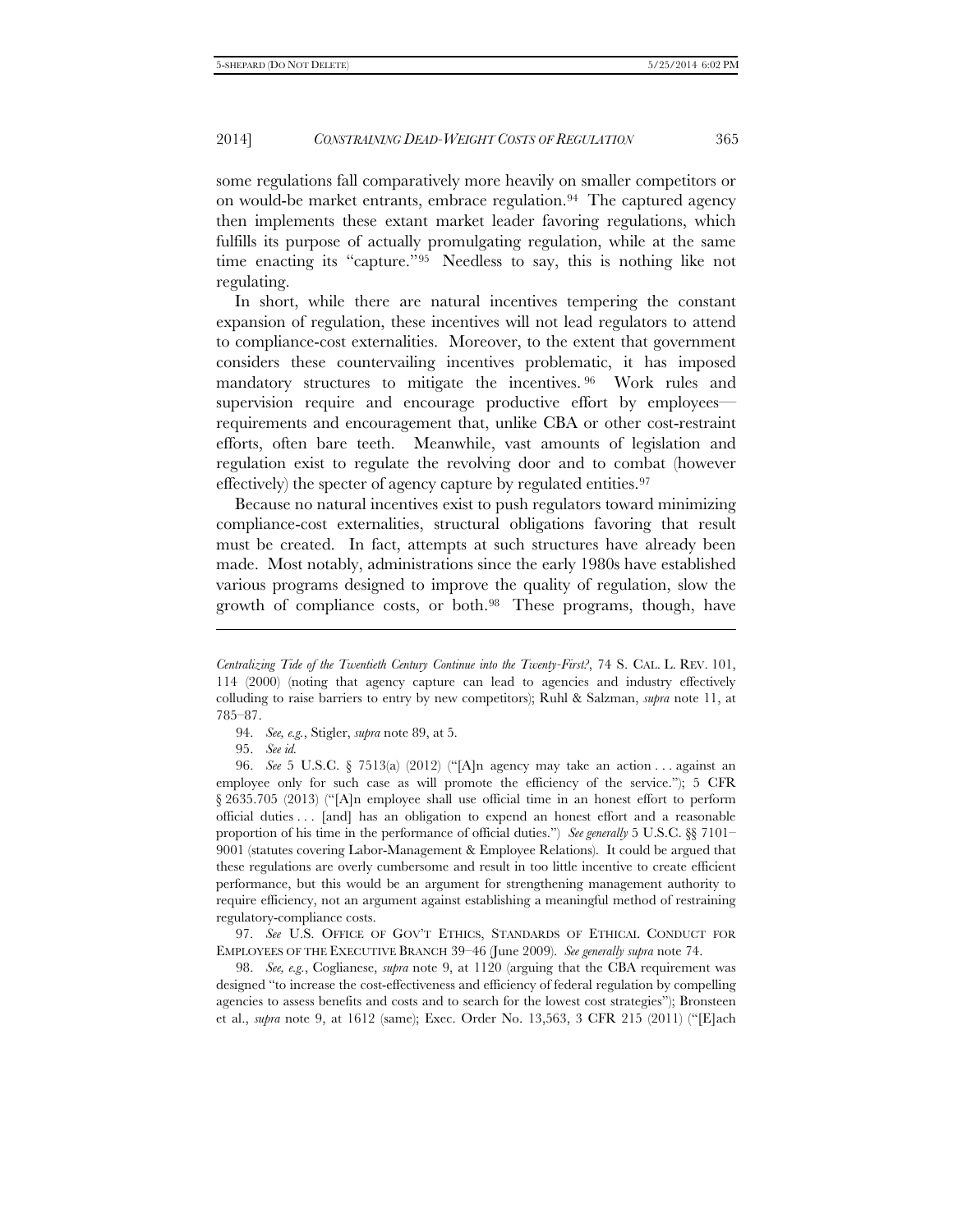j

366 *ADMINISTRATIVE LAW REVIEW* [66:2

failed to stem the tide[99](#page-21-0)—for entirely explicable reasons. Consider the obligation that agencies undertake CBA of major regulation. [100](#page-21-1) The requirement is, as a practical matter, toothless.[101](#page-21-2) Many agencies simply promulgate rules without undertaking appropriate CBA at all.[102](#page-21-3) Others avoid CBA by providing guidance outside of the normal rulemaking channels. [103](#page-21-4) Even when an agency *does* perform CBA, it sets the parameters of its analysis, [104](#page-21-5) which is not subject to judicial or other review[105](#page-21-6) and is thus free to ignore whatever results it might generate.[106](#page-21-7) In

<span id="page-21-7"></span><span id="page-21-0"></span>99. *See, e.g.*, Ruhl & Salzman, *supra* note 11, at 765, 776–82 (noting that "direct initiatives to cull regulations have been abject failures" and recounting the failed initiatives); *infra* Part I.C. (discussing metrics indicating increased regulation and increased cost of regulation).

<span id="page-21-1"></span>100. *See, e.g.*, Bronsteen et al., *supra* note 9, at 1605–06 nn.4–8 (listing executive orders that have mandated CBA since 1981); Coglianese, *supra* note 9, at 1120 (analysis required for "any proposed regulation that would impose annual costs of more than \$100 million on the economy"); Unfunded Mandates Reform Act, 2 U.S.C. §§ 1501–71 (2012) (codifying the CBA requirement).

<span id="page-21-3"></span>102. *See, e.g.*, Robert W. Hahn et al.*, Assessing Regulatory Impact Analyses: The Failure of Agencies to Comply with Executive Order 12,866*, 23 HARV. J.L. & PUB. POL'Y, 859, 861–62 (2000) (noting that "agencies only quantified net benefits . . . for 29 percent of the forty-eight rules" studied, even though effective CBA centrally requires such quantification).

<span id="page-21-4"></span>103. *See, e.g.*, Ruhl & Salzman, *supra* note 11, at 781 ("With increasing ossification of notice-and-comment rulemaking, scholars have clearly documented the increasing reliance of agencies on non-legislative rules, such as guidance documents and interpretive rules.") (citing, *inter alia*, Appalachian Power Co. v. EPA, 208 F.3d 1015, 1020–23 (D.C. Cir. 2000)) ("Law is made, without notice and comment, without public participation, and without publication in the Federal Register or the Code of Federal Regulations.").

<span id="page-21-5"></span>104. The Office of Management and Budget (OMB) has repeatedly set out guidelines for agencies to follow, but, as seen above, these are rarely followed with any rigor. *See, e.g.*, Memorandum from Jacob J. Lew, Director of the Office of Mgmt. & Budget for the Heads of Departments and Agencies, (Mar. 22 2000), *available at* http://www.whitehouse.gov/

sites/default/files/omb/assets/omb/memoranda/m00-08.pdf [hereinafter 2000 OMB GUIDELINES]; Circular from the Office of Mgmt. & Budget to The Heads of Exec. Agencies and Establishments (Sept. 17, 2003), *available at* http://www.whitehouse.gov/sites/default/

<span id="page-21-6"></span>files/omb/assets/omb/circulars/a004/a-4.pdf [hereinafter 2003 OMB GUIDELINES]; Hahn et al., *supra* note 102, at 871 (noting that the majority of rulemakings in the study are made without undertaking calculations basic to CBA).

105. *See* Exec. Order No. 13,563 § 7(d), 3 CFR §§ 215, 218 (2011); Hahn & Sunstein,

agency must . . . propose or adopt a regulation only upon a reasoned determination that its benefits justify its costs (recognizing that some benefits and costs are difficult to quantify) . . . [and] select, in choosing among alternative regulatory approaches, those approaches that maximize net benefits (including potential economic, environmental, public health and safety, and other advantages; distributive impacts; and equity) . . . ."); Ruhl & Salzman, *supra* note 11 (reviewing other related initiatives).

<span id="page-21-2"></span><sup>101.</sup> *See, e.g.*, Hahn & Sunstein, *supra* note 1, at 1490 ("Notwithstanding this public commitment [to CBA], national regulation has hardly come into compliance with" its principles).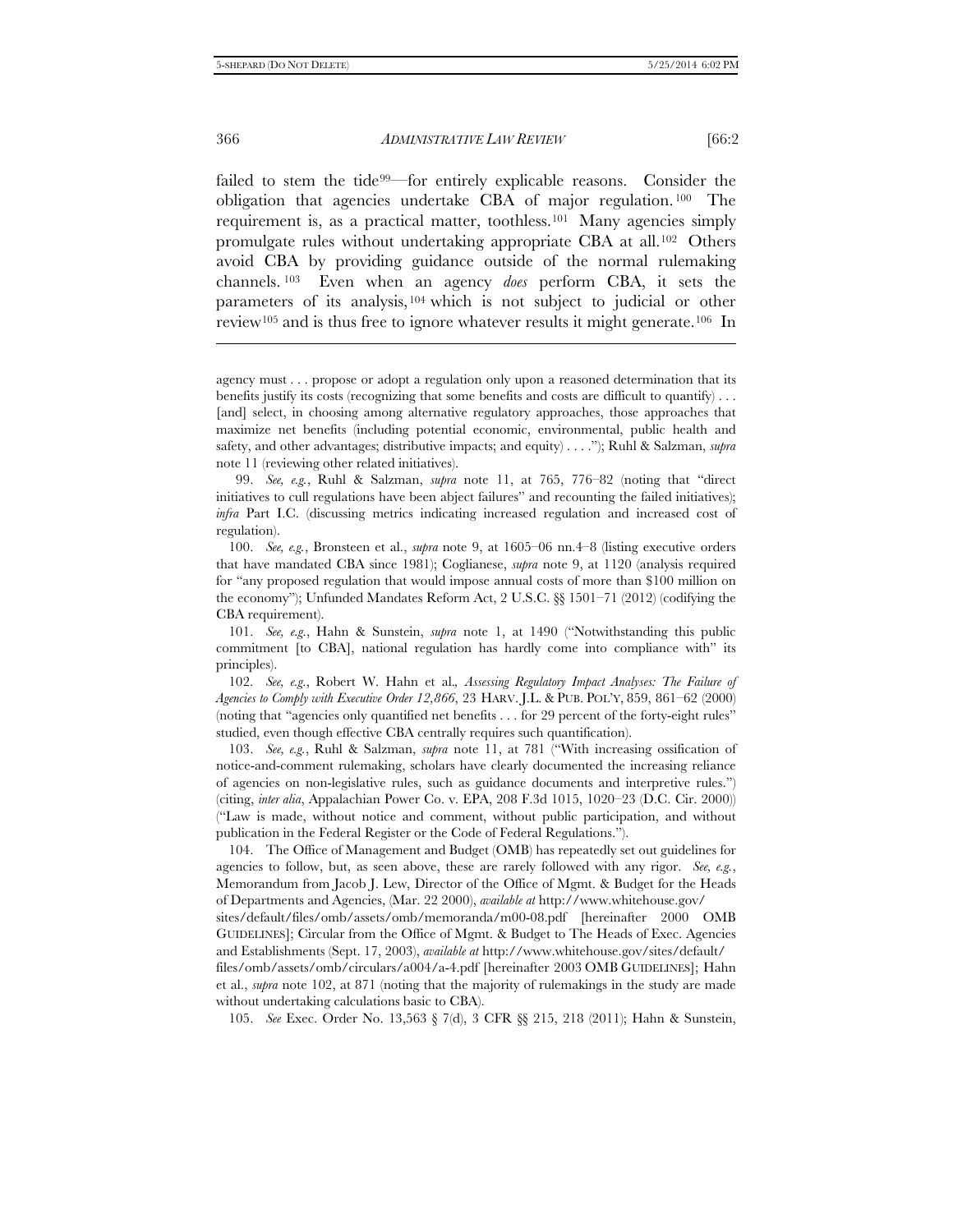j

#### 2014] *CONSTRAINING DEAD-WEIGHT COSTS OF REGULATION* 367

consideration of the natural inclinations of regulators detailed above, it is not surprising that agencies produce few regulation-constraining results[.107](#page-22-0)  Imagine that instead of the emissions-cap requirements considered below, regulated agencies instead were tasked with writing reports in which they were required to consider whether their good-production was worth the externalities it produced, and to proceed accordingly. Of course those regulated entities would have a natural tendency to overvalue the goods they produce, undervalue the externalities, and find ways to get where they want to go<sup>[108—](#page-22-1)</sup>all of this in the best of good faith.<sup>[109](#page-22-2)</sup> This is exactly why Congress selects emissions caps (or other methods with objective standards, mandates, and consequences) rather than self-study reviews. And it is exactly why equivalent, mandatory caps must be applied to agencies.<sup>[110](#page-22-3)</sup>

108. Hahn et al., *supra* note 102, at 866–70; Coglianese, *supra* note 9, at 1124.

<span id="page-22-2"></span><span id="page-22-1"></span>109*. Accord* Coglianese, *supra* note 9, at 1124. Despite the in-built pro-regulation inclinations of agencies considered above, many scholars worry that CBA (at least in theory, and if it were actually performed) would prove too anti-regulatory. *See, e.g.*, RICHARD L. REVESZ & MICHAEL A. LIVERMORE, RETAKING RATIONALITY: HOW COST-BENEFIT ANALYSIS CAN BETTER PROTECT THE ENVIRONMENT AND OUR HEALTH (2008)*.* Some of these critics argue for the abandonment of CBA altogether. *See* FRANK ACKERMAN & LISA HEINZERLING, PRICELESS: ON KNOWING THE PRICE OF EVERYTHING AND THE VALUE OF NOTHING 210 (2004). Others argue that CBA is necessary, and should be saved, but that its fundamental assumptions should be realigned to render it more friendly to regulation. *See*  REVESZ & LIVERMORE, *supra*; *see also* James K. Hammitt, *Are the Costs of Proposed Environmental Regulations Overestimated? Evidence from the CFC Phaseout*, 16 ENVTL. & RES. ECON. 281 (2000) (arguing from the example of chloroflurocarbon limitations that costs in CBA are overestimated).

<span id="page-22-3"></span>110. Even the most thorough critics of CBA agree that the regulatory state cannot function without some sort of method of determining whether a given piece of regulation (or a regulatory structure generally) is worth doing, which of course requires some sort of objective mechanism. *See* ACKERMAN & HEINZERLING, *supra* note 109, at 211–16 (recognizing that "analysis of costs and benefits, in lowercase letters, is an essential part of any systematic thought about public policy, and has always been involved in government decision making," and describing their "holistic" approach); Bronsteen et al., *supra* note 9, at 1606–07 (identifying Ackerman and Heinzerling as among "the broadest critics of" CBA and recognizing need to measure costs of regulation). One author argued that

[cost–benefit] analysis is necessary to allow the agency to understand, to the greatest extent possible, the consequences of its action and to make the basis for its decision known to the public. To act without such knowledge would bring into question the legitimacy of executive actions and be the definition of an "arbitrary

*supra* note 1, at 1537; Coglianese, *supra* note 9, at 1124–25.

<sup>106.</sup> *See, e.g.*, Coglianese, *supra* note 9, at 1122 (citing ROBERT W. HAHN, REVIVING REGULATORY REFORM 57 (2001)); Hahn & Sunstein, *supra* note 1, at 1537.

<span id="page-22-0"></span><sup>107.</sup> *See, e.g.*, Coglianese, *supra* note 9, at 1123 (reviewing research suggesting that CBA and related review might "eliminat[e] or prevent[] regulations that were extremely inefficient outliers," but not much more); Hahn & Sunstein, *supra* note 1, at 1490–93, 1497, 1537–38 (recognizing problem, calling for judicial review of CBA determinations).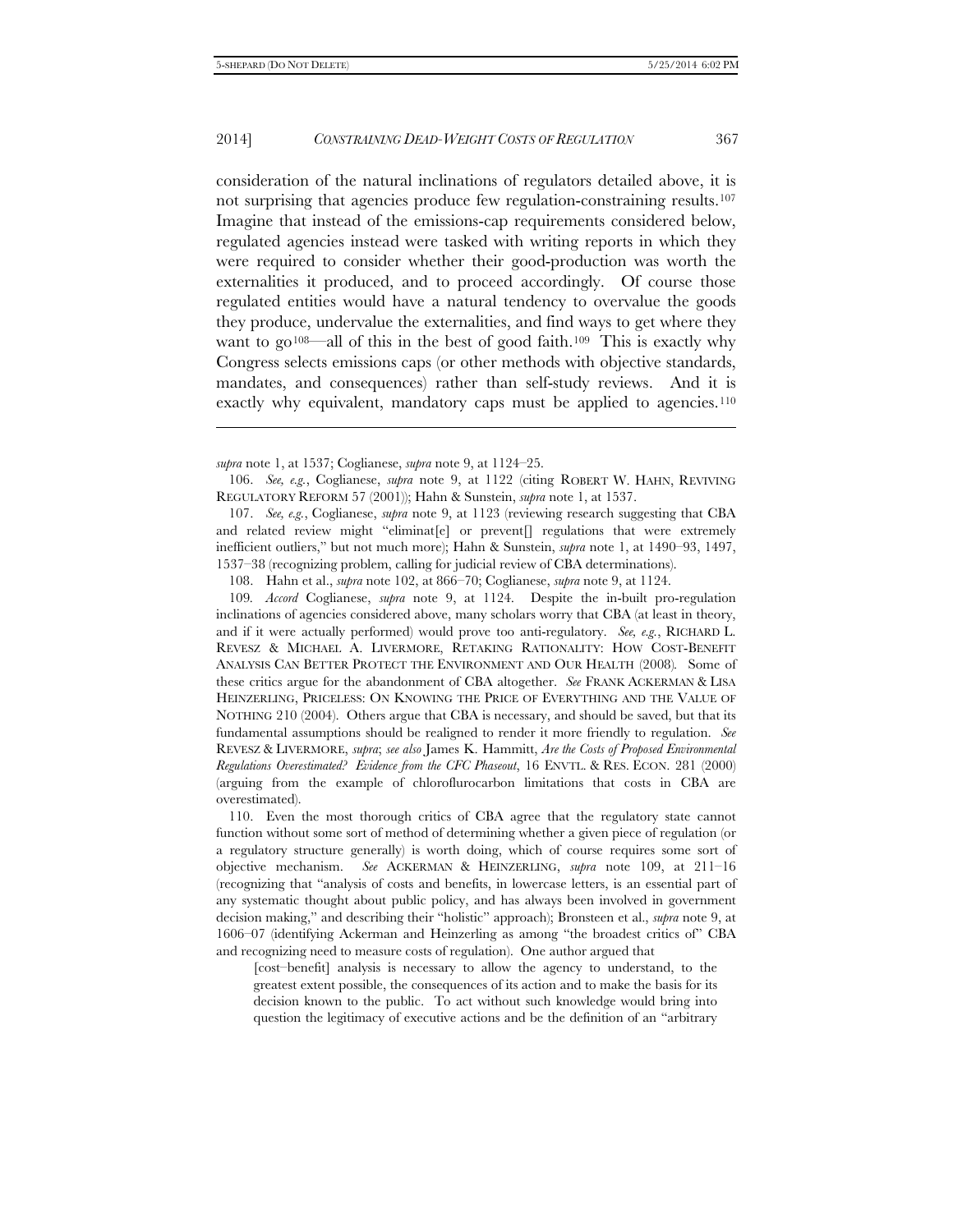Finally, as will be demonstrated in the next section, neither the natural incentives working against the multiplication of regulations and compliance costs, nor the structural efforts to encourage compliance-cost control and efficiency-maximization have proven effective.

#### *C. Failure to Stem the Tide of Regulatory-Compliance Costs or to Systematically Review and Revise Underperforming Regulations*

Regulators, then, are no more angels than we other mortals,<sup>[111](#page-23-0)</sup> and are not naturally inclined to curb or reverse regulation. This point might be debatable as theory, but it is practically incontestable that regulators simply do not curb, reverse, or rationalize regulation very often, while they continue to produce more at a significant volume.

Interestingly, the federal government does not keep a discrete and complete list of the regulations it imposes, much less integrate them into some coherent, user-friendly whole. Further, it does not keep a compilation of comprehensive estimates of the costs of complying with its multitudinous orders. [112](#page-23-1) It is therefore somewhat difficult to identify a single, uncontroversial metric by which to quantify the growth of the regulatory burden. [113](#page-23-2) Nevertheless, there are many that point toward some uncontroversial (though deeply troubling) conclusions: the federal regulatory burden is very large and growing steadily. One commonly used

-

or capricious" rulemaking.

Daniel Cohen, *S. 981, The Regulatory Improvement Act of 1998: The Most Recent Attempt to Develop a Solution in Search of a Problem,* 50 ADMIN. L. REV. 699, 716–17 (1998); *see* REVESZ & LIVERMORE, *supra* note 109, at 12–13 (same).

<span id="page-23-0"></span><sup>111.</sup> "If men were angels, no government would be necessary." THE FEDERALIST NO. 51 (James Madison).

<span id="page-23-1"></span><sup>112.</sup> Imagine the tort suits that would flow against any manufacturer that organized its user's manual in the manner of the CFR, even if no civil or criminal liability could arise as the result of misuse of the manufacturer's product. The CFR does record most of the federal government's regulations, but it is not organized by what regulations might apply to any given activity of daily or economic life. *See, e.g.*, Ruhl & Salzman, *supra* note 11, at 770– 71 ("The number of discrete compliance requirements in [the] highly regulated industry has not been quantified. If, as with solidified lava flows, one could freeze the accumulation of rules that the administrative state produced at any instant in the past twenty years, the absolute number of discrete compliance requirements would probably be quite large by any standard. However, we know of no attempt actually to count them."); JAMES L. GATTUSO & DIANE KATZ, HERITAGE FOUND., PAPER NO. 2663, RED TAPE RISING: OBAMA-ERA REGULATION AT THE THREE-YEAR MARK 2, (2012), *available at* https://thf\_media.s3. amazonaws.com/2012/pdf/bg2663.pdf.

<span id="page-23-2"></span><sup>113.</sup> Ruhl & Salzman, *supra* note 11, at 769–75 (describing various possible metrics for measuring the growth of the regulatory burden).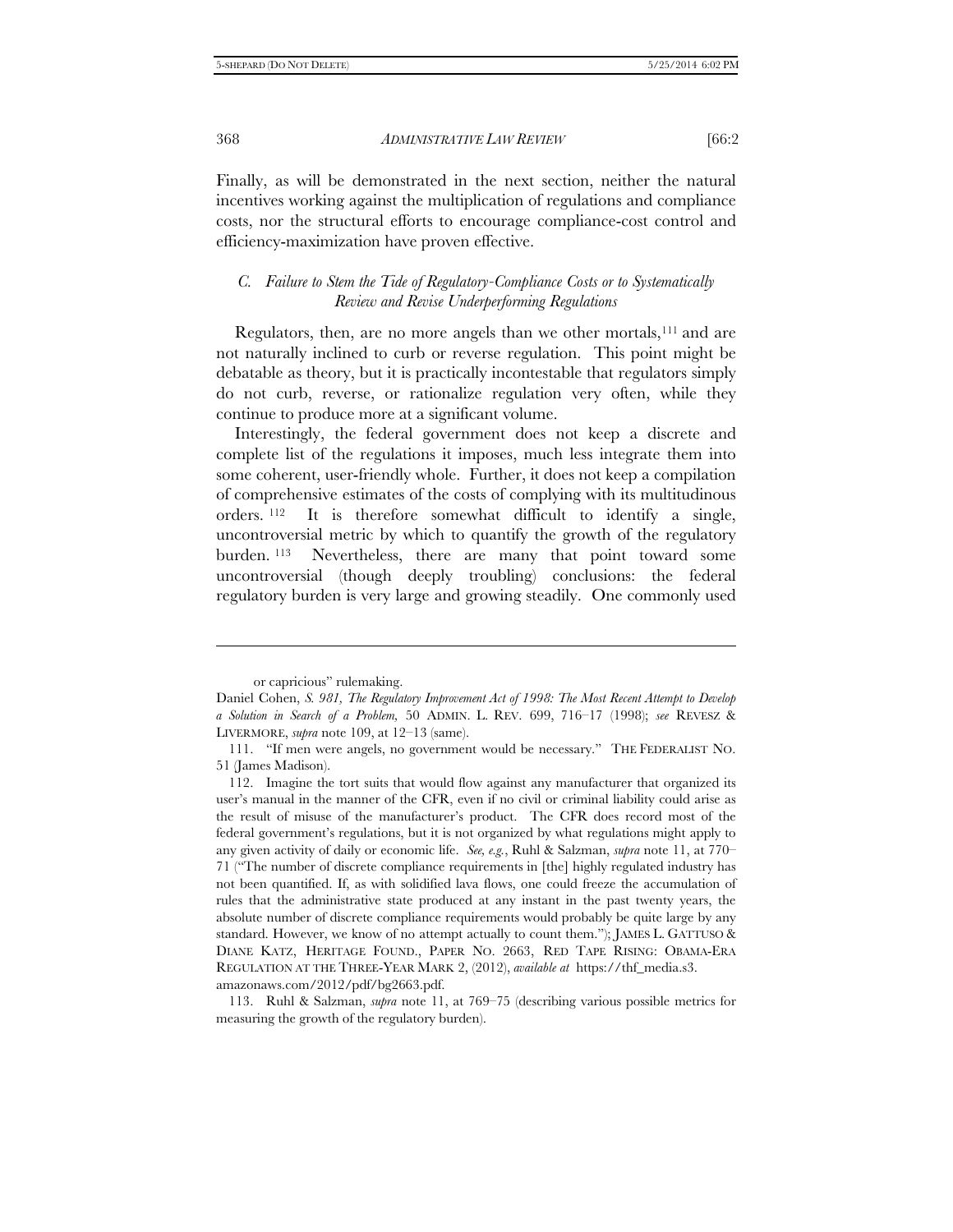measure of the scope of regulation has been the page count of the CFR,<sup>114</sup> which reached 174,545 pages in 2012—nearly three times its length in 1970.[115](#page-24-1)

Of course, the page count of the CFR can only serve as a broad (though still valuable) proxy for the scope, intrusiveness, and cost of even federal regulation.[116](#page-24-2) By another measure, the government estimates that, *"*On average, Federal agencies and departments issue nearly 8,000 regulations per year,"[117](#page-24-3) a rate that nearly doubled from 1976 to 1996.[118](#page-24-4)

The really relevant metric is how much it costs regulated entities of all types to comply with federal regulation. Not surprisingly, that number is contested—and, at its further reaches, necessarily imprecise.[119](#page-24-5) Economist Mark Crain argues that the costs of compliance reached \$1.75 trillion in 2008 (in 2009 dollars),[120](#page-24-6) up from \$843 billion in 2000 (in 1999 dollars)[,121](#page-24-7)

<span id="page-24-3"></span>117. REGULATIONS.GOV SITE DATA, http://www.regulations.gov/#!siteData (last visited May 8, 2014).

118. *See* Coglianese, *supra* note 9, at 1127.

<span id="page-24-5"></span><span id="page-24-4"></span>119. The full, indirect costs of regulation can never be calculated because "for many economic regulations, the major cost may not be any direct burden placed on consumers or businesses, but constraints on innovation. Assessing such losses is impossible because inventions that never existed cannot be measured." GATTUSO, *supra* note 116, at 3. *See also* GATTUSO & KATZ, *supra* note 112, at 4–5 (describing how agencies understate costs).

<span id="page-24-6"></span>120. NICOLE V. CRAIN & W. MARK CRAIN, U.S. SMALL BUS. ADMIN., THE IMPACT OF REGULATORY COSTS ON SMALL FIRMS 6 (2010), *available at* http://www.sba.gov/sites/ default/files/The%20Impact%20of%20Regulatory%20Costs%20on%20Small%20Firms% 20(Full)\_0.pdf [hereinafter CRAIN 2010].

<span id="page-24-0"></span><sup>114.</sup> *See* Birdsong, *supra* note 66, at 380 n.20 (noting page count); Ruhl & Salzman, *supra* note 11, at 774 (same); Coglianese, *supra* note 9, at 1127–28 (same).

<span id="page-24-1"></span><sup>115.</sup> *See* CFR Page Count, *supra* note 66; Birdsong, *supra* note 66, at 380 n.20; Ruhl & Salzman, *supra* note 11, at 774.

<span id="page-24-2"></span><sup>116.</sup> *See* JAMES L. GATTUSO, HERITAGE FOUND., BACKGROUNDER NO. 1801, REINING IN THE REGULATORS: HOW DOES PRESIDENT BUSH MEASURE UP? 8–11 (2004), *available at* www.heritage.org/research/regulation/bg1801.cfm (noting that measures like CFR pages and total regulations promulgated are fairly crude measures of regulatory activity; one flaw is that they do not distinguish between small and "major" rulemakings, and do not distinguish between regulatory and deregulatory rulemakings). The growth of the CFR can also only be an approximate proxy because a profoundly deregulatory measure would still be, at least in part, enacted through the promulgation of regulation, which would add to the number of pages in the CFR.

<span id="page-24-7"></span><sup>121.</sup> W. MARK CRAIN & THOMAS D. HOPKINS, U.S. SMALL BUS. ADMIN., THE IMPACT OF REGULATORY COSTS ON SMALL FIRMS: A REPORT FOR THE OFFICE OF ADVOCACY (2000), *available at* www.sbaonline.sba.gov/advo/research/rs207tot.pdf [hereinafter CRAIN 2000]. An interim 2005 report put the figure at \$1.26 trillion in 2009 dollars. Note that some of the increase between 2005 and 2009 arises because Professor Crain updated his methodology. *See* CRAIN 2010, *supra* note 120, at 6–7. If the new methodology had been used in 2005, regulatory-compliance costs would have totaled \$1.7 trillion in 2005, for an increase of \$43 billion (or three percent of national income) over the period. *See id.* at 7.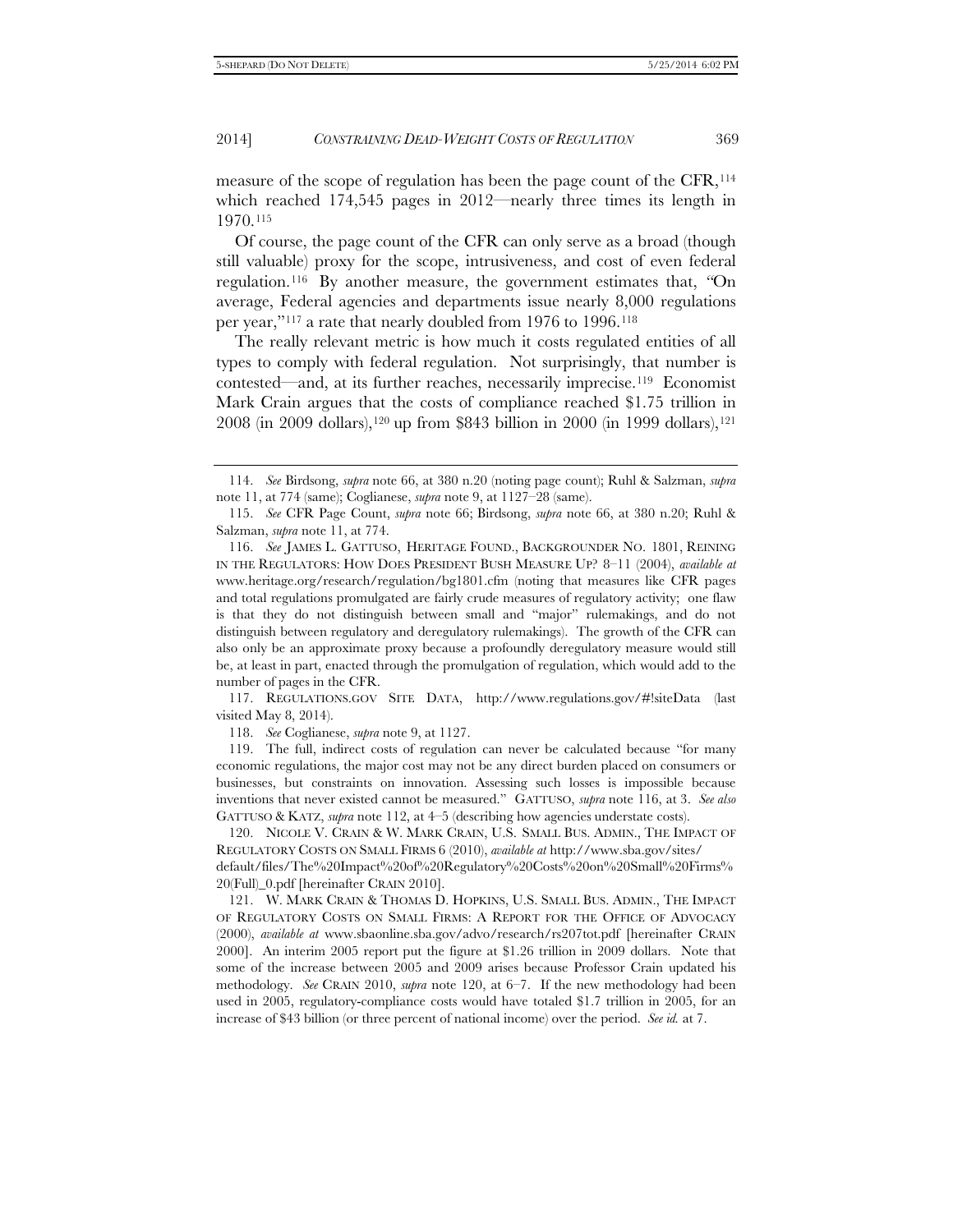and has steadily risen since.[122](#page-25-0) Others claim that this figure is far too high.<sup>[123](#page-25-1)</sup> The government's own figures can be understood to suggest that a partial estimation of compliance costs reveals that those costs rose from \$584 billion in 1999–2000, to somewhere in a range of approximately \$625–\$650 billion in 2008–2009.[124](#page-25-2) This measure, though, by its own terms does not attempt to capture anything like the full compliance costs of all extant federal regulation, [125](#page-25-3) and represents a cobbling together of disparate figures,<sup>[126](#page-25-4)</sup> because the federal government makes no effort to calculate the total costs of federal regulatory compliance. It is clear that, however measured, the costs imposed by regulations are large and steadily growing. [127](#page-25-5) Moreover, despite a few relative periods of deregulatory

<span id="page-25-3"></span>125. As noted, these figures do not count important compliance-cost centers. OMB counts only what is reported to it from various executive agencies but such reports are materially incomplete. *Compare, e.g.*, OMB 2010, *supra* note 1, at 3*, with* GATTUSO, *supra* note 116. The OMB does not count any costs arising from independent agencies, or costs from agencies that do not report costs. *See, e.g.*, OMB 2010, *supra* note 1, at 3–4. And it does not include the costs of regulations deemed to be "non-major," i.e., to be estimated by their enacting agencies to generate less than \$100 million in costs. *Id.*

126. *See supra* note 124.

<span id="page-25-5"></span><span id="page-25-4"></span>127. Environmental regulation compliance costs, for instance, rose (in real terms) from \$33 billion in 1972 to \$141 billion in 1992. Adam B. Jaffe et al., *Environmental Regulation and the Competitiveness of U.S. Manufacturing: What Does the Evidence Tell Us?,* 33 J. ECON. LITERATURE 132, 140 (1995). It rose by \$20 billion more in the following decade. *See*  OFFICE OF INFO. AND REGULATORY AFFAIRS, OFFICE OF MGMT. & BUDGET, REPORT TO CONGRESS ON THE BENEFITS AND COSTS OF FEDERAL REGULATIONS AND UNFUNDED MANDATES ON STATE, LOCAL & TRIBAL ENTITIES (2007).

<span id="page-25-0"></span><sup>122.</sup> Put another way, regulatory-compliance costs by these estimates consumed fourteen percent of the national income in 2008, up from eleven percent in 2004 and eight percent in 2000. *See* CRAIN 2010, *supra* note 120, at 6–7; CRAIN 2000, *supra* note 121, at 7. *See generally* GATTUSO & KATZ, *supra* note 112.

<span id="page-25-1"></span><sup>123.</sup> *See, e.g.*, Sidney Shapiro, *Do Regulations Cost \$1.75 Trillion? Not Exactly*, HUFFINGTON POST, (Feb. 9, 2011), http://www.huffingtonpost.com/sidney-shapiro/do-regulations-cost-175-t\_b\_820311.html.

<span id="page-25-2"></span><sup>124.</sup> The \$625–\$650 billion figure is computed together in the following manner. The OMB estimated for Congress in 2000 that in the previous year ending March 31, 2000, "the total cost of regulation is nearly equal to the \$584 billion Congress appropriated for all discretionary programs in FY 2000." OFFICE OF INFO. AND REGULATORY AFFAIRS, OFFICE OF MGMT. & BUDGET, MAKING SENSE OF REGULATION: 2001 REPORT TO CONGRESS ON THE COSTS AND BENEFITS OF REGULATIONS AND UNFUNDED MANDATES ON STATE, LOCAL, AND TRIBAL ENTITIES 3 (2001). In subsequent years, the OMB appears to have stopped making summative estimates, and instead has estimated how much cost has been generated by the regulations passed during the previous ten years. In 2010 OMB estimated that "the estimated annual costs [of major Federal regulations reviewed by OMB from October 1, 1999 to September 30, 2009] are in the aggregate between \$43 billion and \$55 billion." OMB 2010, *supra* note 1, at 3. Putting these figures together results in a figure broadly in the \$625–\$650 billion range, though note in the following footnote the incomplete nature of that estimate.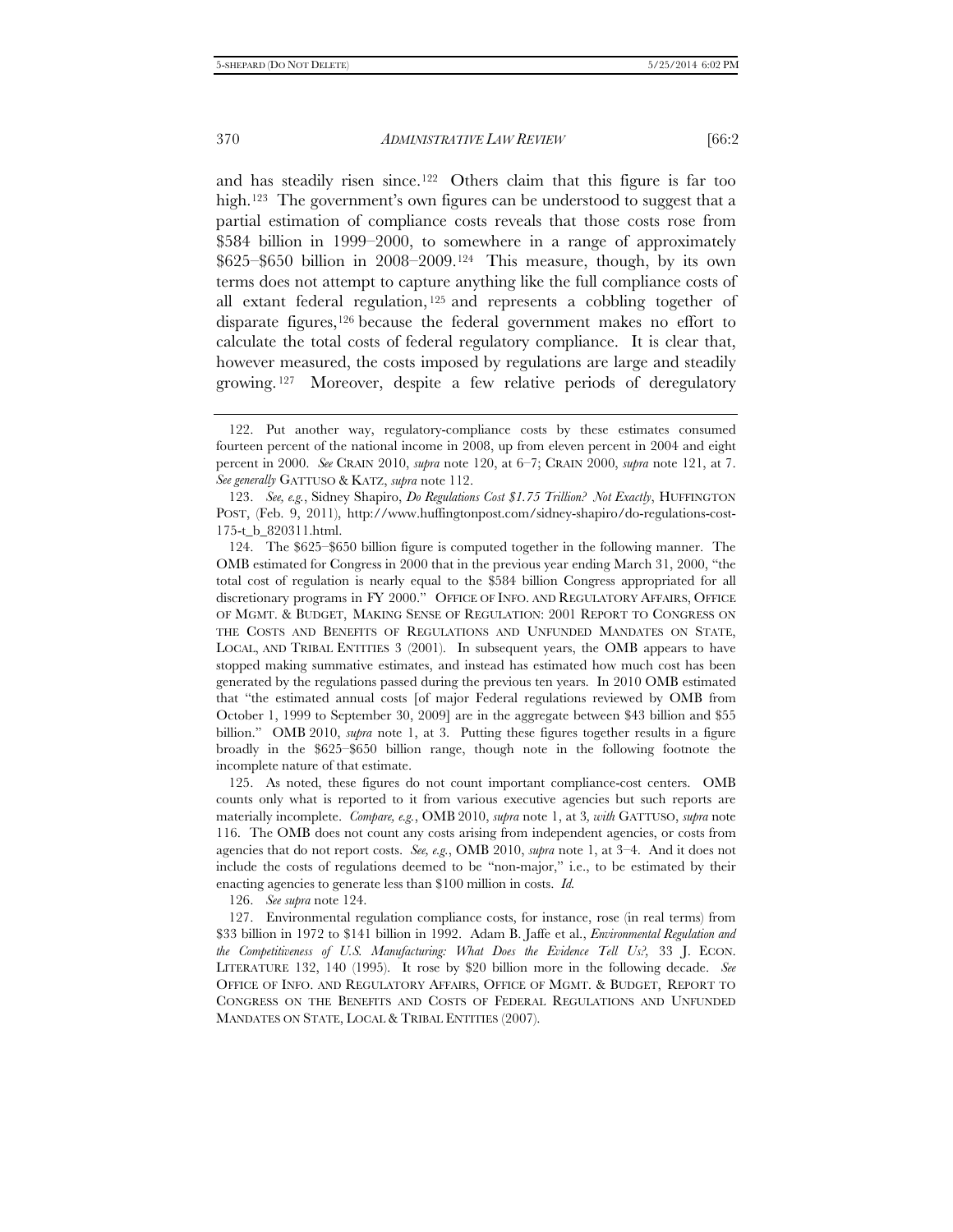-

#### 2014] *CONSTRAINING DEAD-WEIGHT COSTS OF REGULATION* 371

activity in a few regulatory agencies in past years, such agencies seldom review, revise, and retire inefficient or outdated regulations in the manner advocated in this Article.[128](#page-26-0)

Now, again, if regulators *were* particularly detail-obsessed angels, they would unerringly craft perfect, least-cost, best-effect regulations the first time, every time, and ensure—with no outside obligations required—that they had not duplicated or contravened any other regulatory schemes. But government recruiting amongst the Choir Invisible has been no better in recent years than that of the private sector. Hence, the CCC program.

#### II. EMISSIONS CAPS SUMMARIZED

Carbon-cap regimes are designed to create a carbon budget for the economy and for society[.129](#page-26-1) The impetus for such regimes arose from the

Finally, new Wall Street regulation will also increase regulatory costs. *See* DOUGLAS W. ELMENDORF, CONGRESSIONAL BUDGET OFFICE, REV. OF CBO'S COST EST. OF DODD-FRANK WALL ST. REFORM CONSUMER PROT. ACT 7 (2011) (estimating the budget deficit increase caused by the Dodd Frank Act over a ten-year period at \$6.3 billion).

<span id="page-26-0"></span>128. Gattuso highlights a relatively aggressive period of regulatory revision, but notes that even during that period, only about a quarter of significant regulatory actions were deregulatory in nature, and most of these were led by the Federal Communications Commission and the Securities and Exchange Commission—independent agencies. GATTUSO, *supra* note 116, at 9. In more recent years, virtually no cumulative inefficiency reduction has occurred. *See, e.g.*, GATTUSO & KATZ, *supra* note 112, at 2, 6. Similarly, Wilson pointed to the self-deregulation by the Civil Aeronautics Board, as an inexplicable exception that proves the otherwise solid rule. *See* WILSON, *supra* note 73, at 87–88 (citing MARTHA DERTHICK & PAUL J. QUIRK, THE POLITICS OF DEREGULATION 74–85 (1985)).

<span id="page-26-1"></span>129. *See, e.g.*, Robert N. Stavins, *A Meaningful U.S. Cap-and-Trade System to Address Climate Change*, 32 HARV. ENVTL. L. REV. 293, 300–03, 305, 309–13 (2008) (touting an economywide cap-and-trade program and reviewing more narrowly targeted programs). Other emissions-cap programs work along broadly similar lines. *See, e.g.*, U.S. ENVTL. PROT. AGENCY, CAP AND TRADE PROGRAMS, http://www.epa.gov/capandtrade/programs.

html#s5 (last visited May 8, 2014), (listing various federal and state emissions-cap programs, including programs capping sulfur dioxide  $(SO_2)$  and nitrogen oxides  $(NO_x)$  as well as carbon dioxide  $(CO<sub>2</sub>)$ ).

Taxes arising from healthcare regulation will also increase. *See* CURTIS S. DUBAY, HERITAGE FOUND., BACKGROUNDER NO. 2402, OBAMACARE: IMPACT ON TAXPAYERS (2010), *available at* http://s3.amazonaws.com/thf\_media/2010/pdf/bg\_2402.pdf (estimating the total tax increase under the Affordable Care Act at \$503 billion); Scott E. Harrington, *The Continuing Debate on Health Insurance Reform,* NETWORKS FIN. INST. (Oct. 20, 2011), http://dx.doi.org/10.2139/ssrn.1947021 (noting that the Centers for Medicare and Medicaid Services estimate a \$311 billion increase in health care costs during 2010–2019 but recognizing that that number might not be high enough because "in general, expenditures that increase health care costs and premiums can be counted; many expenditures that help control costs and premiums cannot, [which raises the] concern that the regulations will put upward pressure on costs and premiums").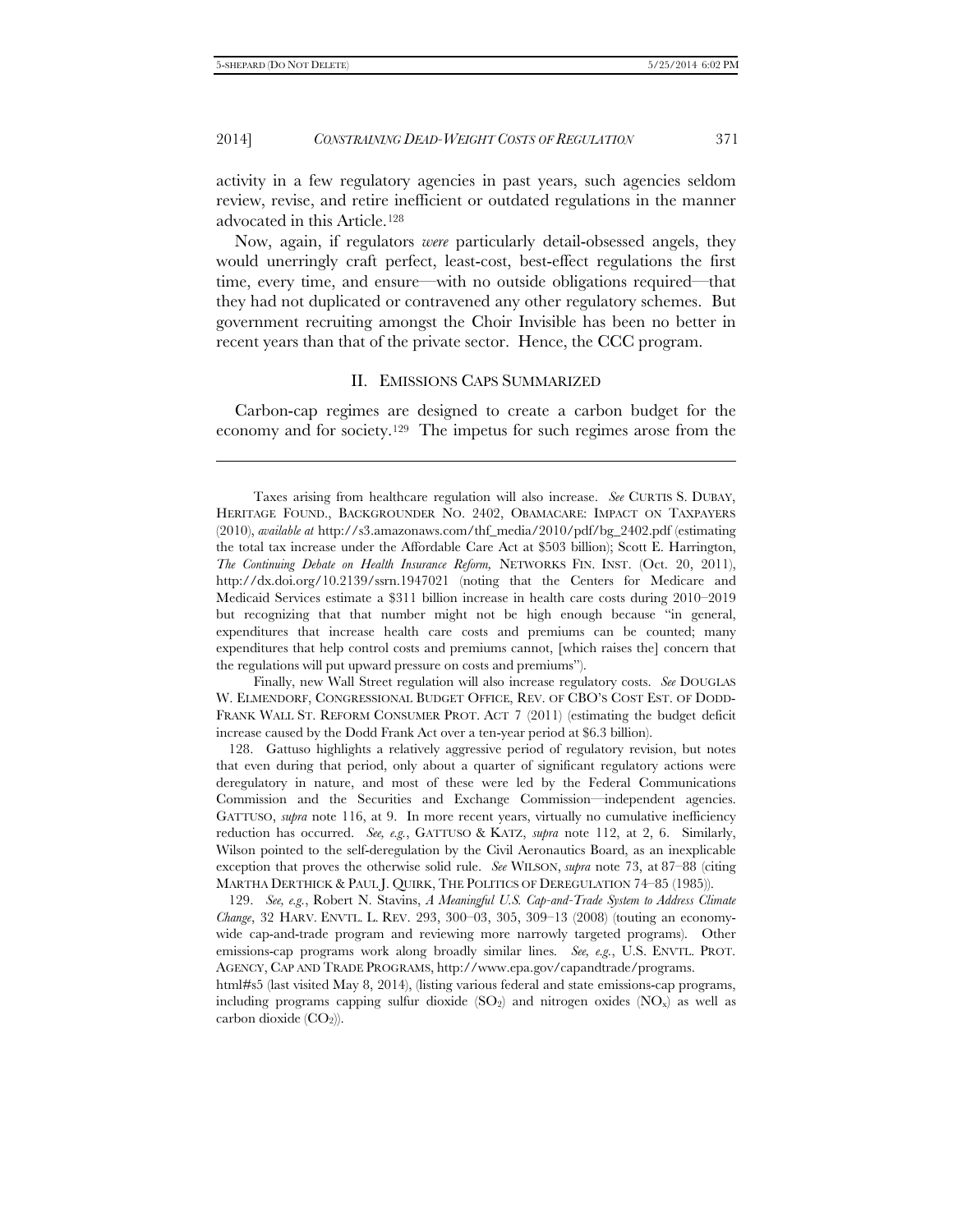recognition that carbon dioxide is a greenhouse gas that is released in great quantities by the modern economy and that society would benefit by reducing carbon emissions.[130](#page-27-0)

In broad terms, carbon-cap regimes work thus. Regulators determine how much carbon may be emitted into the atmosphere by regulated entities.[131](#page-27-1) Regulated entities then determine how much carbon they will emit and either buy or are granted carbon permits from the government that will allow them to emit carbon dioxide at a certain capped level[.132](#page-27-2)  This cap is then lowered over time, either by the retirement of some permits, by shrinking the amount of carbon emission that is authorized by each permit, or by other means.<sup>[133](#page-27-3)</sup> In the cap-and-trade model, an additional means of reducing the total carbon budget is to reduce the amount of carbon authorized by each carbon permit each time a trade of such permits occurs, or by retiring some fraction of the total carbon permits exchanged in any given trade.<sup>[134](#page-27-4)</sup> Given the nature of regulation and regulatory bodies, any potential trading component in CCC might prove far more awkward than valuable. Thus the CCC program does not rely on, and considers only peripherally, a trading component. It does, however, include a component that incorporates some of the efficiencies achieved by trading, by permitting agencies to work together to eliminate duplicative regulatory-compliance obligations and to split the compliancecost savings engendered by their mutual efforts, and by allowing agencies to bank excess regulatory-cost reductions.[135](#page-27-5)

<span id="page-27-0"></span><sup>130.</sup> *See, e.g.*, Rychlak & Case, *supra* note 2, at 151–53 (summarizing the position that greenhouse gas emissions by industry and human society have led and will lead to further climate change); FRIEDRICH SOLTAU, FAIRNESS IN INTERNATIONAL CLIMATE CHANGE LAW & POLICY 21–49 (same, summarizing the position of the U.N.'s Intergovernmental Panel on Climate Change); Stavins, *supra* note 129, at 293–99 (same, and to note that carbon-cap programs represent a response to these considerations).

<span id="page-27-1"></span><sup>131.</sup> *See, e.g.*, Bruce R. Huber, *How Did RGGI Do it? Political Economy & Emissions Auctions*, 40 ECOLOGY L.Q. 59, 62 nn.12, 14 (2012), *available at* http://ssrn.com/abstract=2018329 (describing the mechanism proposed for Regional Greenhouse Gas Initiative (RGGI)); Ann E. Carlson, *Iterative Federalism and Climate Change*, 103 NW. U. L. REV. 1097, 1144 (2009) (describing mechanism employed in the Acid Rain Program).

<span id="page-27-2"></span><sup>132.</sup> Most emissions-cap programs give the permits to already extant producers as a means of buying those producers' support for the emissions-cap program. *See, e.g.*, Huber, *supra* note 131, at 4–5, 9–22. In fact, this gift of initial permits can make existing producers firm supporters of the cap programs, because the programs become an effective barrier to the entry of new competitors into the regulated entity's market. *See id.*

<span id="page-27-5"></span><span id="page-27-4"></span><span id="page-27-3"></span><sup>133.</sup> *See, e.g.*, Huber *supra* note 131, at 5 nn.12, 14; Carlson, *supra* note 131, at 1144. Many carbon-cap regimes include a permit trading component, and have thus been labeled "cap-and-trade" regimes. *See, e.g.*, Stavins, *supra* note 129, at 298–99.

<sup>134.</sup> *See, e.g.*, Stavins, *supra* note 129, at 307 (discussing different cap-tightening methods). 135. *See infra* Part IV.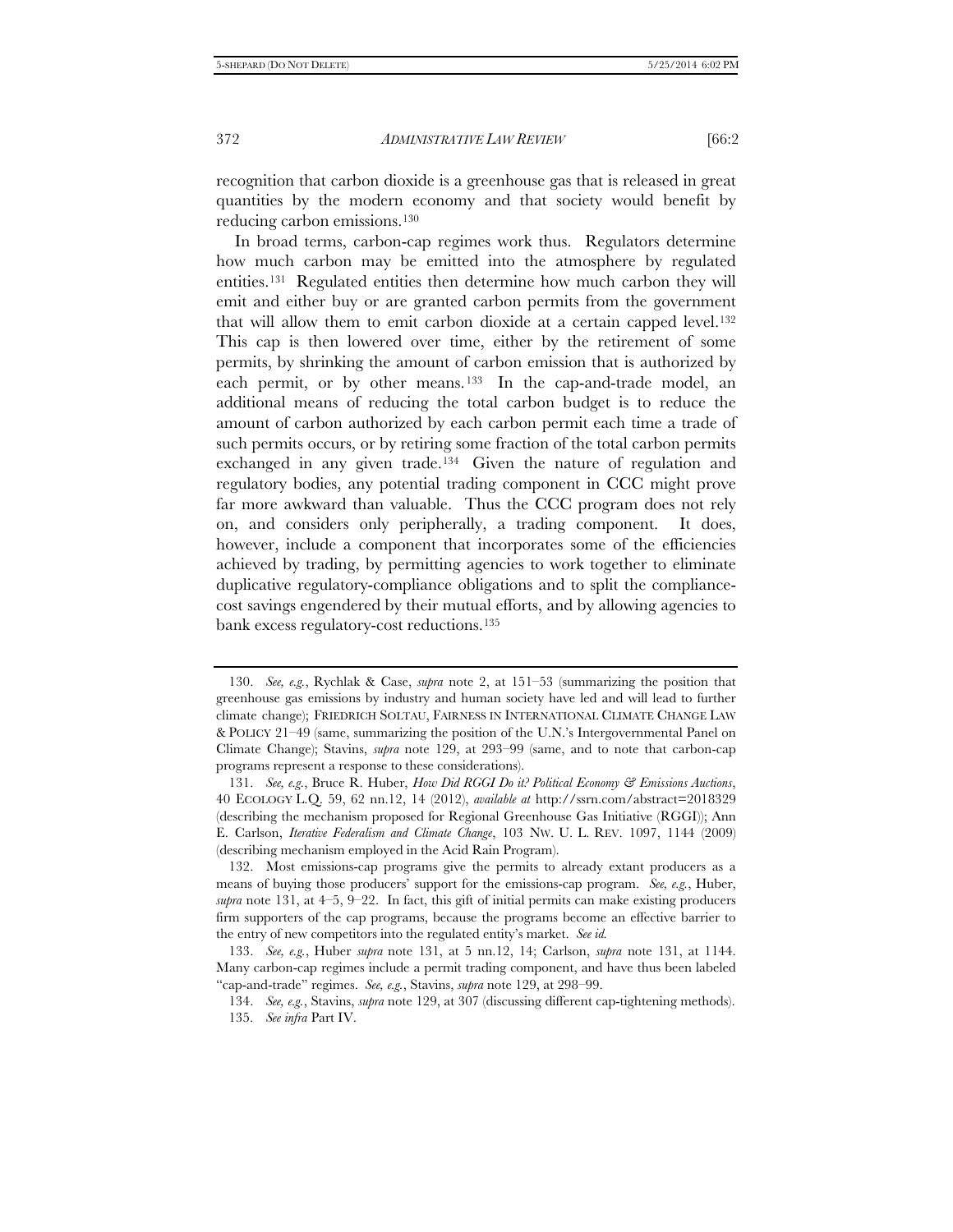Each year, then, the total amount of emissions released by regulated entities—the total amount of externalized cost generated in order to achieve the benefits created by the regulated entities—decreases, until some baseline is reached.[136](#page-28-0) Each year, the challenge for the regulated entities will be to figure out how to continue to create the same amount of benefit (saleable product, be it petrocarbons, produced energy, products or services sold to consumers) while generating less of the accompanying dead-weight cost of emitted carbon (or, in a cap-and trade system, trade for or purchase more permits).<sup>137</sup> If regulated entities cannot find these efficiencies, then they must reduce the total amount of benefits that they produce.[138](#page-28-2) The effect of the carbon-cap regime, then, is essentially to determine that the dead-weight costs of creating those lost benefits is just too high.

#### III. REGULATED ENTITIES AND REGULATORY AGENCIES COMPARED

Regulatory agencies are in a position markedly similar to that of industries regulated under emissions caps. Industries regulated under emissions caps create an undesirable cost in order to achieve a benefit. Regulatory agencies likewise create undesirable costs, such as an increase in the cost of doing business[,139](#page-28-3) in order to achieve a benefit.

In the absence of an emissions-cap scheme,<sup>[140](#page-28-4)</sup> regulated industries are able to externalize their costs. It is not the individual polluters alone who suffer the detriments arising from their emissions, but society generally.<sup>141</sup> True, the owners and employees of regulated industries will suffer along with all other citizens if emissions cause severe economic and social loss. But some of the gains that arise from creating energy are direct, and flow primarily to regulated entities, while the suffering will be diffuse—spread out across all members of society.[142](#page-28-6) The case is the same with regulatory agencies. In the absence of the CCC program proposed here (or some other equally effective construct), regulatory agencies are able to externalize

<span id="page-28-0"></span><sup>136.</sup> *See, e.g.*, Huber, *supra* note 131, at 5 nn.12, 14; Carlson, *supra* note 131, at 1144. The baseline established in the Kyoto Treaty, for instance, was 1990 levels of carbon emissions. *See infra* note 161.

<sup>137.</sup> *See, e.g.*, Carlson, *supra* note 131, at 1144; Huber, *supra* note 131, at 12.

<sup>138.</sup> *See, e.g.*, Carlson, *supra* note 131, at 1144.

<span id="page-28-3"></span><span id="page-28-2"></span><span id="page-28-1"></span><sup>139.</sup> *See supra* Part I.A., I.C. (cataloguing costs of regulatory compliance and effects of those costs).

<span id="page-28-4"></span><sup>140.</sup> *See, e.g.*, Stavins, *supra* note 129, at 348–53 (carbon tax discussed, compared with cap-and-trade regime).

<span id="page-28-5"></span><sup>141.</sup> *See, e.g.*, *id.* at 298 (tradable emissions allowances "create a price signal for emissions . . . [which] provides firms with an incentive to reduce emissions that influences their production and investment decisions"); THOMAS H. TIETENBERG, EMISSIONS TRADING: PRINCIPLES AND PRACTICE 1 (2d ed. 2006).

<span id="page-28-6"></span><sup>142.</sup> *See* Stavins, *supra* note 129, at 298*.*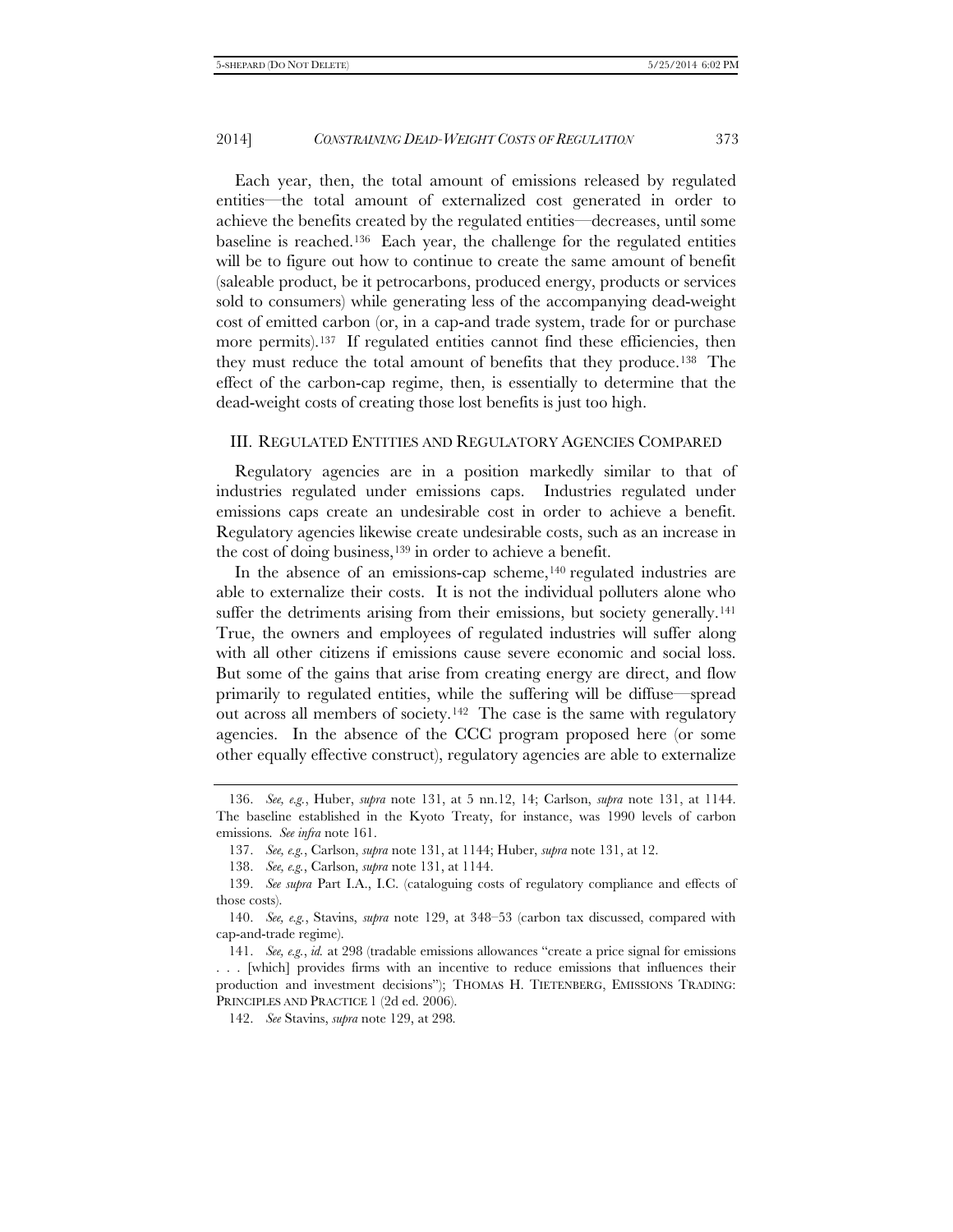their costs: it is not the regulators who will entirely or even primarily suffer the detriments arising from the regulatory burdens that they create, but regulated entities and society generally. [143](#page-29-0) Regulators may suffer proportionally if their regulations cause significant economic sclerosis, but they get some direct gains from having regulated, while the suffering the regulations create will be diffuse, spread out across all members of the society.<sup>[144](#page-29-1)</sup>

One objection to equating the externalities of regulated entities to the externalities of the regulations themselves is that it fails because the benefits and detriments produced by regulated entities are "private["145](#page-29-2) while the benefits and detriments produced by regulatory agencies are "public" (or, if you prefer, "social").[146](#page-29-3) Hence, the motivations of the agents of regulated entities are fundamentally different than those of the agents of regulatory agencies, such that negative-externality caps that will usefully constrain regulated entities will not work effectively when applied to regulatory agencies.[147](#page-29-4) As the following paragraphs illustrate, however, the differences between the regulators and the regulated, and between the benefits and burdens they produce, are just not as broad or as material as is generally maintained. As a result, while the analogy between regulated entities and regulatory agencies is not exact, it is real, and is sufficient to allow negativeexternality-containment caps devised for regulated entities to be applied comfortably, albeit with some modifications, to regulatory agencies.

The primary critique, however, undervalues the social effects of private actions and the private ramifications of public acts; the difference is more

<span id="page-29-3"></span>146. *See* Keim, *supra* note 145, at 33 ("Unlike a private good, a public good, can be consumed or enjoyed by a number of individuals without regard to cost sharing . . . [excludability, and] [o]ne individual's consumption of a public good has no effect on others' abilities to consume the good. This is referred to as  $\dots$  joint-consumption or noncongestion."); *see also* MUELLER, *supra* note 88, at 11 (similar definition); Haddock, *supra* note 145, at 400–02 (same).

<sup>143.</sup> *See, e.g.,* Zywicki, *supra* note 52, at 849–50, 893.

<sup>144.</sup> *See, e.g.*, *id.*; *supra* Part I.B.

<span id="page-29-2"></span><span id="page-29-1"></span><span id="page-29-0"></span><sup>145.</sup> *See, e.g.*, Gerald D. Keim, *Corporate Social Responsibility: An Assessment of the Enlightened Self-Interest Model,* 3 ACAD. MGMT. REV. 32, 33 (1978) (stating that a pure private good is characterized by excludability and congestion, such that one's consumption of the good wholly excludes others from the benefits of consumption of that good. "A hamburger at McDonald's approximates a pure private good. One can be excluded from consuming a particular hamburger unless the acquisition price is paid, and if one consumes a specific hamburger, no one else may consume it (in its entirety); thus, there is no joint consumption."); David D. Haddock, *When Are Environmental Amenities Policy-Relevant?*, 44 NAT. RES. J. 383, 400–402 (2004) (similar definition). *But see, e.g.*, Walter Block, *Public Goods and Externalities: The Case of Roads*, J. LIBERTARIAN STUDIES 1, 1–2 (1983) (arguing that in reality there are no purely private goods).

<span id="page-29-4"></span><sup>147.</sup> *See, e.g.*, Haddock, *supra* note 145 (difference between public and private goods).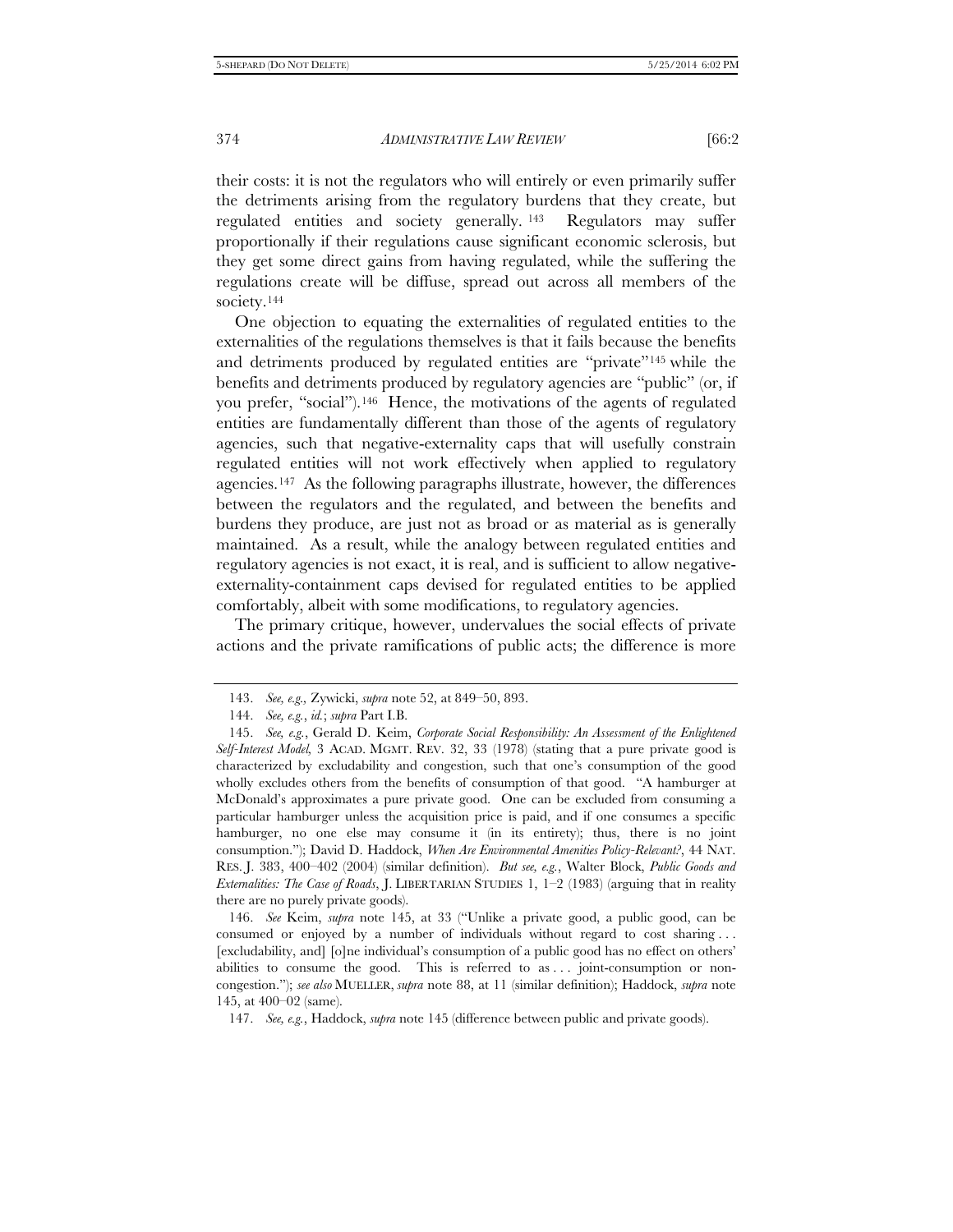illusory than real, especially in the present context.[148](#page-30-0) Most goods are neither pure public nor pure private goods, most acts neither fully selfabsorbed or outward bound, but are instead mixed goods that present characteristics of both a public and a private nature.[149](#page-30-1)

Energy generation, for instance, is generally thought of as provision of a private good—and in part it is. Energy companies charge consumers for the energy they produce, and use the fees to fund their operations and pay their staffs and their investors. The unique volts that are used by one consumer cannot also be used by another consumer. To this extent, energy is a private good. To a much larger extent, though, energy exhibits characteristics of a public good. The benefits flowing from energy provision and consumption are manifold and vast. If no energy providers existed, modern civilization could not proceed. But for energy suppliers, almost the whole of modern economic activity would collapse. Yet those energy suppliers do not receive as payment essentially the whole of global GDP. This difference—between the value that energy provision adds to the modern economy and what the energy companies actually recoup for providing energy—represents the positive-externality, public-good portion of energy provision. Energy provision, then, bears characteristics both of private- and public-good provision, with the latter arguably swamping the former.

Inversely, regulation is generally considered to produce public goods (sub-benefits if you prefer)—and it does, in part. If a regulation successfully reduces pollution, then all citizens who breathe the clean air will receive the health benefits, and it would prove difficult to exclude those who were uninterested in paying for the cleaner air on the private market. On the

<span id="page-30-0"></span><sup>148.</sup> The recognition that there are few purely public or purely private goods is not new. Paul Samuelson, one of the key protagonists of the public-goods literature, himself recognized that "the careful empiricist will recognize that many—though not all—of the realistic cases of government activity can be fruitfully analyzed as some kind of a blend of these two extreme polar cases," (i.e., of pure public goods and pure private goods). Paul A. Samuelson, *Diagrammatic Exposition of a Theory of Public Expenditure*, REV. OF ECON. & STAT. 350, 350 (1955). He nevertheless thought the distinctions broadly useful enough to justify significant public action. Later critics of Samuelson's work found his distinctions more materially flawed. *See, e.g.*, S.E. Holtermann, *Externalities and Public Goods*, 39 ECONOMICA 78, 81 (1972) ("Samuelson's formulation of a public good has been criticized . . . on the ground that defence [sic] is about the only commodity which strictly fits his definition."); Denise Réaume, *Individuals, Groups, and Rights to Public Goods,* 38 U. TORONTO L.J. 1, 6 (1988) ("Not all public goods require either the imposition of duties on large numbers of people or peculiarly onerous duties . . . . Conversely, there are instances of private goods that require either onerous undertakings of others or the participation of many."); Keim, *supra* note 145, at 33 (same); Matthew J. Kotchen, *Green Markets and Private Provision of Public Goods,* 114 J. POL. ECON. 816, 817 (2006) ("green electricity" as an example of a mixed good).

<span id="page-30-1"></span><sup>149.</sup> *See* Keim, *supra* note 145, at 33.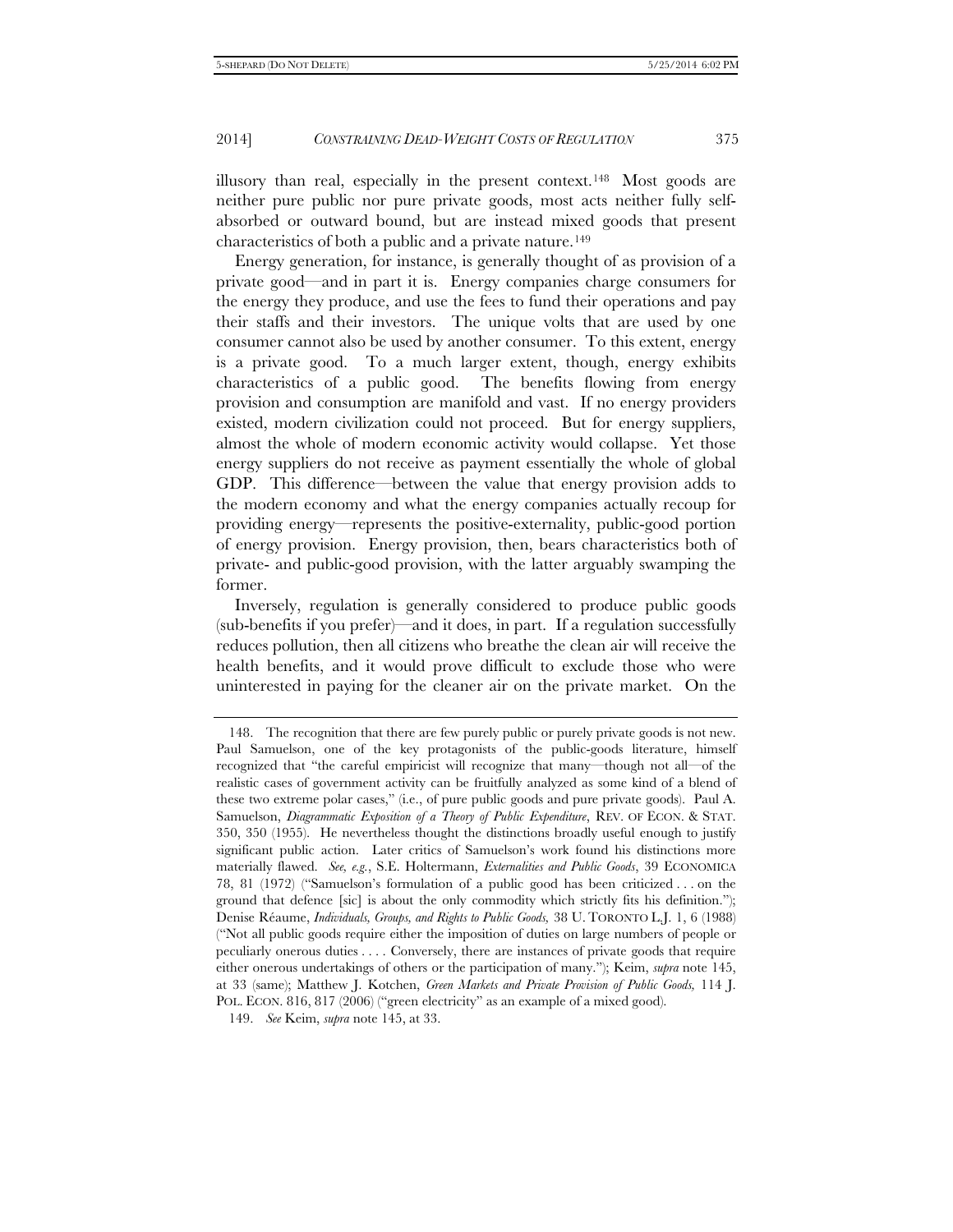other hand, other benefits of causing cleaner air *by the route of regulation* are not equally shared by all parties; some of those benefits flow uniquely back to the agency and to the regulators who promulgated the specific regulation. The very act of creating, reviewing, and then implementing the regulations creates work for the employees of the agency and increases their authority, prestige, self-worth and "value" in society. [150](#page-31-0) Once the regulations are implemented, the regulated entities will have to make various demonstrations of compliance, or submit to various types of inspection, all of which will create additional and continuing work for the employees of the regulatory agencies.[151](#page-31-1) The regulations may permit opportunities for regulated entities to seek waivers or other special exceptions, which will create more work, authority, and prestige for the regulators.[152](#page-31-2) Finally, regulators are by nature likely to think that goods achieved by regulation—especially goods achieved by *their* regulation—are particularly worthy. All of these are private characteristics of regulation, in that these benefits of regulation are not shared equally among all members of society, but flow particularly back to the agency and regulators who promulgated the regulation and reward them specifically for the production of the regulation-generated benefits.

Given that the goods, benefits, and burdens produced by regulators and regulated entities are far more similar than usually thought, it should not surprise that the agents of the regulators and the regulated entities are too in similar positions. Of course, the similarity is not complete; the mechanism by which the regulated entities benefit from their efforts is somewhat more direct than that for regulatory agencies because successful regulated entities capture the private-good portion of their production in the form of profits. The mechanism for regulatory agencies—which must, for instance, independently negotiate bigger budgets even if they prove highly productive—is more indirect. This is a meaningful difference that must be accommodated in the CCC plan: it would be incoherent to require agencies to pay for the privilege of "emitting" the externality of regulatorycompliance costs, since those payments would ultimately and entirely be borne by taxpayers, but would also be paid back *to* taxpayers.

Yet the position of the agents of the regulated entities and the regulators are even less dissimilar. Because the profits of a regulated entity run generally to the shareholders, rather than to the employees, regulated entities face agency problems [153](#page-31-3) right along with regulatory agencies.

<span id="page-31-0"></span><sup>150.</sup> *See supra* Part I.B.

<sup>151.</sup> *See id.*

<span id="page-31-3"></span><span id="page-31-2"></span><span id="page-31-1"></span><sup>152.</sup> *See id.*

<sup>153.</sup> An agency problem arises whenever one person, the *principal*, engages another person, the *agent*, to undertake imperfectly observable discretionary actions that affect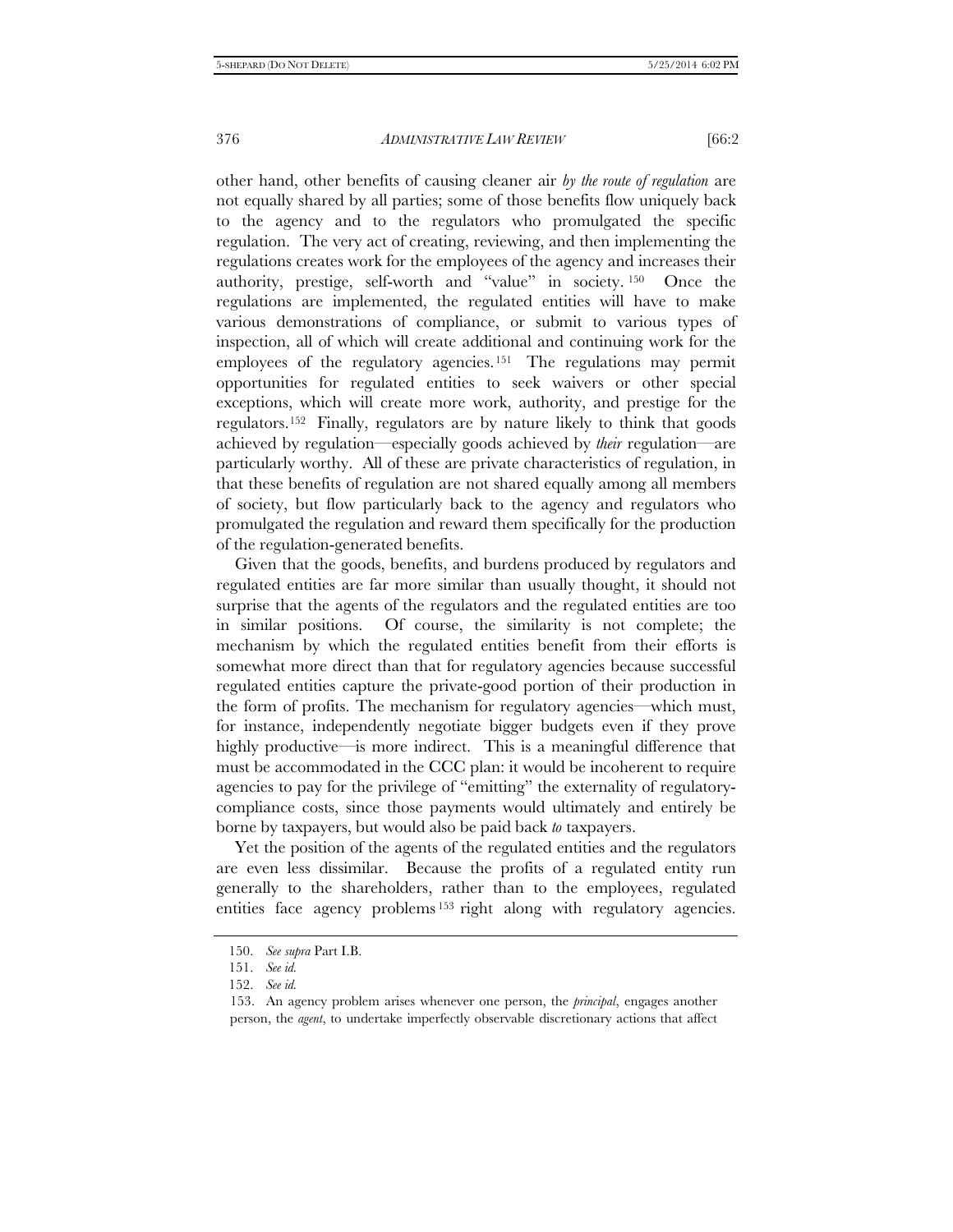Employees of both types of entities will be motivated by the desire to do their jobs effectively and efficiently, to please their employers, and so to be rewarded for it. They will wish to be proud of themselves for having done a good job, given their talents, their objectives, and their constraints. Some of them will wish to do as little as is consistent with either securing the next promotion, or just not getting fired. Some of them will be tempted to "go native," whether that means regulators becoming captured by industry or industry employees adopting regulatory goals for the industry at the cost of undermining their fidelity to their principals, the shareholders. The principals in both are faced with the agency dilemma, and obliged in various ways to establish structural constraints that align the interests of their agents as closely as possible with their own. That the structures necessary in the somewhat different contexts of agency and regulated entity are thus somewhat different can hardly be surprising. But they are essentially the same problems because of the fundamental similarity between the goods produced by both types of entities and the agents with which they have to work.

The regulators and the regulated produce similar negative externalities, respond similarly to those externalities, and therefore must reasonably face similar constraining structures to require them to attend to and minimize those externalities. As has been discussed, regulated entities create negative externalities in the form of emissions; emissions caps programs are designed to minimize those externalities, to force increased efficiencies of the goods produced in terms of the emissions expelled.[154](#page-32-0) Likewise, regulation inflicts compliance costs directly onto industry (while other costs are borne by the taxpayer in the form of the expanded budget of the regulatory agency required by all of the new duties that the agency has). The regulated entities will pass some of that cost of compliance on to consumers either in the form of higher rates or due to less competition after firms exit the market.[155](#page-32-1) Some would-be entrants into the field may find the regulatory burden so heavy that they do not enter to create any energy, thus reducing the number of producers, and raising prices further.[156](#page-32-2)

j

the wealth of the principal. The concern is that in exercising this unobservable discretionary authority, the agent will favor the agent's interests when the agent's interests diverge from those of the principal. Agency problems are common because no one has the time and skills necessary to do everything for himself.

<span id="page-32-1"></span><span id="page-32-0"></span>Robert H. Sitkoff, *The Economic Structure of Fiduciary Law*, 91 B.U. L. REV. 1039, 1040–42 (2011) (internal citations omitted); *see* MUELLER, *supra* note 88, at 362 (positing that agents of government seek security and power rather than pure profit).

<sup>154.</sup> *See supra* Part II.

<sup>155.</sup> *See, e.g.*, Zywicki, *supra* note 52, at 854.

<span id="page-32-2"></span><sup>156.</sup> *See, e.g.*, Stigler, *supra* note 89, at 5.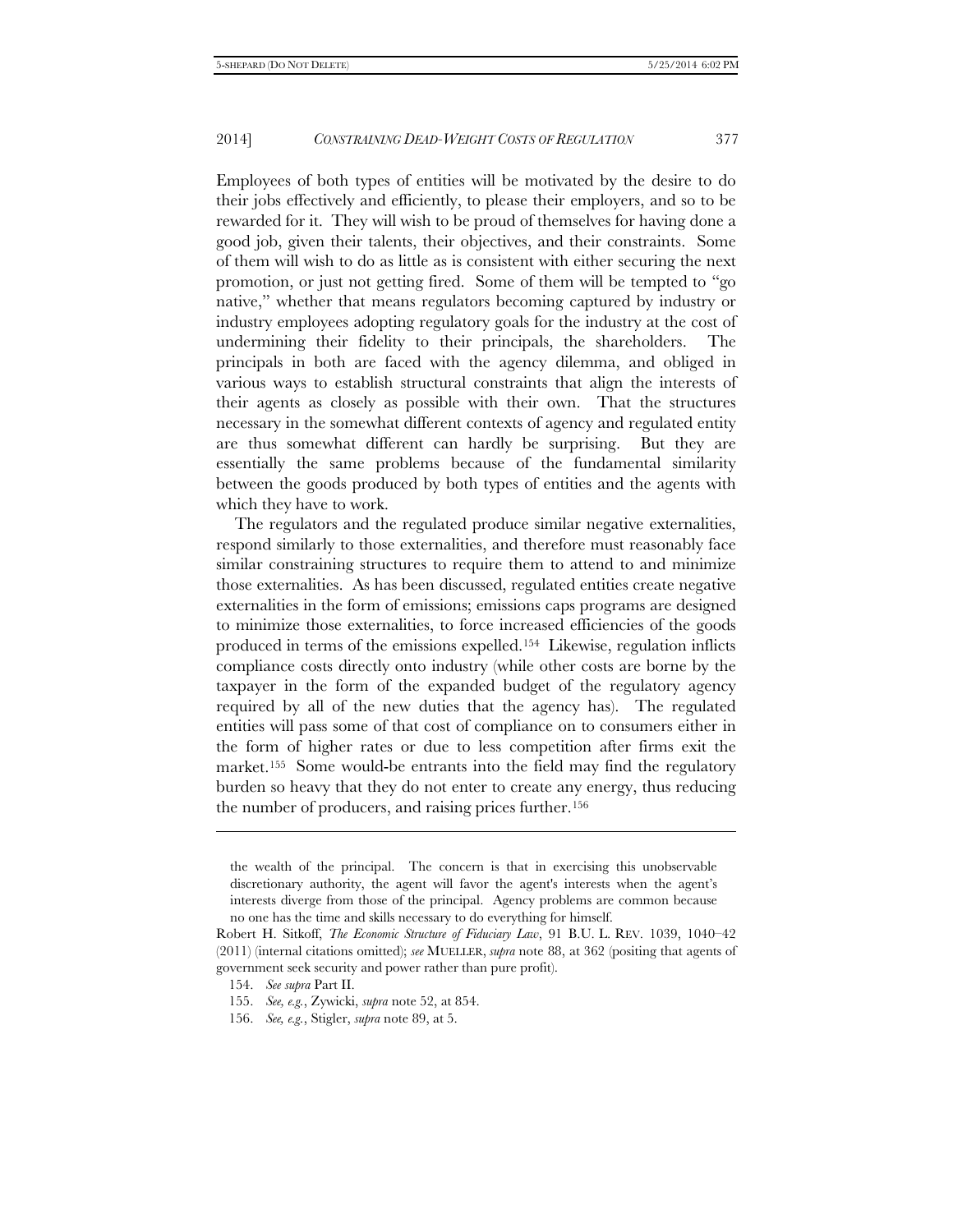Regulators are, like all other citizens, both taxpayers and energy buyers, and so will suffer the increased tax burden and the increased energy prices along with the rest of the public. These, however, are diluted costs; they will pay only a little more in taxes and rates *in comparison* to the concentrated advantages that flow directly to them from increasing their regulatory authority, and therefore their job security, their authority, their prestige, and related goods.[157](#page-33-0) As a result—and for all the reasons natural to people in their position, as considered abov[e158—](#page-33-1)they will tend to discount or ignore the costs created by their regulations, while focusing on the benefits of new regulation, just as (so the logic of emissions caps concludes) regulated entities will tend to discount or ignore the costs created by emissions, while focusing on the benefits of new energy production, unless otherwise obliged.[159](#page-33-2)

#### IV. THE COMPLIANCE-COST CAP PROPOSAL: OVERVIEW

Here, then, is a broad sketch of how CCC would work. Any CCC plan would require implementing legislation, just as adoption of a carbon-cap plan would require legislation. [160](#page-33-3) Each regulatory agency would be required to calculate the total cost of the regulatory-compliance burden inflicted upon industry and society by its regulations as of some date certain in the recent past, a date before the introduction of the legislation.[161](#page-33-4) A date in the recent past, rather than a date in the future, would have to be selected to ensure against regulatory agencies forcing through additional regulations with high compliance costs in order to increase their initial budgets.[162](#page-33-5) This total cost would constitute the agency's regulatory-cost cap, or its maximum cost-of-compliance budget. Thereafter, the agency

<sup>157.</sup> *See id.*

<sup>158.</sup> *See supra* Part I.B.

<sup>159.</sup> *See, e.g.*, TIETENBERG, *supra* note 141, at 1*.*

<span id="page-33-3"></span><span id="page-33-2"></span><span id="page-33-1"></span><span id="page-33-0"></span><sup>160.</sup> *But see, e.g.*, Jonathan H. Adler, *Heat Expands All Things: The Proliferation of Greenhouse Gas Regulation Under the Obama Administration,* 34 HARV. J.L. & PUB. POL'Y 421 (2011) (recounting efforts of the EPA under the Obama Administration to cap greenhouse gas emissions despite the Administration's inability to pass cap-and-trade or other related legislation).

<span id="page-33-4"></span><sup>161.</sup> The Kyoto Protocol, for instance, which was agreed to in 1997 (though never ratified in the United States), used 1990 emissions as the basal year. *See* Kyoto Protocol to the United Nations Framework Convention on Climate Change art. 3.1, Dec. 10, 1997, 37 I.L.M. 22, *available at* http://unfccc.int/resource/docs/convkp/kpeng.pdf; *see also* TIETENBERG, *supra* note 141, at 1 (same for U.S ozone protection and acid rain regulation).

<span id="page-33-5"></span><sup>162.</sup> *See* Michael Wara, *Measuring the Clean Development Mechanism's Performance and Potential*, 55 UCLA L. REV. 1759, 1787 (2008) (discussing industry ramping up production more than anticipated when future base year selected, thus increasing their emissions caps).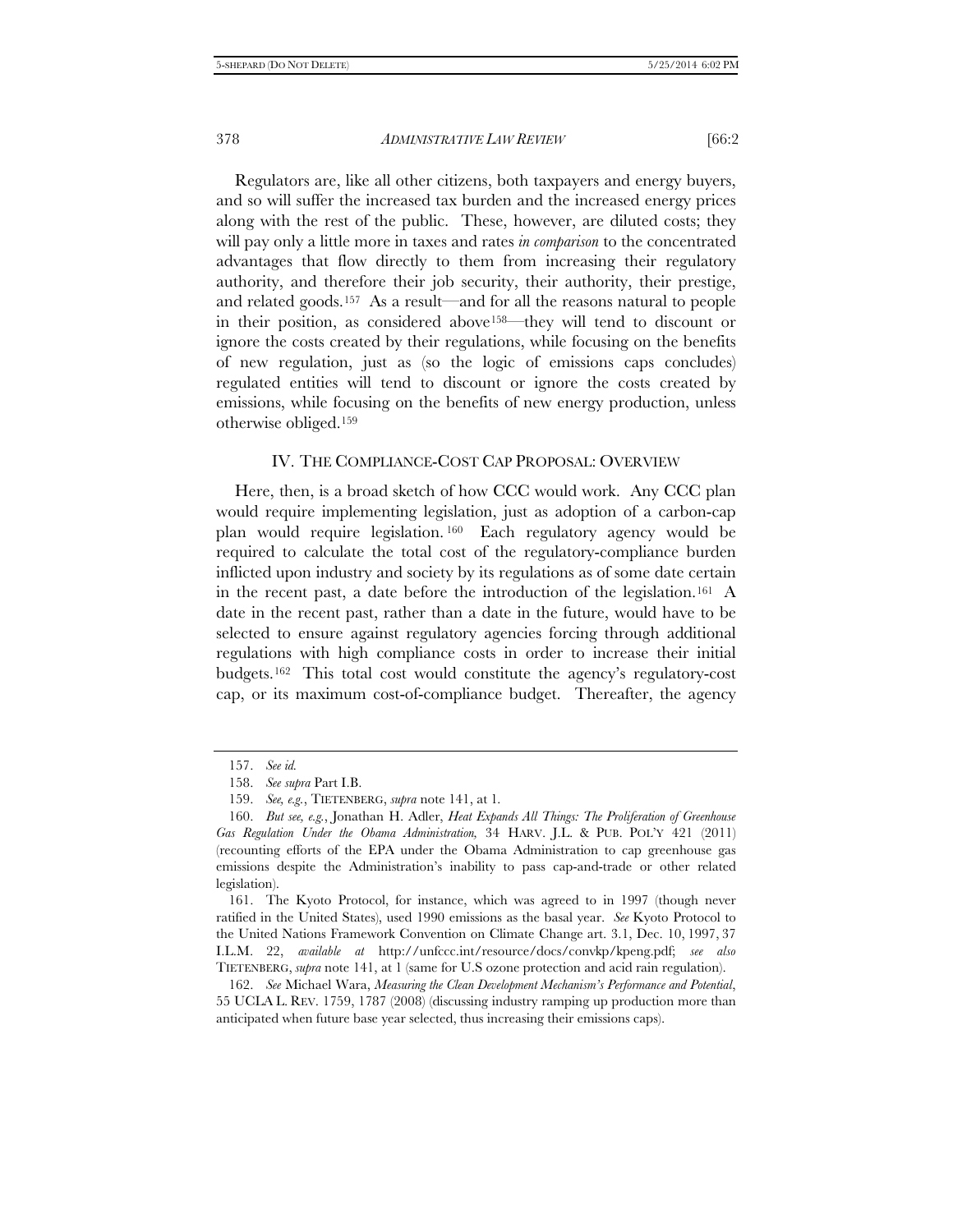would be limited by that cap and that budget.<sup>[163](#page-34-0)</sup> In no future year could its total regulatory-compliance burden exceed the budget (at least until the compliance-cost cap began a controlled reflation after the initial deflation period.[164](#page-34-1) If the agency wished to implement new regulations that bore compliance costs, it would be obliged, to create room in its budget, to repeal outdated or ineffective regulation, or improve and streamline inefficient regulations.[165](#page-34-2)

Then, as with carbon-cap regimes, the regulatory-burden caps would begin to fall, thus requiring regulatory agencies to improve regulatory efficiency and reduce the compliance-cost burdens they have imposed. There are a few different ways to achieve this result. One would be to establish a nominal cap, and adjust that cap upward for inflation each year (rendering it a real-dollar cap), and then subtract from that new total some percentage value (say, one percent) of the adjusted previous year total, thus effecting a real-dollar one percent decrease from the previous year. Note that the proposal is for a one percent decrease of the previous year's total adjusted cap, not one percent of the initial cap, whether adjusted or not. This distinction means that the regulatory agency's budget would not "zero out" after one hundred years because the total reduction in the cap would only ever be one percent (or another deflator) of the previous year's total budget.[166](#page-34-3)

A third option would be to set the cap—and thus the compliance-cost budget—not in real-dollars, but as a fixed percentage of overall national income.[167](#page-34-4) This could be accomplished by establishing the basel-year cap as the share of national income spent on compliance with an agency's total regulatory burden in that year. Then the cap could be adjusted in

<span id="page-34-0"></span><sup>163.</sup> *Compare* citations *supra* note 161 (system employed in these emissions-cap systems, except that where trading is permitted in these systems, individual actors can trade for varying specific emissions limits under a fixed program-wide cap), *with* TIETENBERG, *supra* note 141, at 1. *See also supra* notes 132–134 (considering trading analogues in the CCC program); *infra* notes 173–75 (same).

<sup>164.</sup> *See infra* notes 168–71 and accompanying text.

<sup>165.</sup> *See id*.

<span id="page-34-3"></span><span id="page-34-2"></span><span id="page-34-1"></span><sup>166.</sup> Such a constant one percent reduction *would* however, if unchanged, eventually result in a very small budget indeed. Methods of tempering this result are considered below. *See infra* notes 184–185 and accompanying text.

<span id="page-34-4"></span><sup>167.</sup> This system would bear some resemblance to the Taxpayer Bill of Rights (TABOR), a tax-and-expenditure limitation structure adopted in Colorado. TABOR "limits annual revenue the state government can retain from all sources except federal funds to the previous year's *allowed* collections (not necessarily actual collections) plus a percentage adjustment equal to the percentage growth in population plus the inflation rate." Bert Waisanen, *State Tax and Expenditure Limits – 2008*, NAT'L CONF. OF ST. LEGISLATURES, *available at* http://www.ncsl.org/research/fiscal-policy/state-tax-and-expenditure-limits-2010.aspx.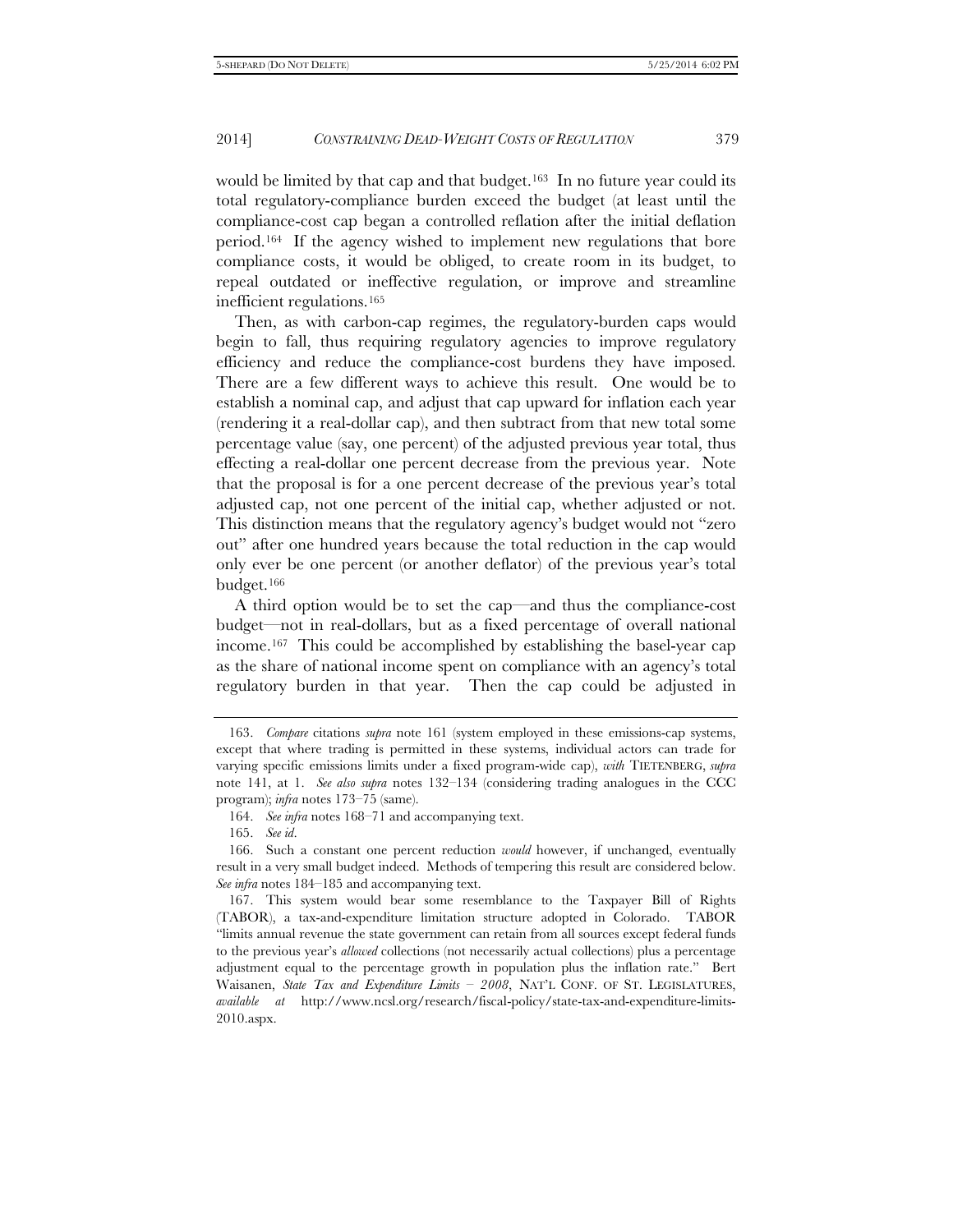nominal-dollar terms each year so that it remains at the same share of national income (measured by GDP or some other method)—less the builtin deflator. Under this system, the regulatory agency's cost-of-compliance budget would, pre-deflator, grow along with the national economy. This method might require using a larger inflator than would otherwise be employed, but the advantages of the method would be significant. In years of GDP growth, the compliance-cost budget would (before deflation) grow as well. This accommodation would be sensible because it seems broadly reasonable to expect that during years of economic growth, the number of entities affected by any given regulation will grow as well or, at least, the firms affected by the regulation will grow in productivity and output. This growth will or may have the natural effect of increasing the net costs of complying with an agency's regulations, even if those regulations have in no way changed. A best-fit CCC system will account for such "natural" changes in compliance costs.

Similarly, use of this method would also result in caps that fall at an accelerated rate during recessions. This too makes sense, for the inverse of the reasons considered above. Caps that fall particularly speedily during economic contractions would have another advantage: regulatory burdens would diminish during recessions as a means of spurring recovery and agencies would be required to lighten the regulatory load just when such lightening would be most needed. This would be a good result if agencies found themselves able to, for instance, suspend their relatively least-efficient regulations for the duration of the downturn. On the other hand, if such temporary suspensions proved unreasonably difficult or counterproductive, or if they simply failed to reduce compliance costs very much, or if agencies otherwise found themselves unable to adjust their compliance-cost budgets in sync with the vagaries of the business cycle, then the real-dollar value plus deflator method might prove preferable.

As described so far, the CCC program deals effectively with agencies that exist at the program's commencement. Its features can be expanded, however, to deal with new agencies (and regulatory remits) as well. One simple solution would be for Congress to establish an additional regulatory budget (and first-year regulatory cap) each time it authorizes a new agency. This solution, however, would undermine a central purpose of the CCC program, which is to constrain the total burden of regulatory compliance. Even under this least-restrictive system, though, the CCC program would still serve two important purposes. First, it would oblige Congress explicitly to establish the new agency's compliance-cost budget in the agency's establishing legislation, thus rendering Congress at least that much more transparently responsible for those costs of regulatory compliance. Second, the CCC program would begin, in the agency's second year of regulation,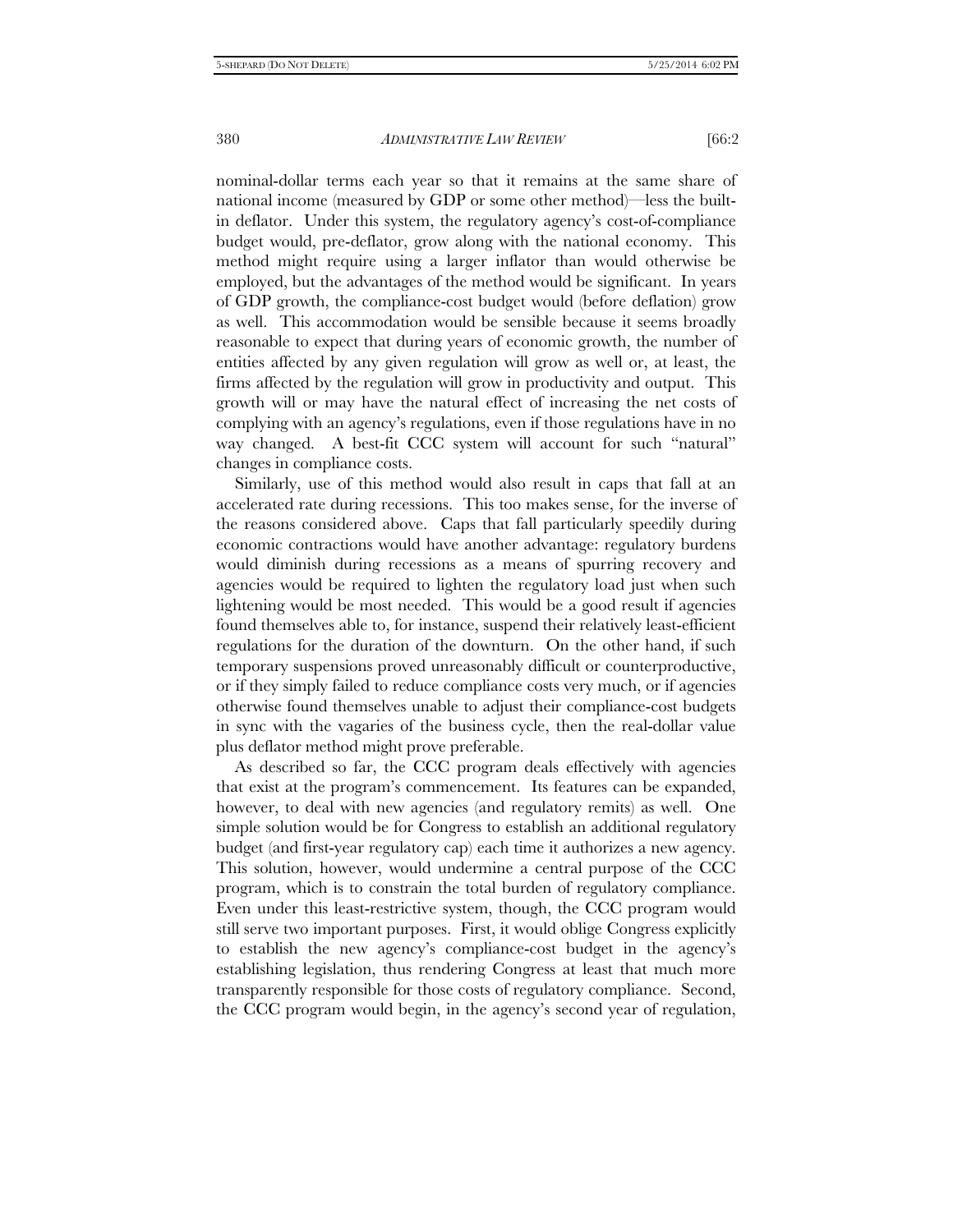to reduce that agency's total compliance burden along with continuing to chasten the spending of other regulatory agencies.

Nevertheless, a better solution, one more consistent with the fundamental insights and purposes of the CCC program, would be one under which Congress, in authorizing a new agency, establishes an initial cost-of-compliance budget and cap for the new agency, but does not make that budget supplemental to the already extant cumulative regulatorycompliance burden. This system could be achieved by including in the program a global, government-wide regulatory-compliance-cost cap in addition to the agency-specific caps. Such a global cap would be established at the commencement of the CCC program simply by adding together all of the agency-specific caps. The global cap would then adjust, in future years in which no new agencies were authorized, in the same manner—as the summation of the caps of existing agencies.

Each time a new agency began issuing regulations, however, space under the global cap, and within the global budget, would have to be made for this new agency and its new regulatory budget. Imagine, for example, that the CCC program were to go into effect in 2015, with a global regulatorycompliance-cost cap of \$1.05 trillion, in real 2015 dollars. By 2020, by the workings of the deflator adjustments, the global cap would have fallen to \$1 trillion (held in real 2015 terms for the sake of simplicity). In that same year, a new congressionally authorized agency were to come on line, one whose congressional remit grants it the authority to generate regulatorycompliance costs of \$50 billion a year. Fifty billion dollars is five percent of \$1 trillion. In order to accommodate the new agency under the existing global cap, all other agencies would then be obliged to cut five percent more from their regulatory-compliance-cost budgets than they would have had to cut that year under the normal deflator.<sup>[168](#page-36-0)</sup>

This latter method would have two distinct advantages over the former. First, it would maintain the initial global cap, thus preventing Congress from the expedient of undermining the CCC program simply by creating new agencies or granting new remits every time a new regulatory program arises. Second, it would force existing regulatory agencies to be sensitive to the creation of new agencies and new remits, because such regulatory expansion would come at the direct expense of their own authority, threaten their own positions, and at the very least make more work for them in the form of forcing them to find additional compliance-cost-cutting measures or more redundant, obsolete, or inefficient regulations to repeal.

<span id="page-36-0"></span><sup>168.</sup> Of course, if it would be prohibitive to ask agencies for, per this example, a six percent savings in a single year, the program could be made supple enough that the new agency accommodation cuts could be amortized over a certain number of years.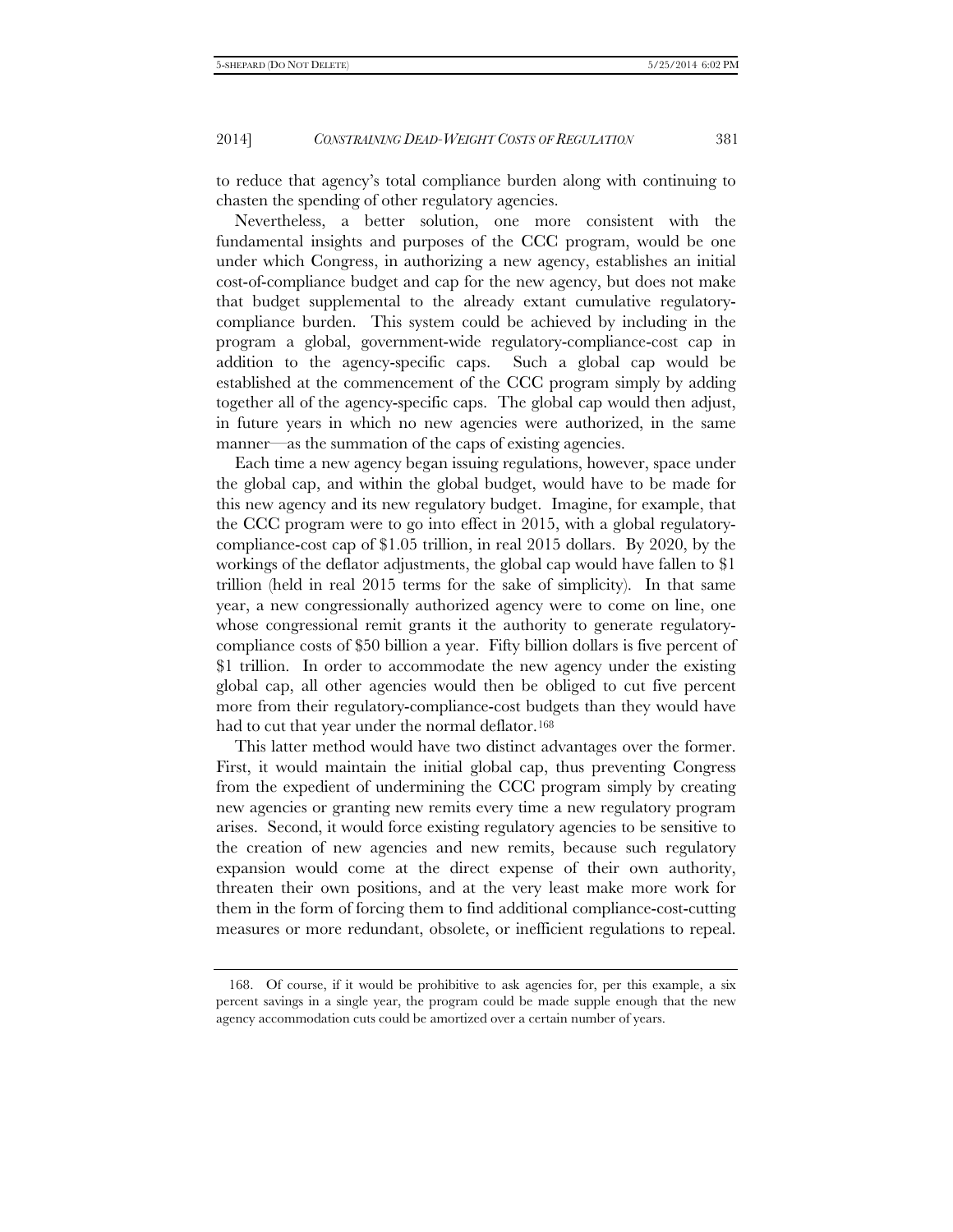At present, this dynamic is entirely absent: existing regulatory agencies have no reason whatsoever to look askance at the creation of new regulatory agencies or remits, and every natural inclination to support each new extension of their sphere of the regulatory state.[169](#page-37-0)

Eventually, of course, the period of automatic cost-cap deflation would have to end. As noted above, any system that reduced the caps by some fixed percentage of the previous year's caps (however adjusted) would never technically zero out. On the other hand, the deflator will eventually have significant bite: a one percent annual deflator would cut the cap in half after approximately seventy years and would eventually—if left unchanged—result in a cap just a small fraction of its initial size.

This fact raises the questions of how long the deflator should be employed, and what should come afterward. Different plausible answers can certainly arise to the first question. While no one may seriously argue that regulatory regimes currently present optimum efficiency, people of goodwill may surely differ about how much additional efficiency can reasonably be achieved, and therefore about how long the deflator should be employed.

There are fairly simple safety features that could be written into the CCC legislation from the beginning that should assuage fears about troubling out-year effects. First, the factor of deflation should decrease over time. Thus, for example, the deflator might be set at one percent per year for the first ten years of application (to any given regulatory regime), then reduced to three-quarters of a percent for another decade, and further reduced in later years. This shrinking deflator would be consistent with both good economic theory and common sense.

It will be highly likely—well-nigh certain, in fact—that in the early years, regulatory agencies will have significant amounts of outdated, counterproductive, ill-considered, underperforming, inefficient, or otherwise suboptimal regulation to revise or repeal. As the years pass, though, this task should be expected to grow more difficult, the additional efficiency gains relatively smaller.[170](#page-37-1) Hence, the deflating deflator makes sense, and

<span id="page-37-1"></span>170. As with the initial regulation, the first deregulations will go after the low hanging

<span id="page-37-0"></span><sup>169.</sup> A thing that their representatives, for instance, do in the form of public employee union agitation for constant growth of the regulatory state. *See, e.g.*, Clyde Weiss, *U.S. Supreme Court: Obamacare is Constitutional*, AFSCME BLOG (June 28, 2012), http://www.afscme.org/blog/us-supreme-court-obamacare-is-constitutional ("AFSCME [the public-employees' union] was a leader in championing the health care law. AFSCME members generated hundreds of thousands of phone calls, e-mails and letters to Congress and went door-to-door in nine key states to build a critical mass of public support."); Michael L. Marlow, *Public Sector Unions and Government Size*, 20 APPLIED ECON. LETTERS 466, 469 (2013) (study finding significant empirical relationship between public-sector unionization and the size and cost of state government).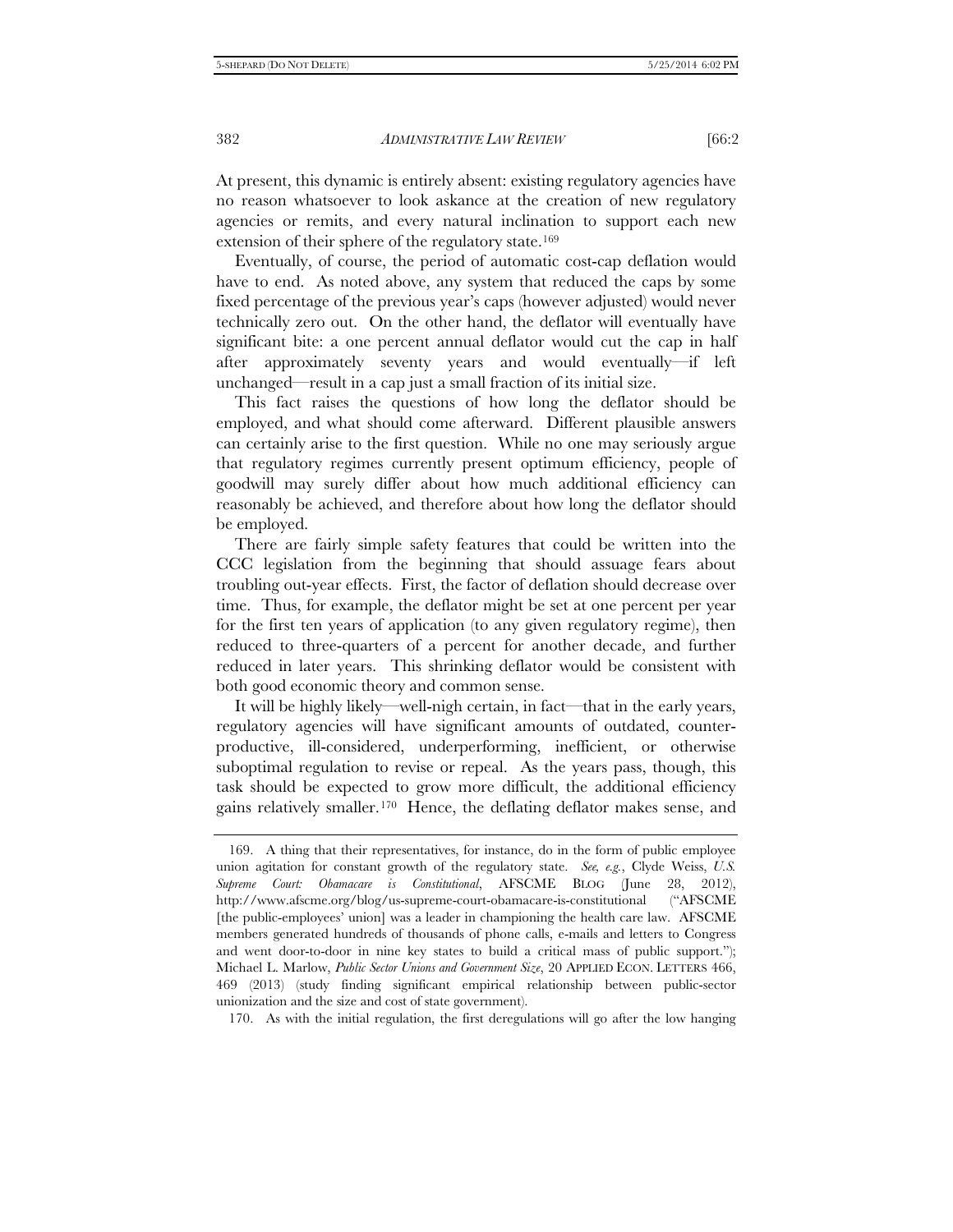should allay concerns about the effect of CCC in the out years. Then, eventually, either by initial construction of the CCC program or upon an act of Congress, the deflator might be eliminated altogether. What would happen after this period of deflation would depend upon how the program had been constructed in the first place. If the method of adjustment of base for GDP chang[e171](#page-38-0) has been employed, then after reasonable deflation has occurred, the compliance-cost caps will adjust each year so that aggregate regulation takes up no more of the national wealth than it had in the last year in which the deflator was applied. In years of GDP growth, the individual and global caps would grow as well, to account for that GDP expansion. If GDP were to fall, so would caps for the following year. Meanwhile, though, reasonable efficiencies having been wrung, agencies would no longer be obliged to find additional efficiencies in their programs unless either (1) the agencies themselves embarked upon new fields of regulation, and so needed to create additional space under their compliance-cost caps; or (2) Congress created new agencies with new regulatory missions, for which all other agencies would be obliged to create space under the global cap. This GDP-tethered cap growth would allow agencies to begin expanding compliance costs in a controlled and limited way that would continue to provide structural obligations for agencies actively to ward against inefficiently constructed, duplicative, or low benefit yield regulations.

A pair of additional issues arise. First, agencies should be explicitly encouraged to work together to achieve regulatory-compliance-cost savings. Many of the most egregious examples of inefficient and inexcusable compliance costs arise when multiple agencies undertake duplicative regulation, creating additional expense.[172](#page-38-1) Even worse cases arise when

j

<span id="page-38-0"></span>fruit. *See supra* note 6 and accompanying text.

<sup>171.</sup> *See supra* notes 167–168 and accompanying text.

<span id="page-38-1"></span><sup>172.</sup> *See, e.g.*, Gregory N. Mandel, *Gaps, Inexperience, Inconsistencies, and Overlaps: Crisis in the Regulation of Genetically Modified Plants and Animals,* 45 WM. & MARY L. REV. 2167, 2230–42 (2004) (reviewing instances of "gaps in regulation or regulatory authority; overlaps in regulation or regulatory authority; inconsistencies among agencies in their regulation of similarly situated or identical products; and instances of agencies acting outside of their areas of expertise"); Peter J. Fontaine, *EPA's Multimedia Enforcement Strategy: The Struggle to Close the Environmental Compliance Circle*, 18 COLUM. J. ENVTL. L. 31, 35 (1993) (same); *see also* Mark Sherman, Comment, *Wave New World: Promoting Ocean Wave Energy Development Through Federal-State Coordination and Streamlined Licensing*, 39 ENVTL. L. 1161, 1193–95 (2009) (further example); Kam C. Wong, *Implementing the USA PATRIOT Act: A Case Study of the Student and Exchange Visitor Information System (SEVIS)*, 2006 BYU EDUC. & L.J. 379, 444 (2006) (same); *cf.*  SUNSTEIN, *supra* note 1, at 98 (noting failure of regulators to consider systemic effects of regulations); Fontaine, *supra*, at 33–34 ("There is a growing understanding within the environmental community and the EPA that the past and present regulatory efforts to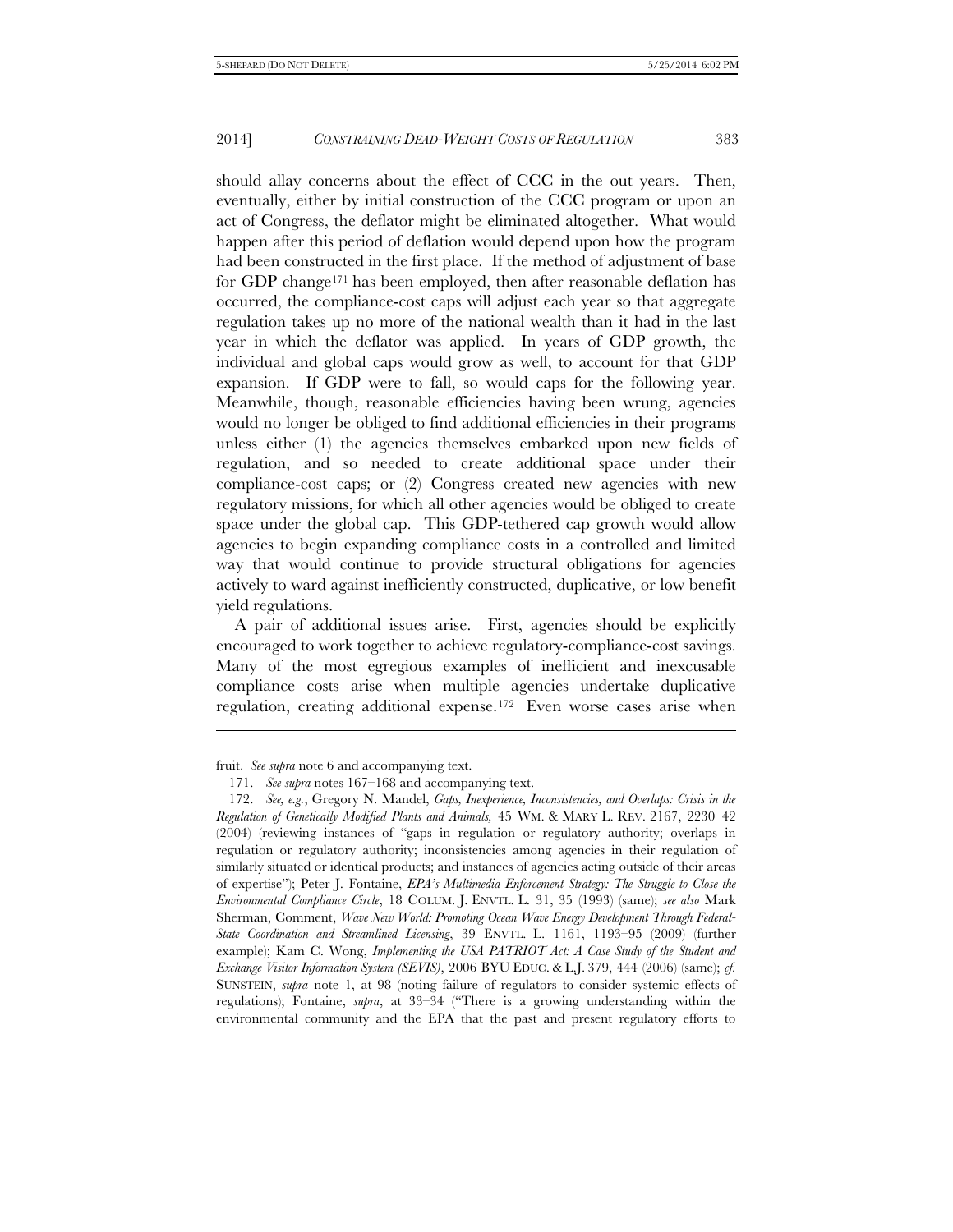j

384 *ADMINISTRATIVE LAW REVIEW* [66:2

agencies—who have read their remits so that their authority overlaps with that of another agency—establish contradictory or conflicting regulatory obligations with which they demand citizen compliance. [173](#page-39-0) Agencies should be permitted to work together to eliminate both of these types of problematic regulation,<sup>[174](#page-39-1)</sup> by permitting them to divide between themselves the compliance-cost savings achieved by such coordination.[175](#page-39-2) Where regulations are conflicting, the benefits of achieving coherence will be obvious. Where regulatory claims overlap, no agency presently wishes to cede turf to any other; overlap continues. Under the CCC program, however, each agency would benefit from ceding the territory to a sister agency.

Somewhat related, agencies should also enjoy the option, in fulfilling their CCC efficiencies, to make savings that are larger than necessary to

<span id="page-39-2"></span>175. Contradictory regulations in a sense "break" the logic of the Compliance-Cost Cap (CCC) program because they in effect create infinite compliance costs (i.e., a regulated entity simply cannot comply with two contradictory commands at the same time). For that reason they also break any notion of fundamental justice: it is plainly unjust to require regulated entities to do  $X$  and not  $X$  at the same time, and to punish failures to follow such contradictory dictates. Conflicting regulations, which arise when regulations are not flatly contradictory but simply cannot in reality all be accommodated by the same regulated entity at the same time, present less obvious but perhaps more pernicious problems. *See* Ruhl & Salzman, *supra* note 11, at 803–12 (hypothesizing that adding valid regulation will change the compliance potential of regulated parties regardless of effort and quality of information available). A well-designed CCC program should help to reveal these contradictions and conflicts in the process of "costing" initial and ongoing regulatory burdens, and should include provisions requiring agencies that promulgate contradictory regulations (whether intra-agency or inter-agency) to resolve the contradiction within a very short period of time. The impetuses for speedy compliance with this obligation should be these: *all* contradictory regulations are suspended from the time the contradiction is noted until it is satisfactorily resolved, and after the standard period for contradiction rectification elapses, all agencies involved in creating the contradiction should face substantial (and growing) penalty deflations of their overall compliance-cost caps. These provisions would go some way to making the CCC program an at least partial force for the resolution of the *systemic* problems of pervasive regulation uncovered by Professors Ruhl and Salzman. *See* Ruhl & Salzman, *supra* note 11. Moreover, the constant quest for increasingly efficient (i.e., less compliancecost generating) regulation engendered by the CCC program should create incentives for agencies to work with other agencies to identify and eliminate systemic problems that generate avoidable compliance costs.

control pollutants in one environmental medium often merely transfer them to other environmental media.").

<span id="page-39-0"></span><sup>173.</sup> *See, e.g.,* Mandel, *supra* note 172, at 2230–42; Fontaine, *supra* note 172, at 35; Sherman, *supra* note 172, at 1193–96; Wong, *supra* note 172, at 444.

<span id="page-39-1"></span><sup>174.</sup> *See* Ruhl & Salzman, *supra* note 11, at 797 (arguing that "attaining compliance ought to be reasonably within the grasp of regulated entities that strive to be among the" compliers); *id.* at 834 ("After all, if the rule of law means anything, it should mean predictability (that is, perfect compliance should be achievable).").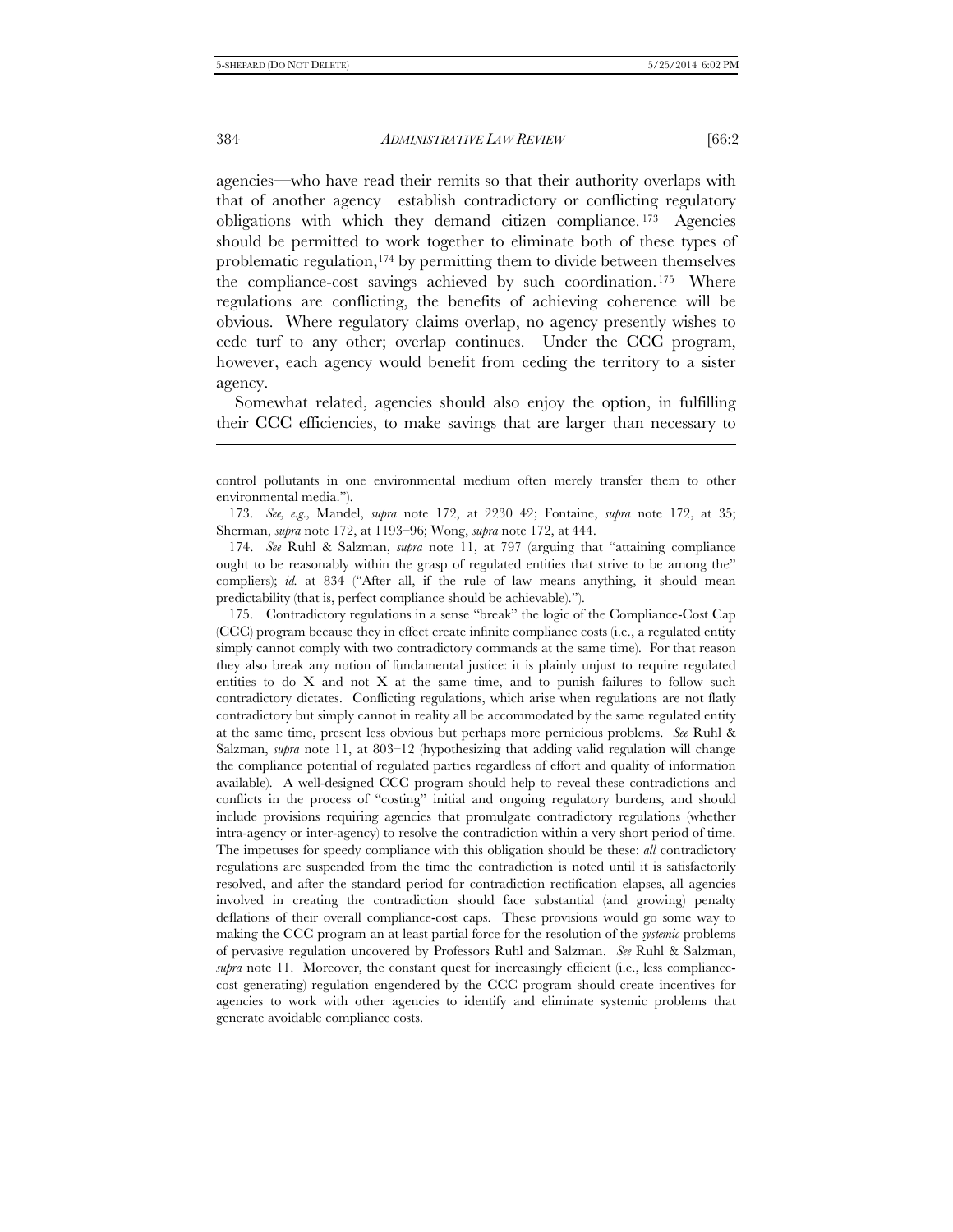fulfill their annual obligation, and then to allocate those savings into future years. Say, for instance, the deflator has been set at one percent. An agency, in finally conducting compliance-cost savings review under the new program, recognizes that a significantly costly regulatory obligation turns out either not to be worth enforcing or amendable to result in much lower compliance costs. In fact, the savings would constitute, say, fully five percent of the agency's whole compliance-cost obligation. Under these circumstances, a well-designed CCC program must permit the agency to make the change by either withdrawing or revising the regulatory obligation, and then to amortize the compliance-cost savings over future years until such savings are "used up," before having to make additional savings (though, of course, the agency would be free to make additional savings during those intervening years and to "bank" those savings as well). Any other rule would discourage agencies from making the biggest and most important withdrawals or revisions because little of the advantage accruing from such big-ticket changes would flow to them, while all of the drawbacks from a significant curtailment of their authority would remain.

#### V. DEFINING AND CALCULATING REGULATORY-COMPLIANCE COSTS

The broad overview of the CCC program provided in Part IV leaves a set of issues unsettled. As has been discussed, one of the great virtues of the CCC program is that it will require all agencies to undertake a full accounting of the costs that their regulations impose upon all entities, whether directly or indirectly regulated by agencies.<sup>176</sup> In order for this accounting to occur, however, a definitive determination must be made with regard to which costs qualify as regulatory-compliance costs and which do not. Accordingly, Part V.A. distinguishes between regulatorycompliance costs and, respectively, taxes, judicial awards, and costs of service provision.[177](#page-40-1) These discussions will reveal another fundamental virtue of the CCC program. The program will increase the transparency of government and voters' ability to monitor and respond to the direction of government by giving Congress a choice: impose costs directly and transparently in the form of taxation or "self-executing" legislation or subject the costs to the CCC program.

Having established the boundaries of regulatory-compliance costs, the discussion proceeds in Part V.B.1 with an extended consideration of how these regulatory costs are to be calculated. The cost-calculation methods endorsed by the Office of Management and Budget for use in CBA could

<span id="page-40-1"></span><span id="page-40-0"></span><sup>176.</sup> *Cf. supra* note 112 and accompanying text (noting that agencies currently do not calculate the burdens of their regulations).

<sup>177.</sup> *See infra* Part V.A.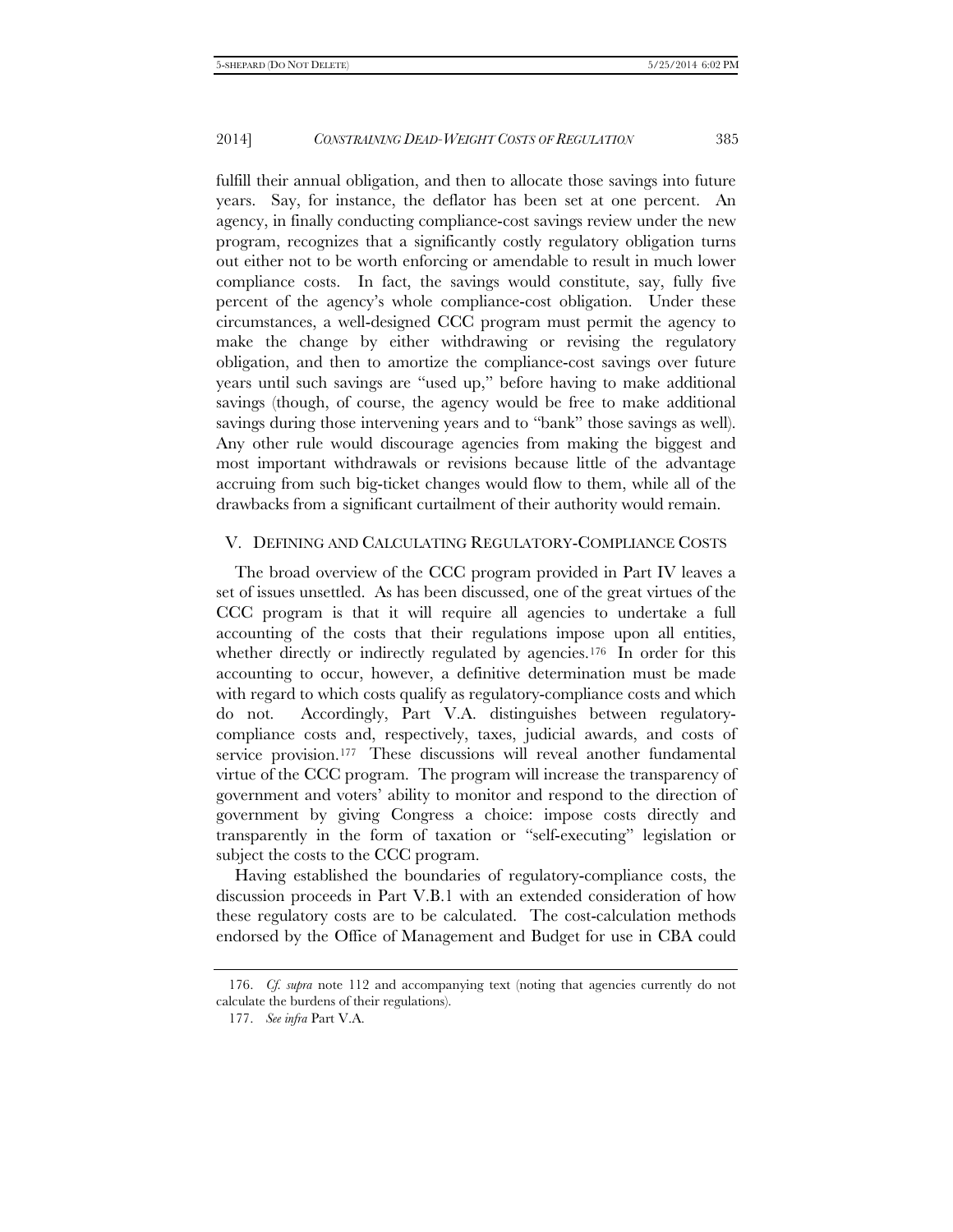serve as a useful starting point.<sup>178</sup> Because agencies have shown themselves less than fully dedicated to complete application of such analysis, though, and because the agencies will in effect be the party against whom the compliance-cost caps will apply, the agencies can hardly also be the ultimate arbiters setting, adjusting or calculating the caps; this would thoroughly undermine the program.[179](#page-41-1) Rather, the task of establishing neutral rules of cost-calculation, and of establishing agencies' compliancecost caps and their compliance with the caps, should be assigned to an independent review board, or possibly to courts of special jurisdiction attached, perhaps, to the District of Columbia or Federal Circuits. [180](#page-41-2)  These boards or courts should make their determinations upon evidence submitted by agencies and all interested regulated entities or other interested parties.[181](#page-41-3)

As Part V.B.1 reveals, the CCC mechanism provides unique advantages over CBA regimes that have come before. First, the program will be mandatory, and enforced by an independent arbiter. Just as important, though, it matters far less for the CCC program than for CBA exactly how the cost caps are established. This is true both because the initial cap will be a reflection of an amount of actual current spending, rather than a projection of likely future costs and benefits, and because future

- 179. *See supra* notes 72–84; *see also infra* notes 243–47 and accompanying text.
- 180. *See infra* notes 224–26 and accompanying text.

<span id="page-41-0"></span><sup>178.</sup> *See supra* notes 9–15 and accompanying text; *see also infra* notes 243–47 and accompanying text. For example, the 2000 and 2003 OMB guidelines suggest that cost is measured by the, "opportunity cost," which includes, "private-sector compliance costs [and] government administrative costs," as well as, "losses in consumers' or producers' surpluses; discomfort or inconvenience; and loss of time." 2000 OMB GUIDELINES*, supra* note 104; 2003 OMB GUIDELINES, *supra* note 104.

<span id="page-41-3"></span><span id="page-41-2"></span><span id="page-41-1"></span><sup>181.</sup> Creating an independent review board to fulfill this function should not, nearly a century into development of the Fourth Branch, *see infra* note 198, raise any independent constitutional concerns. For good or ill, separation of powers doctrine has long bent before the felt necessities of the regulatory state. *Id.* Constituting a court to undertake CCC review might initially seem to pose greater concern, if only from the novelty of the formulation with tri-partite power formally coalesced within the judicial, rather than the executive or legislative branches. The objection, and even the novelty, though, would likely recede. The U.S. Court of Federal Claims is itself an Article I court. *See, e.g.*, Philip G. Peters, Jr. *Health Courts?*, 88 B.U. L. REV. 227, 260–61 (2008) (describing Article I courts). Therefore, handing initial review authority to that body would present no separation of powers concerns. Similarly, while the District Courts for the District of Columbia are fully constituted Article III courts, the D.C. Circuit has long served as the special circuit for administrative agency review, which of course would be exactly the purpose of a CCC review court. Remaining concerns could be assuaged, if necessary, by the assignment of initial review responsibilities not to the D.C. District Courts directly, but to Article I tribunals attached to the D.C. Circuit, as bankruptcy courts are attached to all Article III district courts.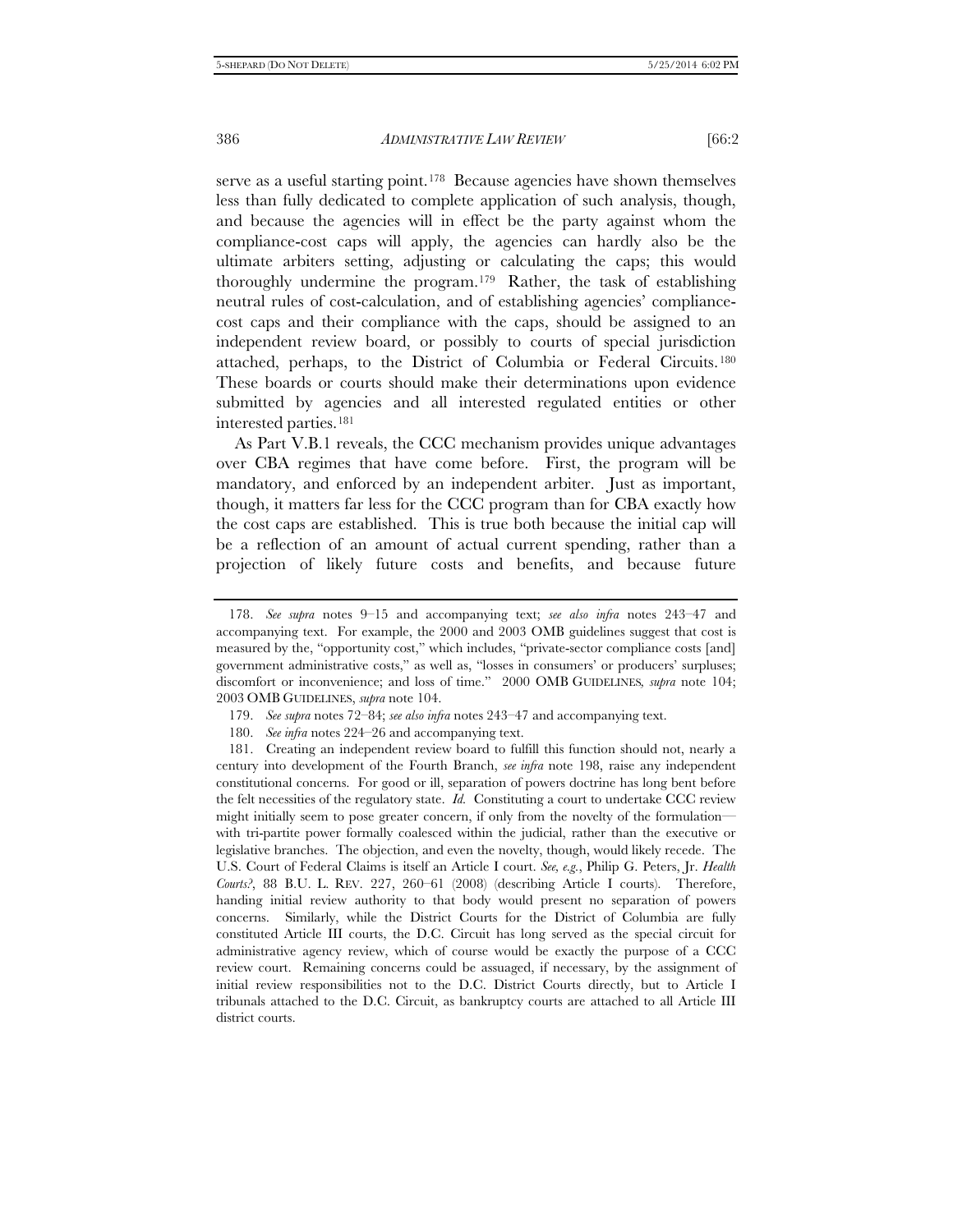diminutions of the cap are to take the form of percentages of the original cap. So long as the caps are calculated and adjusted using the same objective inputs each time adjustments are necessary, the program should function smoothly.[182](#page-42-0)

Part V.B.2 will also explain in detail why the compliance-cost caps are established and adjusted without regard to the benefits created by agency regulation. In this, the CCC program follows the example, and the insights, of other externality-internalizing emissions-cap programs.[183](#page-42-1)

#### *A. The Composition of "Regulations" and Compliance Costs*

Modern American government—at federal, state, and local levels—is awash in agencies. These agencies take many forms whether as direct extensions of executive authority or as "fourth branch" amalgams of executive, legislative, and judicial power.[184](#page-42-2) For the CCC program to work, it will have to coherently and reliably identify, activities that qualify as regulation and costs that count toward compliance with regulation.[185](#page-42-3)  Other contrasting costs that might arise from government action could include payment of taxes and "judicially" adjudicated fines, penalties or other awards, and direct agency spending on service provision or other nonregulatory spending. Each is considered and distinguished from regulatory-compliance costs below.

#### *1. Regulations Versus Taxes*

The question of whether a government imposition qualifies as a tax has become a matter of central national importance and confusion in recent years.[186](#page-42-4) Fortunately, a coherent distinction can be drawn between a regulation and a tax for CCC purposes without wading too deeply into these controversy-fraught waters. This is true as an initial matter because

<sup>182.</sup> *See infra* text following note 226.

<sup>183.</sup> *See id.*

<span id="page-42-2"></span><span id="page-42-1"></span><span id="page-42-0"></span><sup>184.</sup> Sandra B. Zellmer, *The Devil, the Details, and the Dawn of the 21st Century Administrative State: Beyond the New Deal*, 32 ARIZ. ST. L.J. 941, 950–56 (2000) (quoting Justice Jackson's dissent in FTC v. Ruberoid Co., 343 U.S. 470, 487 (1952) ("[A]dministrative bodies ... have become a veritable fourth branch of the Government, which has deranged our threebranch legal theories much as the concept of a fourth dimension unsettles our threedimensional thinking.")).

<span id="page-42-3"></span><sup>185.</sup> *Accord* Hahn & Sunstein, *supra* note 1, at 1496, 1531–37 (advocating incorporating independent agencies into CBA requirements).

<span id="page-42-4"></span><sup>186.</sup> *See* Nat'l Fed'n of Indep. Bus. v. Sebelius, 132 S. Ct. 2566, 2594–96 (2012) (analyzing whether the "shared-responsibility payment" in the Affordable Care Act is a tax); *see also* United States v. Kahriger, 345 U.S. 22 (1953); Sonzinsky v. United States, 300 U.S. 506, 514 (1937); United States v. Doremus*,* 249 U.S. 86, 93–94 (1919).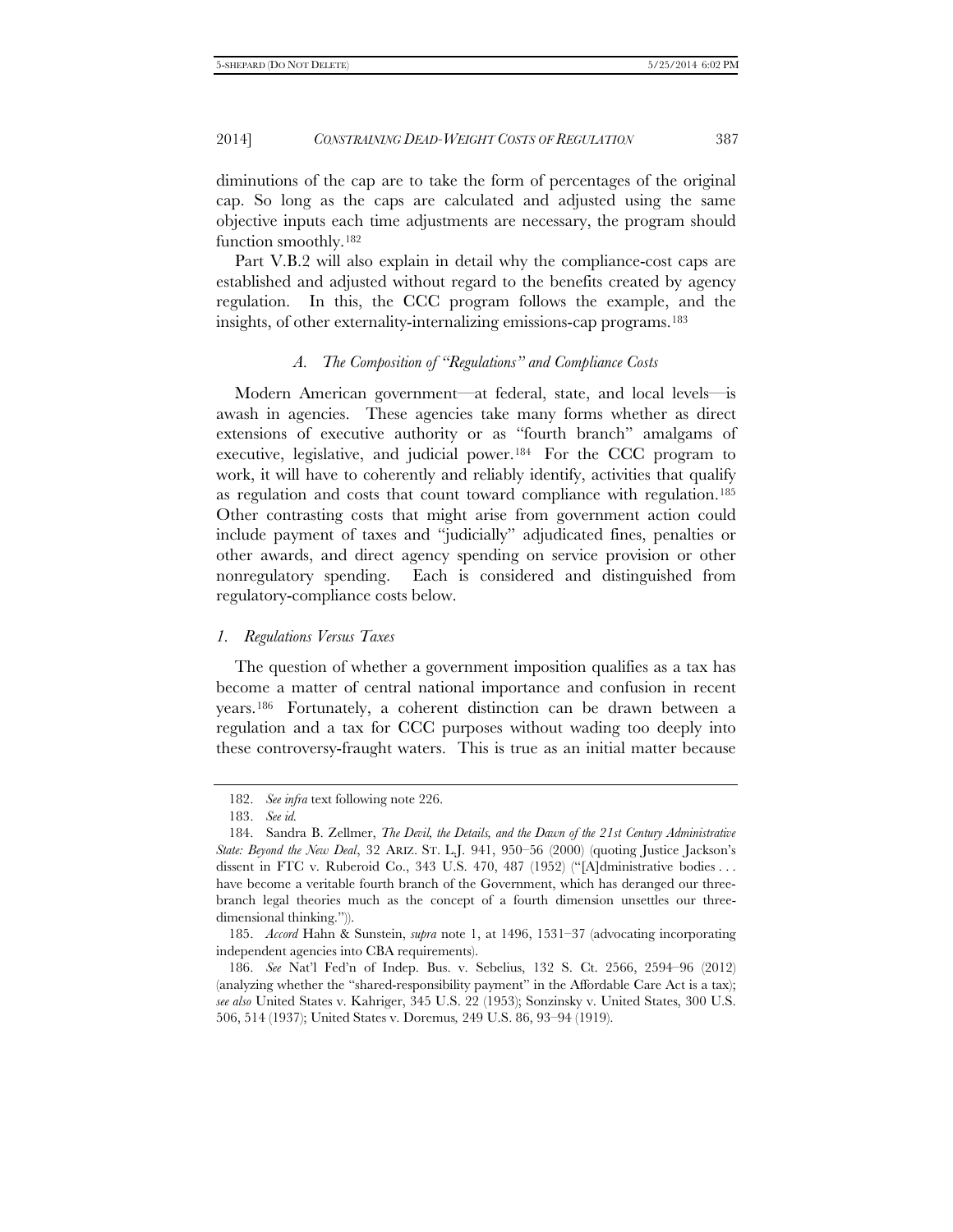the distinction drawn between taxes and regulations for CCC purposes need not be consistent with the *National Federation of Independent Businesses v. Sebelius* decision or the precedent on which it is based.[187](#page-43-0) In those cases, the federal government was recognized by the courts as lacking the power to impose the cost being imposed unless authority for the levy arose under the taxing power; in other words, if the charge were not found to be a tax, the federal action was unconstitutional. Because such a constitutional dimension does not arise when considering the CCC program (because potential challenges to the CCC do not include a challenge to the government's *imposition* of a fee under the Taxing and Spending Clause) the CCC could be designed to differentiate between taxes and regulations differently than these cases have. As it happens, however, the broad distinctions drawn in these cases provide solid ground upon which to draw the line between taxes and regulatory charges for CCC purposes. For the purposes of the CCC program, the following distinction should be made. A tax:

(1) raises revenue for the government that levies it; and

(2) is initiated explicitly by the legislative power of the government that levies it.

A regulation, on the other hand,

(1) either does not raise any money at all, or

(2) raises money only incidentally as a penalty for failure to comply with agency-directed mandates and as a result of agency-driven, rather than legislatively-driven, decisionmaking.

Consider first, the requirement of raising revenue. If Congress, for instance, requires businesses to pay a special excise to Washington for every smokestack they raise, this constitutes a tax, despite the fact that the requirement will in practical effect cause at least some businesses to raise fewer smokestacks. If, on the other hand, the government, through an executive or independent agency authorized to act, orders relevant regulated entities to double the length of their smokestacks, or to add scrubbers to them, this order—because it will generate no revenue for government—constitutes a regulation, and the costs of compliance with this order will count toward the regulating agency's compliance-cost budget cap.

This tax versus regulation distinction does not require that revenue raised by any given command of government that goes into the general coffers of government be considered a tax, but it does require that there be

<span id="page-43-0"></span><sup>187.</sup> *See Sebelius*, 132 S. Ct. at 2594–96.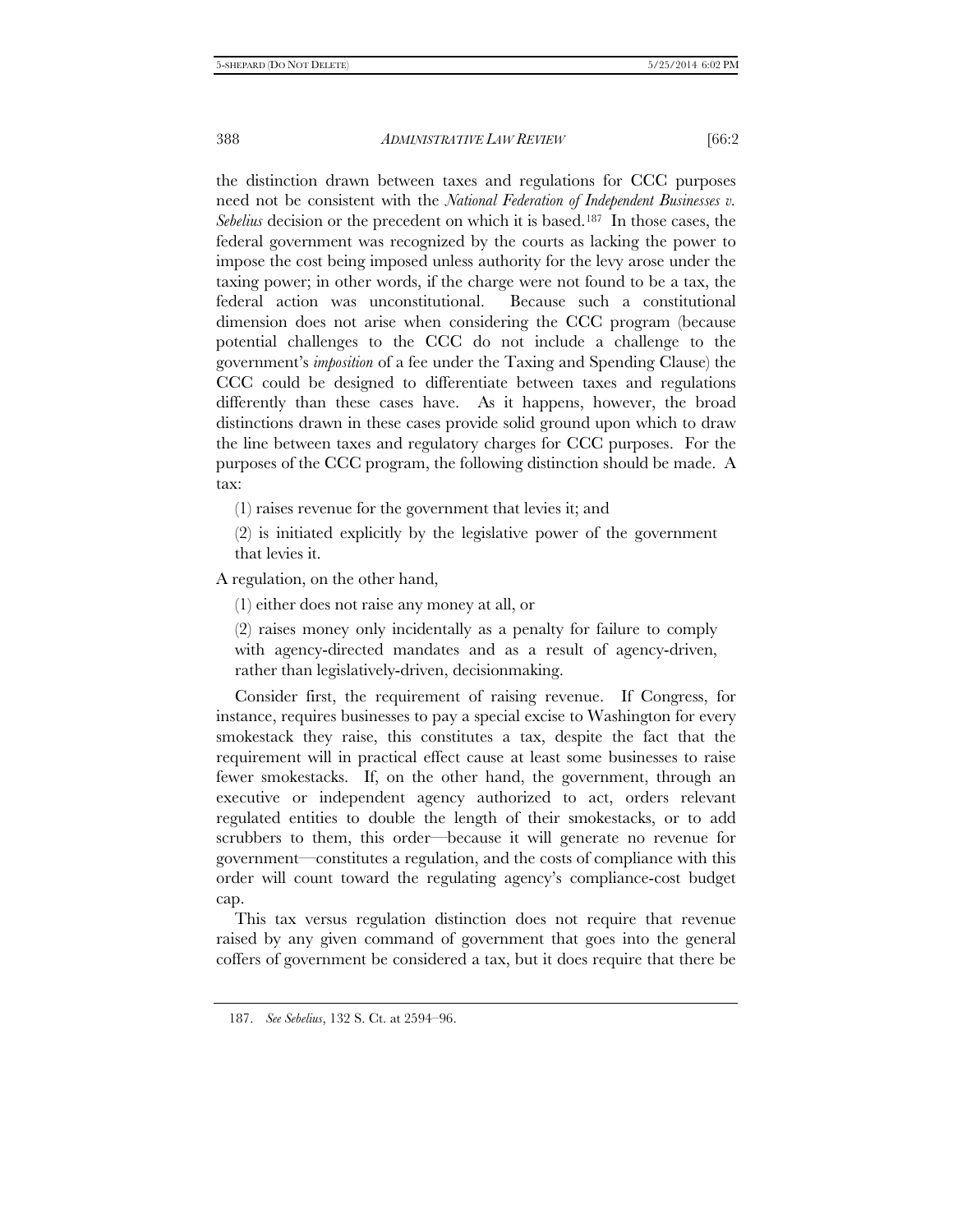revenue that actually flows to the government, rather than to some third party. If the order requires the regulated entity to pay funds to a third party rather than to the government, then what has occurred is regulation, not taxation. So, for instance, imagine that the government levies a special Social Security tax on employers, the revenue from which actually goes into a special Social Security trust fund (rather than the situation today, in which Social Security taxes go into the general till, leaving a "trust fund" not of assets, but of IOUs).[188](#page-44-0) This levy would qualify as a tax because it produces revenue for government, regardless of the fact that it is earmarked for some specific purpose. If, on the other hand, some agency of government were instead to order regulated entities to pay the same amount of money directly to their employees or to hold the money and themselves to administer a retirement program for their employees, then those expenses would qualify as regulatory-compliance costs and would count accordingly.

Assume, though, that an order by a regulatory agency *would* bring some money to the government under whose authority the agency acts. The second rule above dictates that, for CCC purposes, the order only be considered to establish a tax—and thus the effects of following the order excluded from the CCC—if the agency's order merely enacts a statutory command to pay money explicitly issued by the legislative body. The power to tax lies with the legislative body, not with agencies. Even the Internal Revenue Service (IRS) merely enforces the tax code established by Congress; it does not set any taxes. Because the power to interpret and apply the tax code lies with the IRS,[189](#page-44-1) a good rule of thumb is that if the IRS is not involved, then the agency action in question generates either regulatory-compliance costs or adjudication costs—but not taxes.[190](#page-44-2)

This distinction should be fairly easy to apply and difficult to evade. Should Congress declare that all businesses that raise smokestacks will pay \$100,000 per year for the privilege, it has (for purposes of the CCC distinction) established a tax, even if one of the purposes of the levy is to discourage smokestacks, and even if, for some reason, Congress were to specify that the Environmental Protection Agency (EPA) rather than the IRS should collect the levy. Should, on the other hand, Congress direct the EPA to regulate the emission of pollutants, then whatever commands the EPA gives pursuant to that authority qualify as regulations rather than as

<span id="page-44-1"></span><span id="page-44-0"></span><sup>188.</sup> *See, e.g.*, Allan Sloan, *No Trust for Social Security*, CNNMONEY, (Dec. 21, 2010), http://finance.fortune.cnn.com/2010/12/21/dont-trust-social-securitys-fund/ (noting that the Social Security trust "fund is merely an accounting fiction that has no economic value when it comes to protecting Social Security beneficiaries").

<sup>189.</sup> *See* 26 U.S.C. § 7805(a) (2012).

<span id="page-44-2"></span><sup>190.</sup> *See infra* Part V.B. (distinguishing between compliance costs and adjudication costs).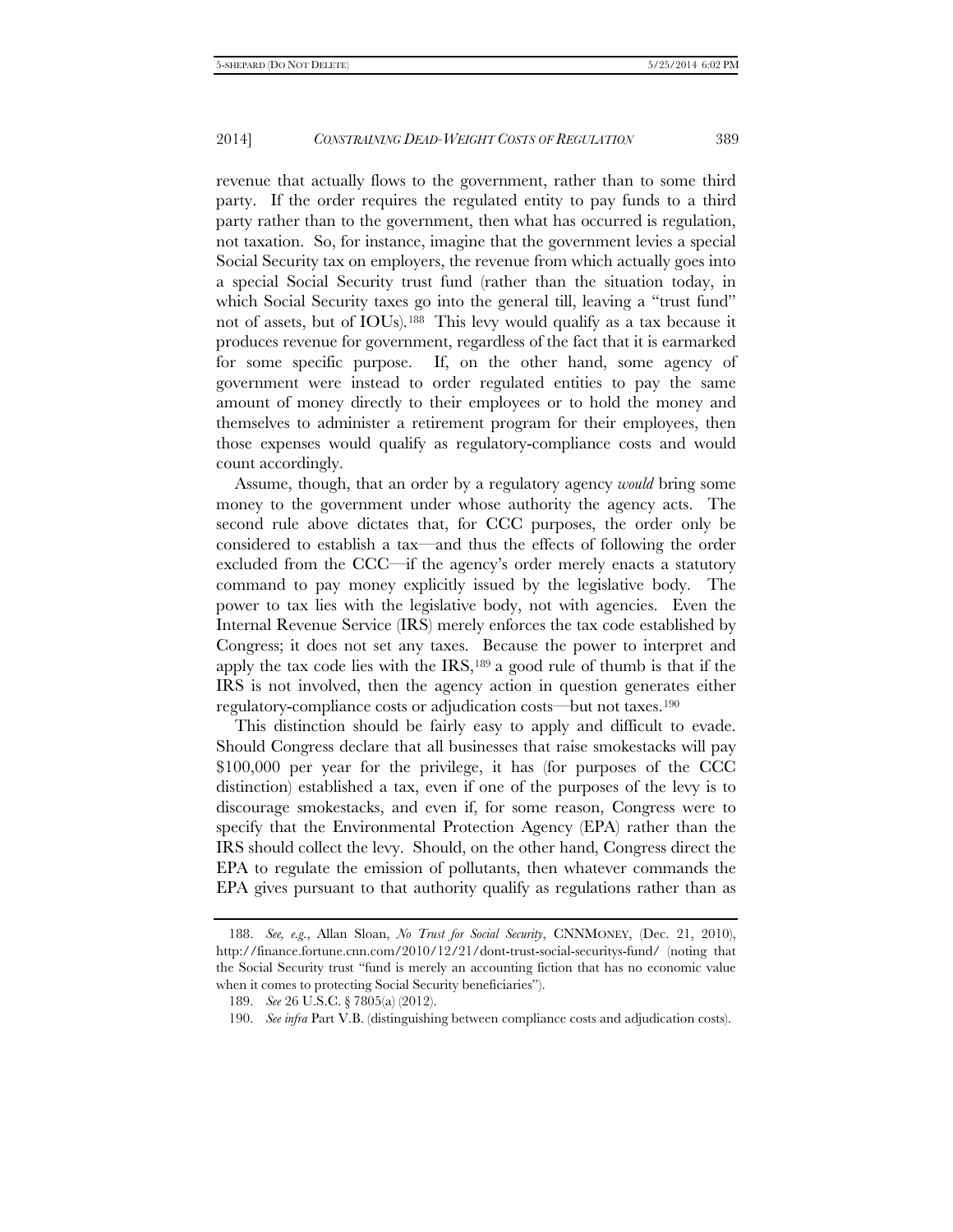taxes, even if the commands might resemble taxes. So, for instance, were the EPA to levy a \$100,000 per year fee for the raising of smokestacks, pursuant to its regulatory mandate rather than to a command from Congress to collect a specific levy, the costs of complying with that command would qualify as compliance costs subject to the agency's compliance-cost cap.

It may be argued that this distinction is arbitrary. It is not. It is consistent with long-standing case law as well as with the recent *Sebelius* decision.[191](#page-45-0) Writing for the majority in the *Sebelius*, Chief Justice Roberts declared that the levy written into the Affordable Care Act—to be charged against some citizens who fail to purchase government-approved healthcare insurance—qualified as a tax.[192](#page-45-1) He wrote:

The exaction the Affordable Care Act imposes on those without health insurance looks like a tax in many respects. The "[s]hared responsibility payment," as the statute entitles it, is paid into the Treasury by "taxpayer[s]" when they file their tax returns. It does not apply to individuals who do not pay federal income taxes because their household income is less than the filing threshold in the Internal Revenue Code. . . . The requirement to pay is found in the Internal Revenue Code and enforced by the IRS, which—as we previously explained—must assess and collect it "in the same manner as taxes." This process yields the essential feature of any tax: it produces at least some revenue for the Government.

∗∗∗

The same analysis here suggests that the shared responsibility payment may for constitutional purposes be considered a tax, not a penalty. . . . [T]he individual mandate contains no scienter requirement . . . . [T]he payment is collected solely by the IRS through the normal means of taxation—except that the Service is *not*  allowed to use those means most suggestive of a punitive sanction, such as criminal prosecution. The reasons the Court in *Drexel Furniture* held that what was called a "tax" there was a penalty support the conclusion that what is called a "penalty" here may be viewed as a tax.[193](#page-45-2)

<span id="page-45-0"></span>In other words, the levy in the Affordable Care Act qualified as a tax because, *inter alia*, it was designed to generate revenue, was explicitly

<span id="page-45-1"></span><sup>191.</sup> 132 S. Ct. at 2566.

<sup>192.</sup> *Id.* (despite having been called a "penalty" in the Act).

<span id="page-45-2"></span><sup>193.</sup> *Id.* at 2594–96 (emphasis is original).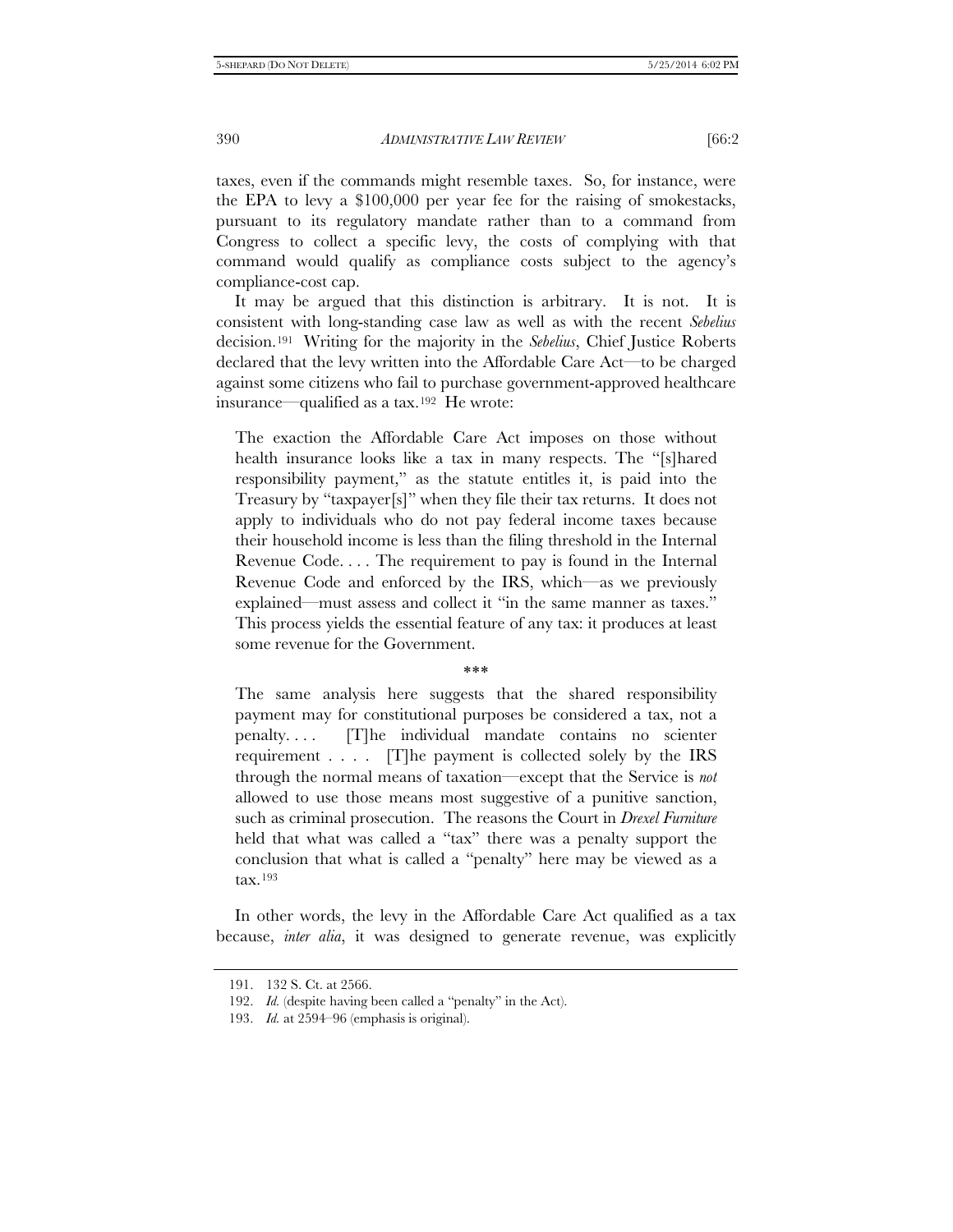authorized by and established in the act itself, and was to be administered by the IRS under normal taxing procedures. These distinctions track the working definition of "tax" relied on in *Drexel Furniture*, cited by the Court, and other previous cases.[194](#page-46-0)

Drawing the taxation versus regulation divide this way not only serves the fundamental purposes of the CCC program and the core values of representative democracy, but it bows to practical necessity as well. The central purpose of the CCC program is to import the mechanism of internalizing externalities to a field where externalities abound and internalization mechanisms are lacking. Thus, the CCC program limits its reach to such areas by disclaiming any application to revenue-generating legislation undertaken by Congress directly. The people appear to be fairly well attuned to the tax laws; a vast proportion of our politics is consumed by the question of who should be taxed, in what manner, at what rates, and for what purposes.[195](#page-46-1) Additionally, as a practical matter, there could be no point in trying to apply the CCC program to statutory tax enactments. By definition, these statutory provisions will have come from Congress directly, and will represent Congress explicitly doing something that it knows carries a high likelihood of political ramifications. As has been considered above, the CCC program can have no restraining power on direct congressional action. If Congress is willing to apply an explicit tax, it will surely also be willing to include in the taxing legislation a clause indicating that "the revenue generated by this tax will not qualify as a cost of regulatory compliance under the relevant CCC legislation.

In comparison to the relatively clean and easy-to-monitor category of congressionally directed revenue generation (e.g., taxation), regulation

<span id="page-46-0"></span><sup>194.</sup> In the 1953 case of *United States v. Kahriger*, 345 U.S. 22 (1953), Congress had directly imposed a special excise upon businesses that took wagers. *See id.* at 25–26. The defendant, who had not paid, argued, *inter alia*, that this levy did not constitute a constitutional tax because "the sole purpose of the statute is to penalize only illegal gambling in the states through the guise of a tax measure," whereas such regulation would have been beyond the federal power as a police regulation if undertaken directly. *See id*. at 28*.* The Supreme Court disagreed, explaining that "regardless of its regulatory effect, the wagering tax produces revenue." *Id.* Other cases come to similar results. In each, the courts held that tax must raise revenue, and must be levied by Congress expressly, not by a regulatory agency as an optional means of achieving some regulatory goal. *See, e.g.*, Sonzinsky v. United States, 300 U.S. 506, 514 (1937) (a levy counts as a tax if it "is productive of some revenue" and "operates as a tax"); United States v. Doremus*,* 249 U.S. 86, 93–94 (1919) (taxes must bear "some reasonable relation" to "raising . . . revenue").

<span id="page-46-1"></span><sup>195.</sup> *See, e.g.*, Neil H. Buchanan, *Why We Should Never Pay Down the National Debt*, 50 U. LOUISVILLE L. REV. 683, 683–87 (2012) (reviewing tax, spending, and borrowing debates of recent years); Neil H. Buchanan, *Good Deficits: Protecting the Public Interest From Deficit Hysteria*, 31 VA. TAX REV. 75, 77 (2011) (same, with relevant quotes from central figures in the debate).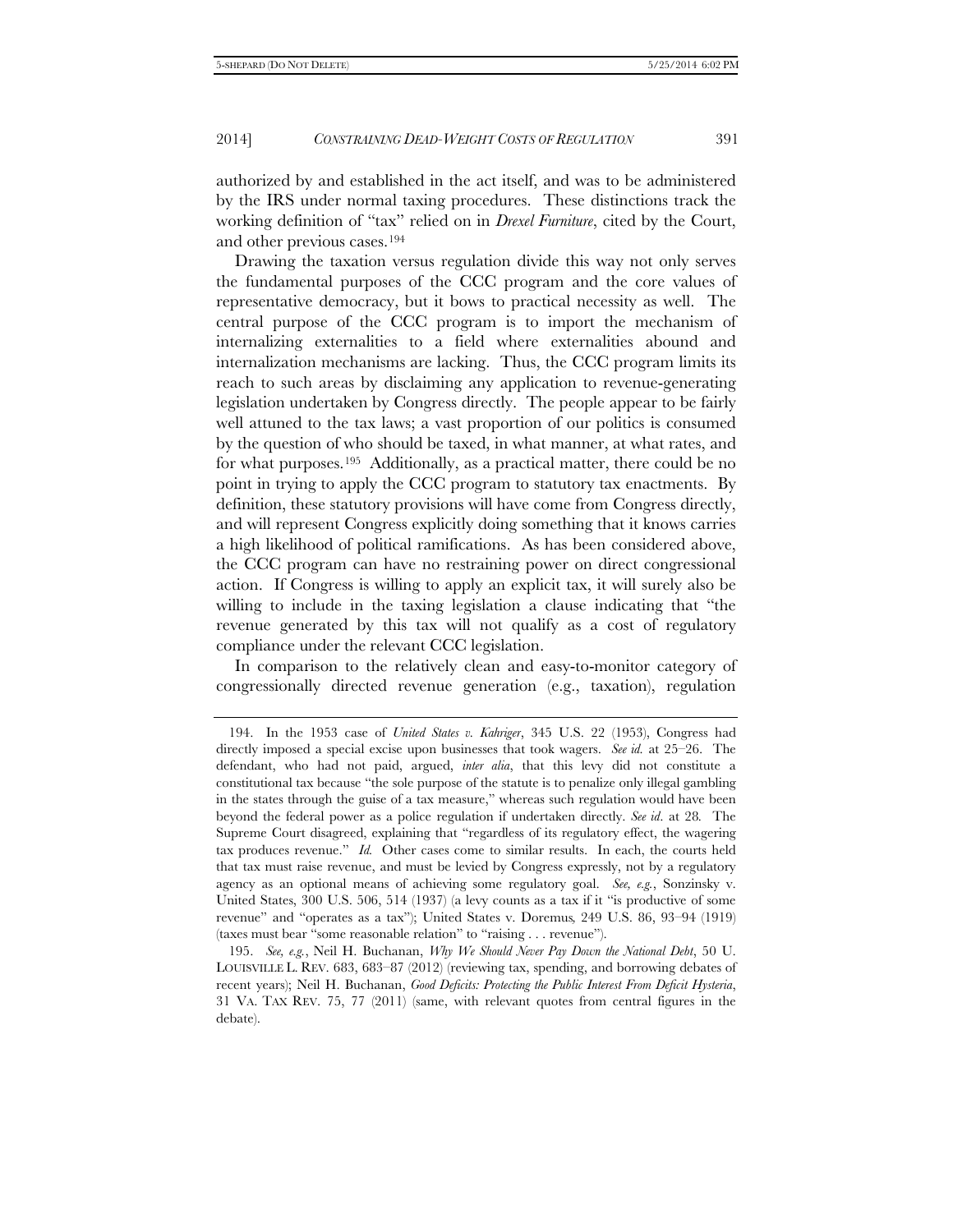provides significant challenges to public oversight.[196](#page-47-0) The public cannot effectively monitor, nor coherently vote on the basis of, thousands of pages of rulemakings annually.[197](#page-47-1) The agency rulemaking process is far removed from the halls of Congress.[198](#page-47-2) Agency budgets are far more opaque than the headline budget, revenue, taxation, and deficit figures, and, noted above, there are as of yet no good, current tallies of the total costs of regulatory compliance. [199](#page-47-3) Meanwhile, regulations that require some citizens to pay benefits for the benefit of other citizens are designed to provide the latter with a good that elected representatives want that latter group to have, without requiring the elected officials to take responsibility for taxing and spending to provide it.[200](#page-47-4) In these instances, the public can do little by way of externality internalization. It is here that the CCC program will do such valuable work. The tax versus regulation distinction established above is consistent with long-standing non-delegation doctrine. The non-delegation doctrine recognizes that:

In a delegation challenge, the constitutional question is whether the statute has delegated legislative power to the agency. Article I,  $\S$  1, of the Constitution vests "[a]ll legislative Powers herein granted . . . in a Congress of the United States." This text permits no delegation of those powers, and so we repeatedly have said that when Congress confers decisionmaking authority upon agencies *Congress* must "lay down by legislative act an intelligible principle to which the person or body authorized to [act] is directed to conform."[201](#page-47-5)

The taxing power is a, perhaps the, core legislative power, and hence is

199. *See supra* note 116 and accompanying text.

<sup>196.</sup> *See, e.g.*, SUNSTEIN, *supra* note 1, at 101.

<span id="page-47-1"></span><span id="page-47-0"></span><sup>197.</sup> *See id.*; CROLEY, *supra* note 79, at 134–55 (reviewing the relatively attenuated, and therefore concomitantly unconstrained by voter oversight, nature of agency decisionmaking); REVESZ & LIVERMORE, *supra* note 109, at 13 (noting the same assertion).

<span id="page-47-2"></span><sup>198.</sup> *See, e.g.*, CROLEY, *supra* note 79, at 241–49 (noting how little power the elected branch has over agency action, once set in train: "even strong congressional criticism and disapproval did not discipline the administrators or their agencies very effectively. In each of the studied cases, the agencies undertook their regulatory initiatives largely uninhibited by adverse congressional reaction."); *see also id.* at 274–83 (further reviewing agency insulation from voter response); Coglianese, *supra* note 9, at 1114–15.

<span id="page-47-4"></span><span id="page-47-3"></span><sup>200.</sup> *See, e.g.*, Edward A. Zelinsky, *Unfunded Mandates, Hidden Taxation, and the Tenth Amendment: On Public Choice, Public Interest, and Public Services*, 46 VAND. L. REV. 1355, 1363 (1993) (unfunded mandates permit the federal government to require that certain services be provided, while requiring others to pay for those services (citing JOSEPH E. STIGLITZ, ECONOMICS OF THE PUBLIC SECTOR 550 (1986))).

<span id="page-47-5"></span><sup>201.</sup> Whitman v. Am. Trucking Ass'ns., Inc., 531 U.S. 457, 472 (2001) (quoting J. W. Hampton, Jr., & Co. v. United States, 276 U.S. 394, 409 (1928)) (internal citations omitted).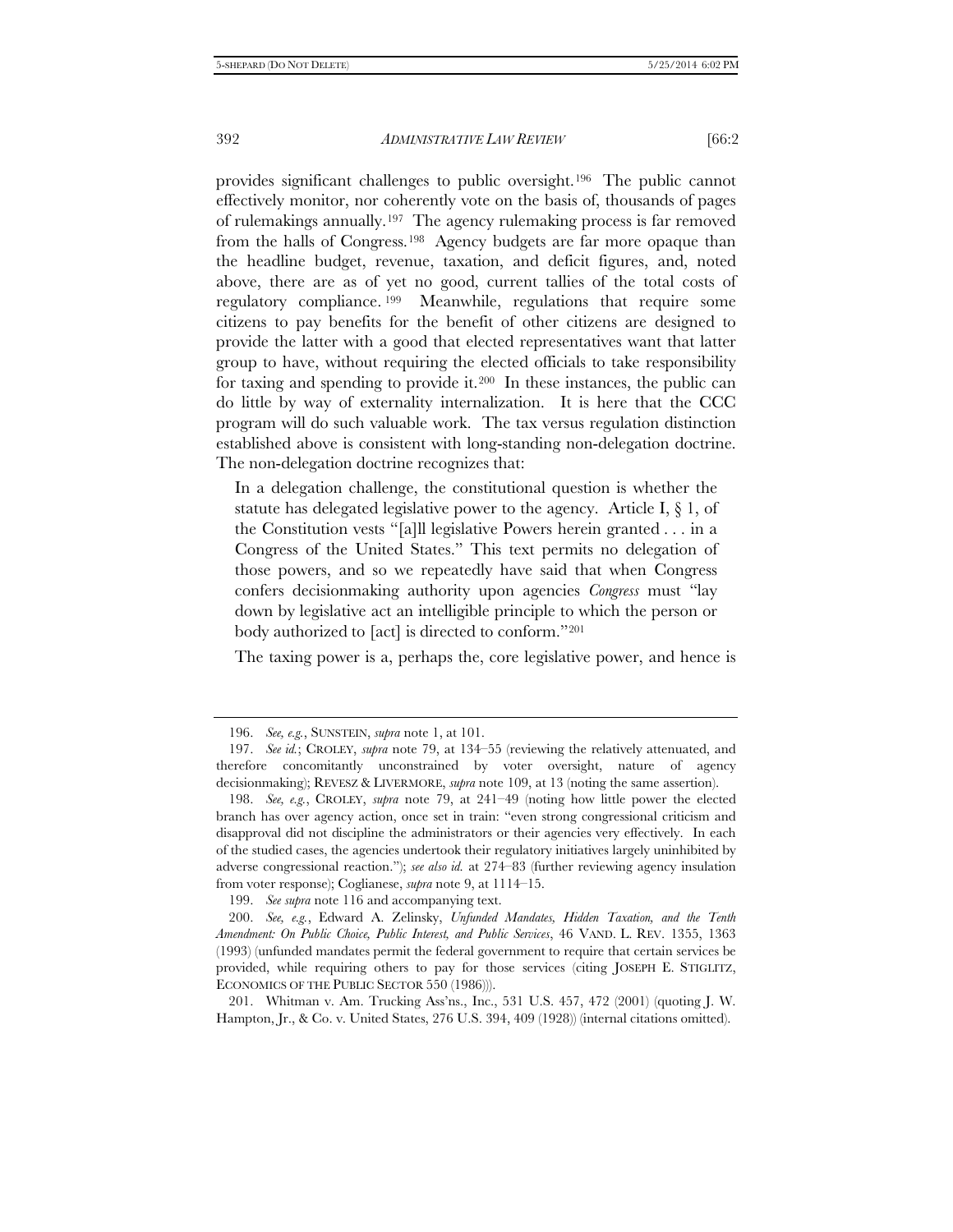vested undelegatably in Congress' hands.[202](#page-48-0) The non-delegation doctrine recognizes this. Cases in which Congress delegates any power to raise revenue have required that the power granted be explicit and constrained. In *Federal Energy Administration v. Algonquin SNG, Inc.*,[203](#page-48-1) the Court held that Congress' grant of discretion to the Secretary of Treasury to place a levy on imports did not violate the nondelegation doctrine because the power was expressly granted, and could only be invoked when an "article [wa]s being imported into the United States in such quantities or under such circumstances as to threaten to impair the national security," and when, upon the application of an explicit set of standards, "he deems [it] necessary to adjust the imports of such article and its derivatives so that such imports will not threaten to impair the national security."[204](#page-48-2)

#### *2. Regulations Versus Adjudications*

The next distinction arises at the boundary between regulation and adjudication. For constitutional due process purposes, courts distinguish between regulations that elaborate the burdens and benefits of broad classes of parties, and adjudications that resolve questions for individual parties on individualized grounds.[205](#page-48-3) The Administrative Procedure Act (APA) makes a similar distinction.[206](#page-48-4)

<span id="page-48-3"></span>205. *See, e.g.*, 1 RICHARD J. PIERCE, JR., ADMINISTRATIVE LAW TREATISE § 9.2, at 737– 44 (5th Ed. 2010) (arguing that the adjudicatory process applies to a government decision that affects an individual "upon individual grounds;" contrasted with the political process, which applies to a government decision that affects "more than a few people" on grounds unrelated to an individual. (citing Bi-Metallic Inv. Co. v. State Bd. of Equalization, 239 U.S. 441 (1915); Londoner v. Denver, 210 U.S. 373 (1908)).

<span id="page-48-4"></span>206. The Administrative Procedure Act (APA) defines an "adjudication" as an "agency process for the formulation of an order." 5 U.S.C. § 551(7) (2012). It in turn defines an order as "the whole or a part of a final disposition, whether affirmative, negative, injunctive, or declaratory in form, of an agency in a matter other than rulemaking but including licensing." *Id.* at § 551(6). It defines a rule (the result of a rulemaking), on the other hand, as

<sup>202.</sup> *See id.*; U.S. CONST. art. I, §§ 7–8.

<sup>203.</sup> 426 U.S. 548, 558–59 (1976).

<span id="page-48-2"></span><span id="page-48-1"></span><span id="page-48-0"></span><sup>204.</sup> *Id.*; *accord* Pittston Co. v. United States, Civ.A. 01CV2732002, U.S. Dist. Ct. LEXIS 18654, at \*22 (E.D. Va. Aug., 20, 2002) (finding the non-delegation doctrine not violated where Congress grants a private entity the power to collect a levy recognized as a tax because "Congress established a specific formula dictating how annual premia paid by assigned operators to the Combined Fund are to be calculated[,]" and thus "Pittston's position that the Trustees and the Combined Fund have some sort of unfettered power to assess taxes is disingenuous[,]" because "the statute clearly establishes a methodology for determining who is taxed and how that tax is determined"); *cf.* Greater Poughkeepsie Library Dist. v. Town of Poughkeepsie, 618 N.E.2d 127 (N.Y. 1993) (finding the delegation of taxing *power*—rather than merely the authority to collect a tax fixed by the legislature—to an administrative agency unconstitutional under the New York State Constitution).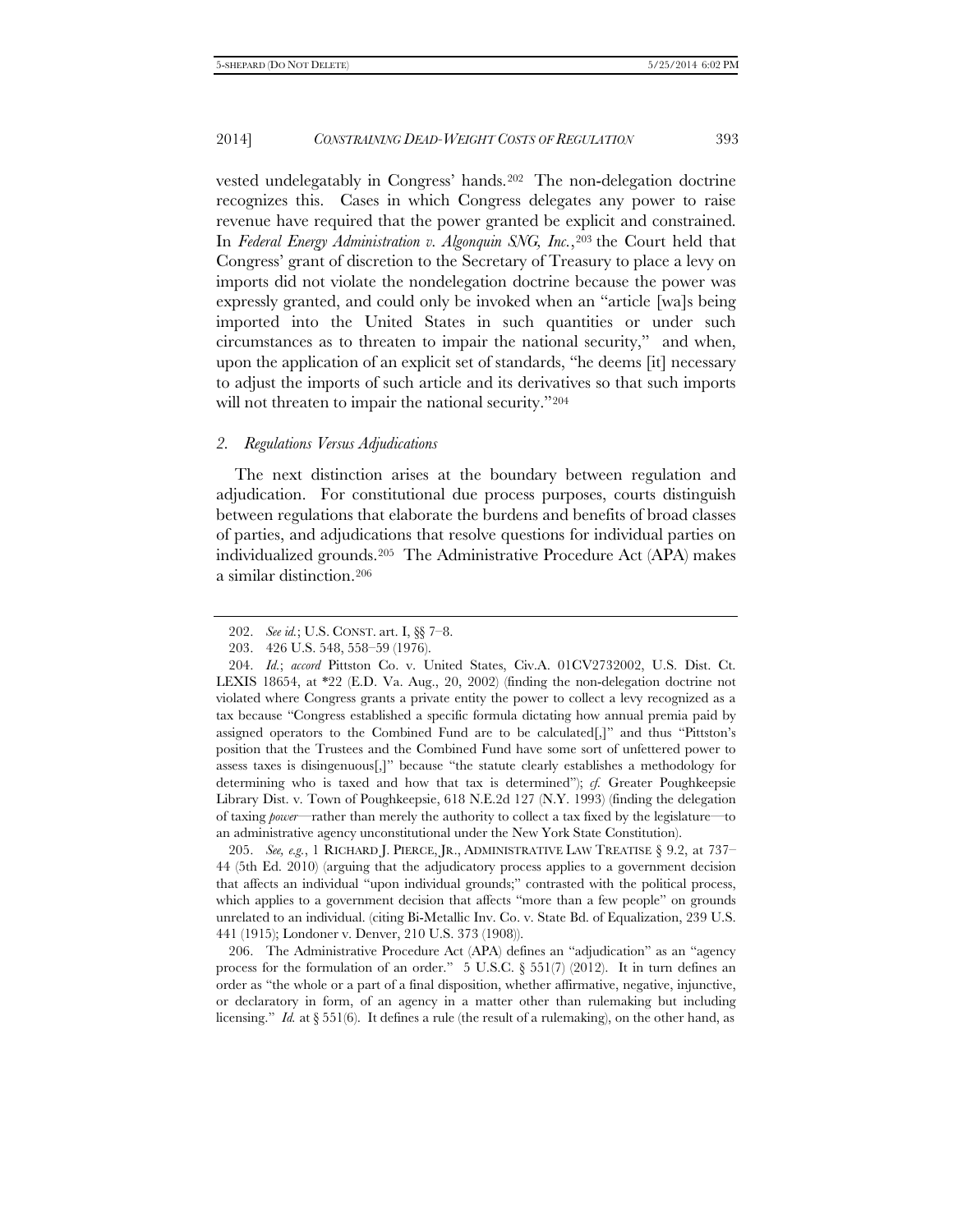j

394 *ADMINISTRATIVE LAW REVIEW* [66:2

For the purpose of the CCC program, the focus shifts slightly. Here the key distinction is whether an agency is enforcing its own regulations or is instead either applying rules established by others or applying penalties for noncompliance with rules it has established. Most of the time the difference is obvious: a regulatory agency promulgating and enforcing rules is clearly acting in its regulatory capacity, and the costs generated by compliance with its rules fall under the cost cap. At other times, though, the difference is less clear because the agency is acting through adversarial proceedings that resemble genuine adjudications, and sometimes, some agencies *do* conduct genuine adjudications.

When an agency acts through adjudications, the central issues are those of rule-initiating authority and deference. If an agency is functioning as a court (and thus conducting adjudication for CCC purposes), it will determine the case or controversy before it with regard to some outside body of law established by others.<sup>207</sup> The parties before it will have access to appellate review by Article III courts[208](#page-49-1) without needing permission of the agency.[209](#page-49-2) And those higher courts will pay no deference to any rules,

207. *See, e.g.*, Peters, *supra* note 181, at 260–61 (describing Article I courts).

the whole or a part of an agency statement of general or particular applicability and future effect designed to implement, interpret, or prescribe law or policy or describing the organization, procedure, or practice requirements of an agency and includes the approval or prescription for the future of rates, wages, corporate or financial structures or reorganizations thereof, prices, facilities, appliances, services or allowances therefor or of valuations, costs, or accounting, or practices bearing on any of the foregoing.

*Id.* § 551(4); *see, e.g.*, Sugar Cane Growers Coop. v. Veneman*,* 289 F.3d 89, 96 (D.C. Cir. 2001) (an agency determination was "a rule 'by any other name'" because it "set forth the bid submission procedures which all applicants must follow, the payment limitations of the program, and the sanctions that will be imposed on participants if they plant more in *future*  years than in 2001") (emphasis in original).

<span id="page-49-1"></span><span id="page-49-0"></span><sup>208.</sup> *See* U.S. CONST. art. III, §§ 1–2; N. Pipeline Constr. Co. v. Marathon Pipe Line Co., 458 U.S. 50, 70 n.23 (1982) (Congress cannot "'withdraw from [Art. III] judicial cognizance *any* matter which, *from its nature*, is the subject of a suit at common law, or in equity, or admiralty'") (quoting Murray's Lessee v. Hoboken Land & Improvement Co., 18 How. 272 (1856) (emphasis added to *Murray's Lessee* in original *Pipeline* opinion)); *id*. at 70 n.23 ("Moreover, when Congress assigns [even] matters [falling within the ambit of the public-rights doctrine] to administrative agencies, or to legislative courts, it has generally provided, and we have suggested that it may be required to provide, for Art. III judicial review." (citing Atlas Roofing Co. v. Occupational Safety and Health Review Comm'n, 430 U.S. 455 n.13 (1972))).

<span id="page-49-2"></span><sup>209.</sup> *See* U.S. CONST. art. III, §§ 1–2*;* Sackett v. Envtl. Prot. Agency, 132 S. Ct. 1367 (2012). In *Sackett*, which the Supreme Court decided 9-0 against the Environmental Protection Agency (EPA), the Sacketts owned a small residential plot a few lots away from a lake in Idaho. *Sackett,* 132 S. Ct. at 1370. Wishing to build a house, they leveled the lot, filling part of it with dirt and rock. *Id.* A few months later, they were ordered by the EPA to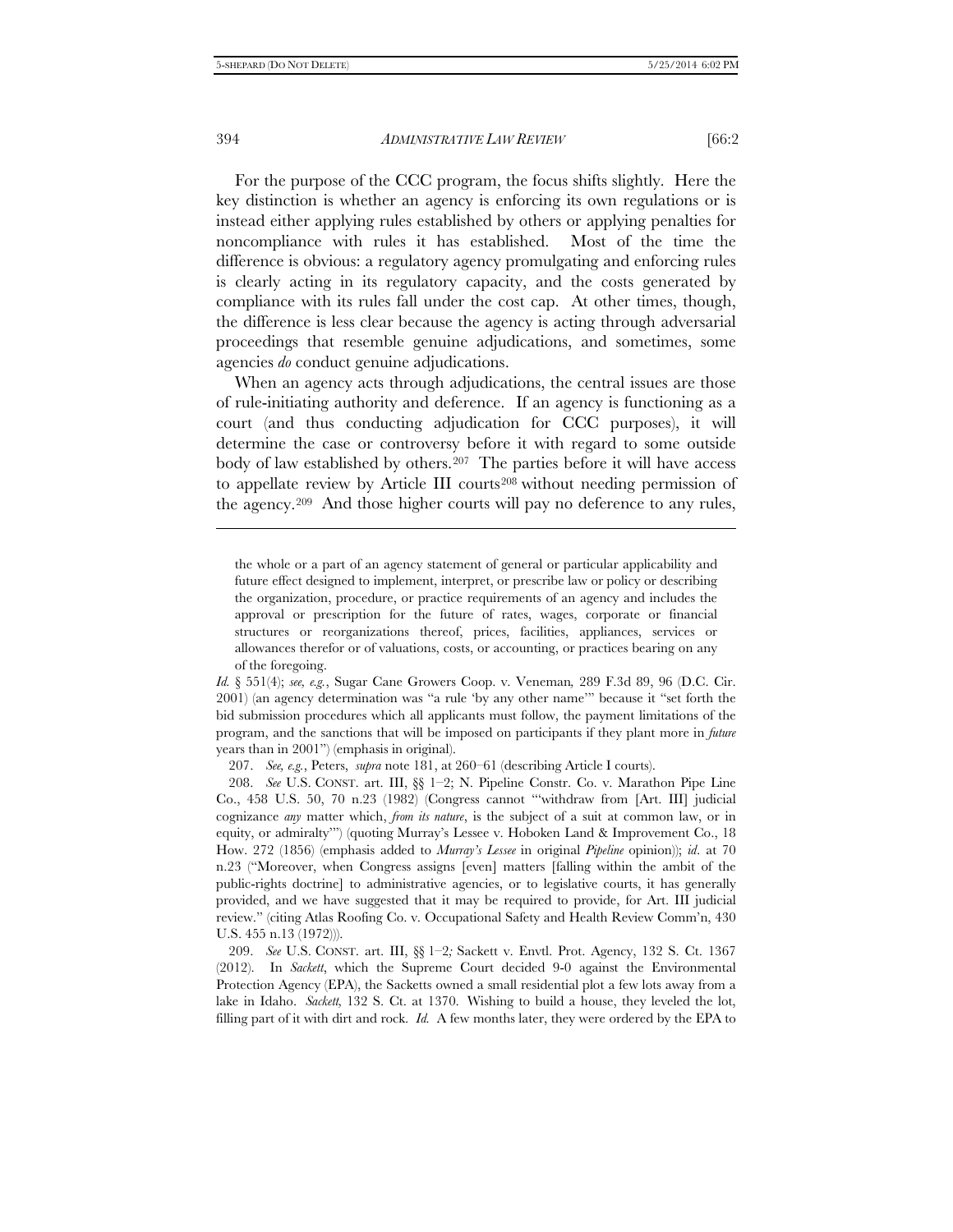-

#### 2014] *CONSTRAINING DEAD-WEIGHT COSTS OF REGULATION* 395

assertions or conclusions of law or policy reached by the agency. [210](#page-50-0)  Additionally, as will soon be considered, when agencies levy automatically reviewable fines for noncompliance, rather than issuing regulations with which regulated entities must comply, they generate adjudicative rather than regulatory costs.

On the other hand, the mere occurrence of an adjudication (or an adjudication-resembling procedure does not preclude the possibility of regulation resulting from the proceeding.[211](#page-50-1) If adjudication serves merely or additionally to its service as a proper rights-determining adjudication<sup>212</sup>

Nor, it appears, was the *Sackett* case an isolated oversight, but rather a demonstration of the explicit mentality of a least some significant portion of EPA officials. *See* John M. Broder, *E.P.A. Official in Texas Quits Over 'Crucify' Video*, N.Y. TIMES,May 1, 2012, http://www.nytimes.com/2012/05/01/us/politics/epa-official-in-texas-resigns-over-

crucify-comments.html?smid=pl-share (quoting EPA's Region VI Administrator Al Armendariz, who explained that EPA's philosophy of enforcement is "kind of like how the Romans used to conquer villages in the Mediterranean—they'd go into a little Turkish town somewhere and they'd find the first five guys they saw and they'd crucify them").

<span id="page-50-0"></span>210. While Article III appellate courts review conclusions of law from lower courts de novo, for example, McGee v. Arkel Int'l., LLC, 671 F.3d 539, 542 (2012), such courts do pay deference to agency decisions when the agencies make policy determinations within the agencies' regulatory remit. *See, e.g.*, Gonzales v. Oregon, 546 U.S. 243, 258 (2006); Chevron, U.S.A. Inc. v. Nat'l Res. Def. Council, Inc., 467 U.S. 837, 844–45 (1984); Am. Raisin Packers, Inc. v. U.S. Dep't of Agric., 221 F. Supp. 2d 1209, 1214–15 (E.D. Cal. 2002).

<span id="page-50-1"></span>211. *See* Qwest Servs. Corp. v. Fed. Commc'n Comm'n, 509 F.3d 531, 536 (D.C. Cir. 2007) ("There is no such general principle [that rules of general application can come *only* from rulemakings rather than adjudications]. Most norms that emerge from a rulemaking are equally capable of emerging (legitimately) from an adjudication, and accordingly agencies have 'very broad discretion whether to proceed by way of adjudication or rulemaking.") (internal citations omitted).

<span id="page-50-2"></span>212. *Accord id.* (noting that a single process can split into part rulemaking, part adjudication, unless "a party adversely affected by the adjudication [demonstrated] that the

remove the fill (and therefore to lose the value of their property) because, claimed the agency, this non-riparian plot constituted wetlands that were part of the "waters of the United States" under the Clean Water Act. *Id.* at 1371. The EPA began fining the Sacketts \$37,500 per day until they complied. *Id.* at 1370. The Sacketts, who disagreed with the EPA's conclusion that their land constituted part of the waters of the United States, sought a hearing with the EPA, but were denied. *Id.* at 1371. They then sought review in U.S. district court—an act of defiance (from the EPA's point of view) that subjected them to a doubled daily fine, and to which they were not entitled. *Id.* at 1373. The EPA's position would effectively have insulated its decision from judicial review, and entirely denied the Sacketts due process of law. *Id.* at 1371, 1373. As the unanimous Court declared, "there is no reason to think that the Clean Water Act was uniquely designed to enable the strongarming of regulated parties into 'voluntary compliance' without the opportunity for judicial review—even judicial review of the question whether the regulated party is within the EPA's jurisdiction." *Id*. at 1374.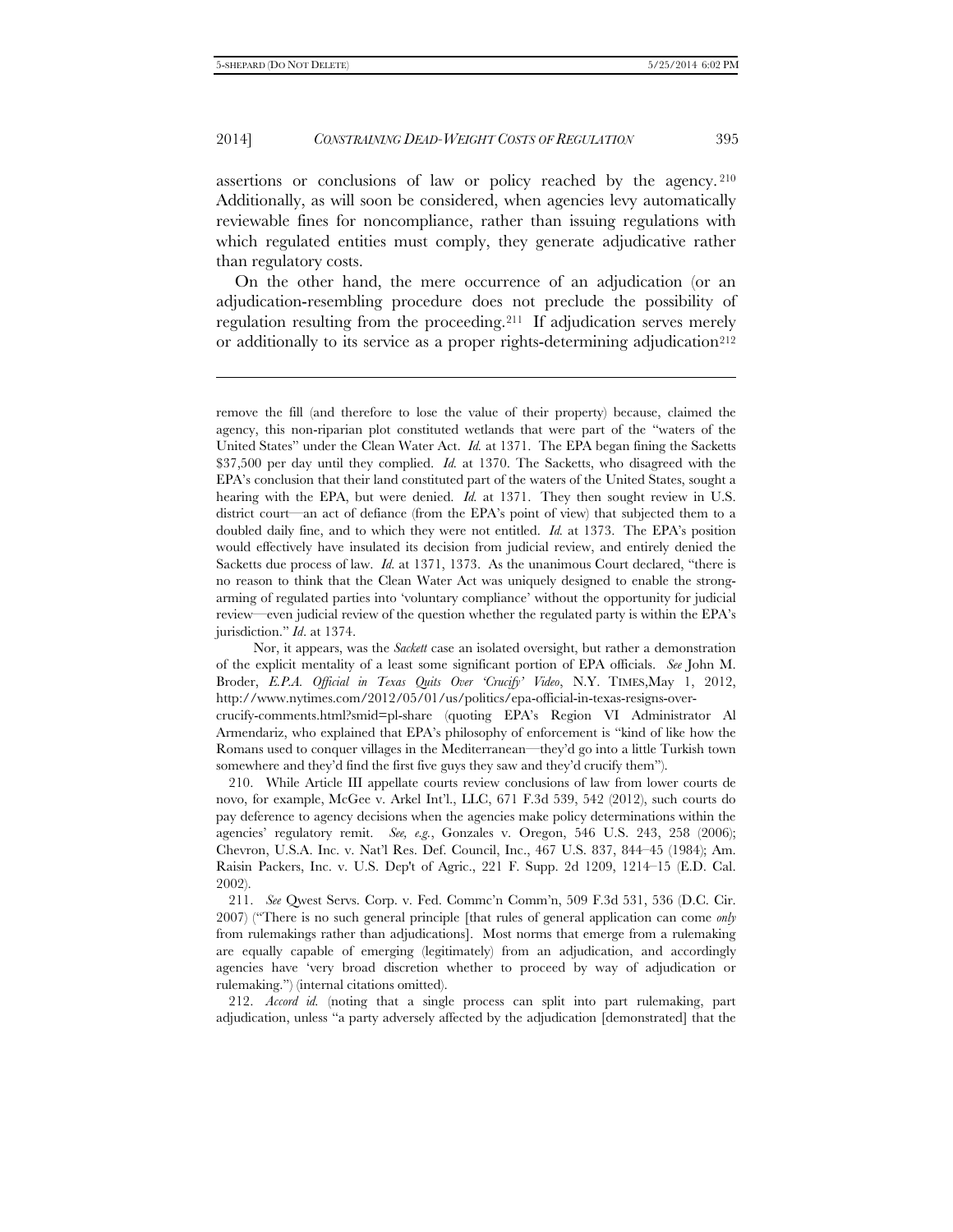as the forum in which agency-initiated orders are given to one party or the other, then regulatory-compliance costs are generated as a result of the order granted. Here again, the determining factor is whether the agency is functioning merely as a magistrate judge's court, or if instead its legal and policy conclusions are granted deference by higher courts and whether the agency has any power to interfere with such review. If deference is granted, then the agency has acted in a regulatory, rather than a judicial, capacity, and the costs of compliance with its orders are regulatory costs.

Thus, for instance, return again to our hypothetical considering the EPA's regulation of smokestacks. Imagine that the EPA has some leeway in how to undertake its considerations: it could accept comments from all comers, or it could hold a hearing, with proponents of a proposed regulation taking an adversarial position against opponents. The fact of an adversarial forum will not change the result: when the EPA demands additional investment in what it deems to be safer smokestacks, regulation will have occurred. Regardless of the forum, the reviewing courts will defer to this determination.[213](#page-51-0) Similarly, though the National Labor Relations Board (the Board) sits to hear cases brought by adversarial labor and management parties, the National Labor Relations Act (NLRA) grants to the board the power "to develop and apply fundamental national labor policy,"[214](#page-51-1) which a reviewing Article III court will uphold so long as it is "rational and consistent with the [NLRA] even if [the Court] would have formulated a different rule had [it] sat on the Board."[215](#page-51-2) The compliance costs created by these policy decisions will be regulated under a CCC for the Board. In contrast, the benefits and costs created by the Family and Medical Leave Act (FMLA)<sup>[216](#page-51-3)</sup> are essentially unmediated by the policy decisions of a regulatory agency. Rather, the benefits conveyed expressly in the statute (and no more) are vindicated in federal court directly by affected parties, though the Secretary of Labor is permitted to bring the action on the employee's behalf where considered appropriate.<sup>[217](#page-51-4)</sup> The FMLA does create compliance costs and transfers benefits directly from employers to

j

<span id="page-51-0"></span>switch deprived it of any right to which it would be entitled in an adjudication").

<sup>213.</sup> *See, e.g.*, *supra* notes 206–209 and accompanying text.

<sup>214.</sup> Beth Israel Hosp. v. NLRB, 437 U.S. 483, 500 (1978).

<span id="page-51-2"></span><span id="page-51-1"></span><sup>215.</sup> NLRB v. Curtin Matheson Scientific, Inc. 494 U.S. 775, 787 (1990) (internal citations omitted). *See generally* Harold J. Datz, *When One Board Reverses Another: A Chief Counsel's Perspective*, 1 AM. U. LABOR & EMP. L.F. 67 (2011) (summarizing the National Labor Relations Board's form and function).

<sup>216.</sup> Family and Med. Leave Act of 1993 (FMLA), 29 U.S.C. §§ 2601*–*54 (2012).

<span id="page-51-4"></span><span id="page-51-3"></span><sup>217.</sup> *See, e.g.*, Ragsdale v. Wolverine World Wide, Inc., 535 U.S. 81 (2002) (the FMLA establishes benefits which may not be modified by the Department of Labor, because the Act is clear with regard to benefits and enforcement); 29 U.S.C. § 2617(b) (2012).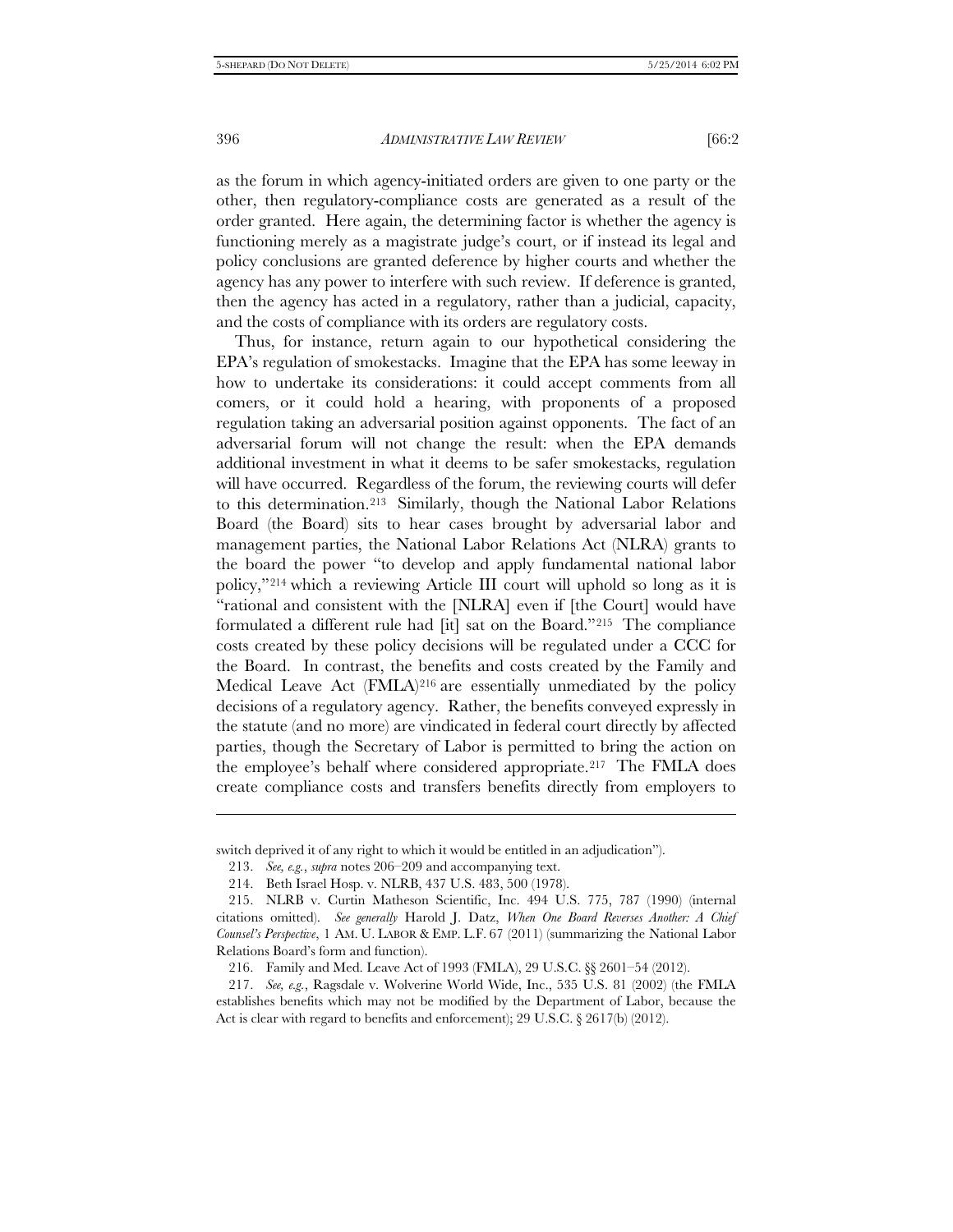employees, but the benefits would otherwise either not issue or would be paid for by government. Since these costs and benefits are created entirely and expressly by Congress—and adjudicated by federal courts entirely without independent regulatory agency input—no regulatory-compliance costs are generated. The case would be the same even if the Act set up an Article I court to hear initial FMLA complaints, but gave that Article I court no independent policymaking authority.[218](#page-52-0)

The primary practical effects of this distinction are the same as that of the taxation versus regulation distinction. First, the distinction brings under the CCC program acts that are not clearly ascribable to Congress by the public, and thus amenable to voter objection. If Congress changes the law to shift legal obligations between private parties in a way that is selfexecuting from the vantage point of regulatory agencies—meaning that affected individuals can vindicate their rights directly in court without agency intermediation, or with an agency acting purely as a magistrate court—then Congress has legislated and is acting at maximum transparency and with maximum responsibility potential. Second, this distinction captures under the CCC program all acts, which have the *effect* of regulation, rather than focusing on forms, and thus forecloses the opportunity for agencies to undermine the compliance-cost caps by changing the manner in which they issue regulations.

It is for the latter reason that a regulatory agency cannot avoid counting toward its cap the costs of complying with its regulations merely because a court lawfully has forced its regulatory hand. Imagine, for instance, that the EPA is considering two different versions of a regulation. Version A would cost regulated entities \$10 million to comply. Version B would cost regulated entities \$100 million to comply. The EPA decides to employ version A. An independent environmental group sues, seeking to force the EPA to apply version B and is successful. [219](#page-52-1) Here, the EPA must count the whole \$100 million cost of compliance with version B in its compliance-cost cap. After all, those costs are real. To decide otherwise would be to create

<span id="page-52-0"></span><sup>218.</sup> Note that this order from Congress that employers add to employee benefits would not qualify as a tax under the last definition, because it does not enrich any entity of government. It is, nevertheless, not a regulation because the transfer of interests that occurs arises at the direct order of Congress, without any agency having been granted any discretion.

<span id="page-52-1"></span><sup>219.</sup> *See, e.g.*, Entergy Corp. v. Riverkeeper, Inc., 556 U.S. 208 (2009). In this case, the EPA set a "national performance standard" to reduce mortality for water animals by  $80\%$ -95% from the calculated baseline. *Id.* at 213, 215. Environmental groups and some states sued, demanding that EPA mandate a single specific method that might have saved the creatures up to 98% of the time, but which would have cost nine times more. *Id.* at 216. The Second Circuit agreed with the environmental groups, but the Supreme Court reversed and remanded. *Id.* at 217, 226–27.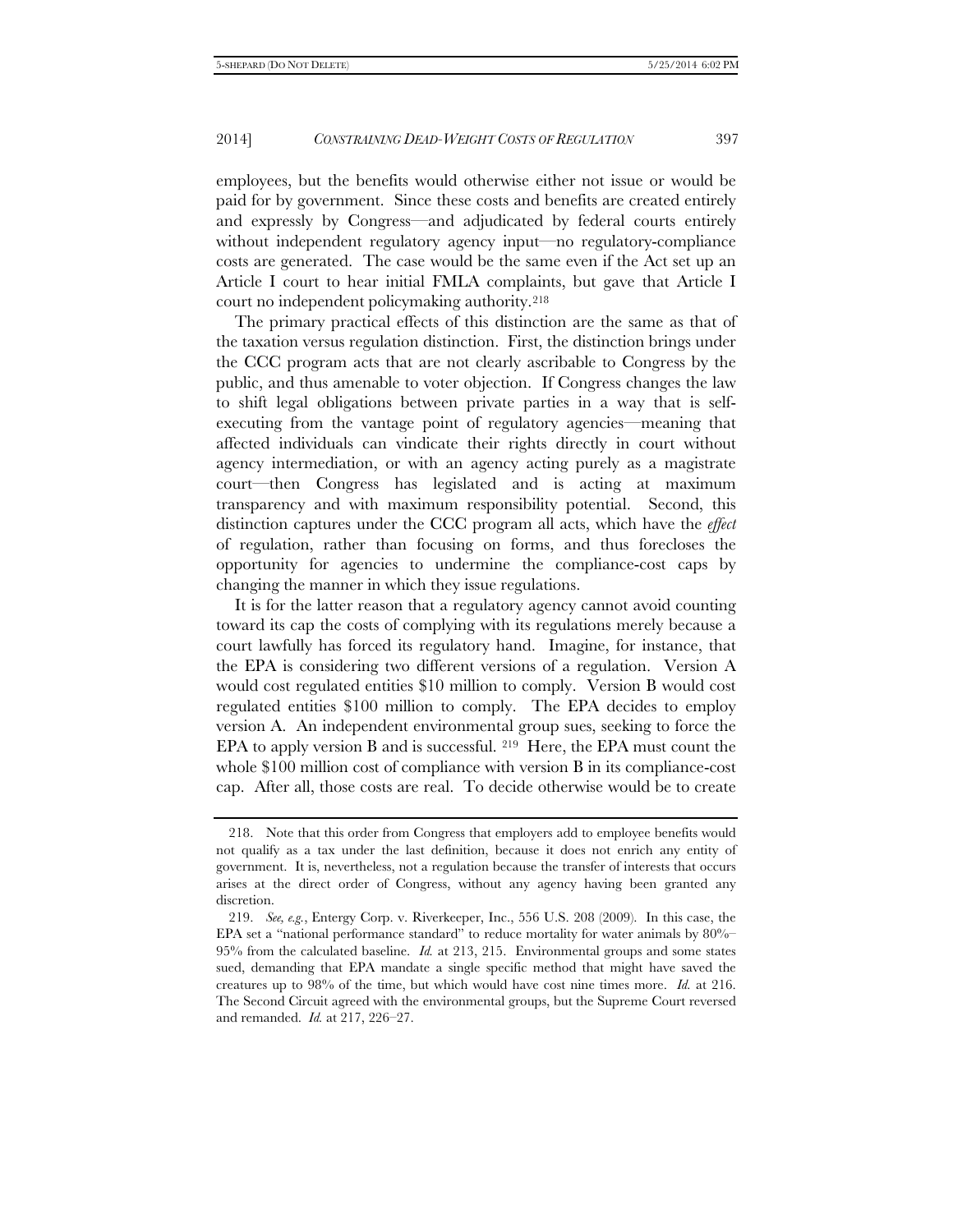opportunities for collusive, or at least opportunistic, behavior by agencies.[220](#page-53-0)

A further issue is that of penalties or other levies arising from a failure by regulated entities to follow valid regulations. If all such levies counted as part of the regulatory-compliance-cost budget, agencies could find their budgets—and their ability to regulate expansively—effectively decreased in proportion to the recalcitrance of the entities they regulate. On the other hand, the recent *Sackett v. EPA* decision, heard by the Supreme Court in 2012, demonstrated the shocking disregard with which at least one regulatory agency has treated the due process rights of regulated entities, in an effort to hold such entities hostage to agency mandates without an opportunity for judicial review.[221](#page-53-1) Regulatory agencies would be usefully chastened were all such attempts at due process denial counted against the agencies' cost-of-compliance caps.

Thus, any costs that arise from an entity's actual compliance with a regulation must count toward the regulating agency's compliance-cost cap. On the other hand, any *noncompliance* fines or penalties assessed against the regulated entity would not count against the compliance-cost cap, but would instead be treated as the fruits of adjudication, even if no Article III court review actually occurred.[222](#page-53-2) Where an agency attempts to thwart due process while continuing to levy fines, as in *Sackett*, or otherwise to deny the rule of law to regulated entities, all assessments made during the period after review is requested must count against the regulating agency's

221. *See supra* note 208 and accompanying text.

<span id="page-53-0"></span><sup>220.</sup> There is some evidence to suggest that this sort of collusion already occurs to "force" various agencies to issue regulations more aggressive than the law requires, and more aggressive than the agencies' political officers would otherwise permit. *See, e.g.*, MARKUS LEHMANN, GRANTING DISCRETION TO COLLUSIVE AGENCIES: THE ROLE OF THE "STANDING" DOCTRINE 3 (1999), *available at* https://www.coll.mpg.de/pdf\_dat/1999\_

<sup>10</sup>online.pdf (recognizing that threats of litigation by environmental groups cause regulators to regulate more strictly then the law requires and suggesting that legislatures should lower the standing doctrine); *Regulate Us, Please*, THE ECONOMIST, Jan. 8, 1994, at 67 (considering established industry seeking stricter regulation to create barriers to entry and expansion by newcomers and smaller firms); *cf.* Zywicki, *supra* note 52, at 849, 892–93. The converse, would of course, also be true. Were the EPA here to decide to go with version B, the regulated entities sue, and the courts order the EPA to adopt version A instead, the EPA could count these compliance-cost savings, however forced, in their next CCC annual budget.

<span id="page-53-2"></span><span id="page-53-1"></span><sup>222.</sup> This would be the case only so long as regulated agencies were treated with respect, and their liberty and justice interests honored. Prosecutors are said to lose the quest for justice in the miasma of conviction rates. This is a profound injustice. Regulators protecting their decisions and their turf, and bullying the citizenry, by obstructing Article III review or meting out retaliatory penalties commit a less grave—but perhaps thereby even more venal—offense.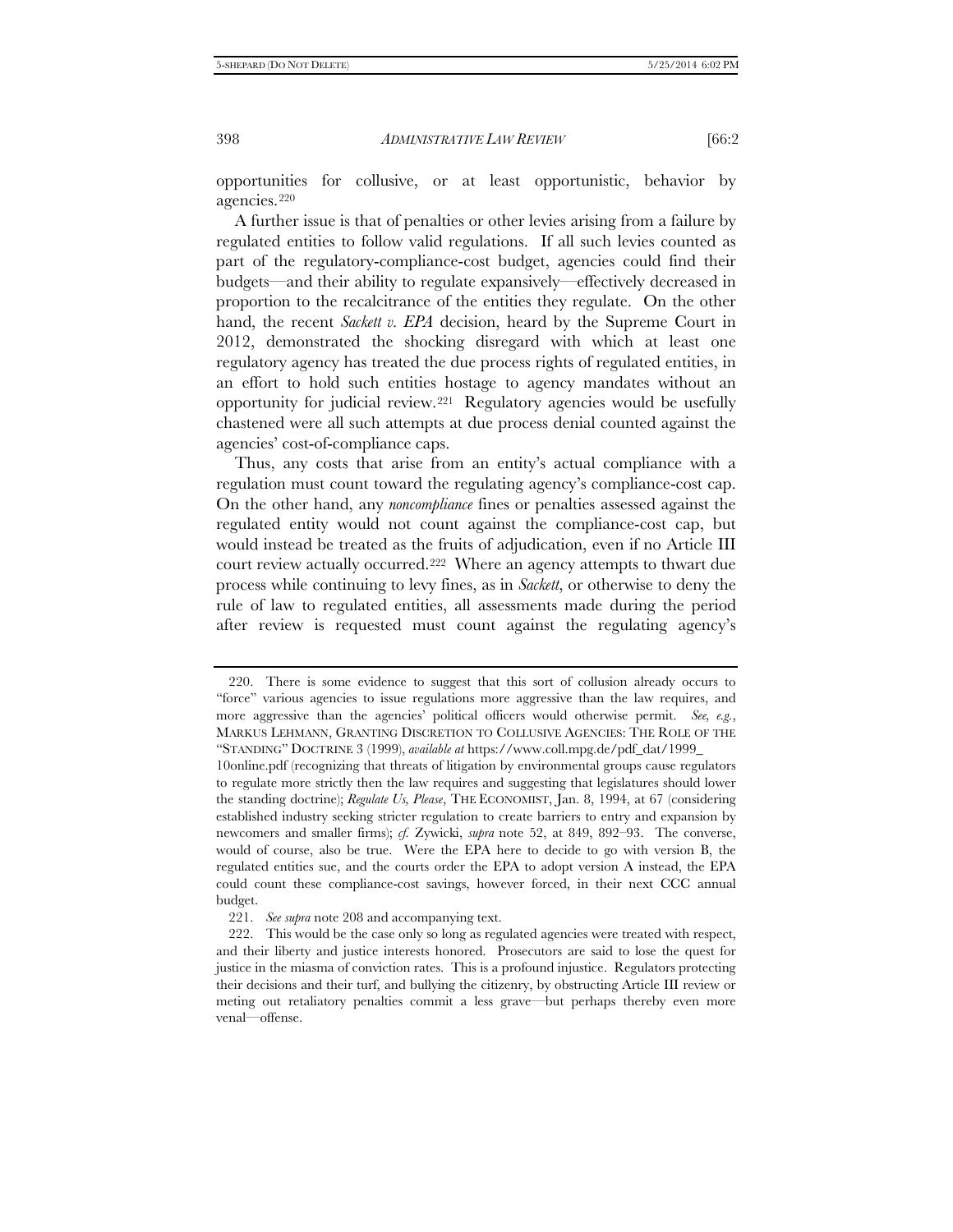compliance-cost cap. This is true even if the regulated entity eventually prevails, and so does not have to pay those assessments because the agency's overaggressive behavior has required the regulated entity to proceed under the shadow of those assessments, a shadow flowing directly from the agency's inappropriate regulatory behavior.<sup>[223](#page-54-0)</sup>

#### *3. Regulations Versus Service Provision*

The difference between regulation and service provision presents the most straightforward of these distinctions. The distinction between a regulation and a service is the difference between an order and an offer. If an agency requires a regulated entity to lengthen its smokestacks or to provide healthcare benefits that it would not otherwise have provided, then the entity has been ordered to bear some expense that generates no revenue for the regulating government's coffers, and thus does not constitute a tax; instead, a regulation and concomitant compliance costs have been imposed. If, on the other hand, a government provides some service such as park rangers, or healthcare benefits paid for out of public revenues, or highways, then those are services provided out of tax revenues, rather than costs of regulation.

Spelling out this distinction highlights an opportunity for the government: it may avoid accruing tallies under various regulatorycompliance-cost caps by paying for services directly out of tax revenues. This is of course true and quite revealing. Congress and the President working together—may take direct responsibility for providing certain services and for levying the taxes to provide those services through legislation. However, no regulatory agencies can independently commandeer tax revenues to provide services that would otherwise be provided by regulation and thereby evade their compliance-cost caps. Thus the caps serve their fundamental purpose of forcing efficiency, caution, and constraint—of internalizing the externalities of regulatorycompliance costs—upon individual regulatory agencies. The caps are not designed to—and never could—constrain a general government bent on providing a service directly.[224](#page-54-1) But the CCC program would enhance transparency by forcing general governments to be more transparent about how much they are actually taxing the people, and to what ends. As has been considered above, such transparency is absolutely critical to the project of representative government.

<span id="page-54-1"></span><span id="page-54-0"></span><sup>223.</sup> Similarly, all costs of adjudication should be charged both to the agency and against the agency's compliance-cost cap if the agency should attempt regulations or fines or other assessments the court eventually deems frivolous or arbitrary and capricious.

<sup>224.</sup> *See supra* note 168 and accompanying text.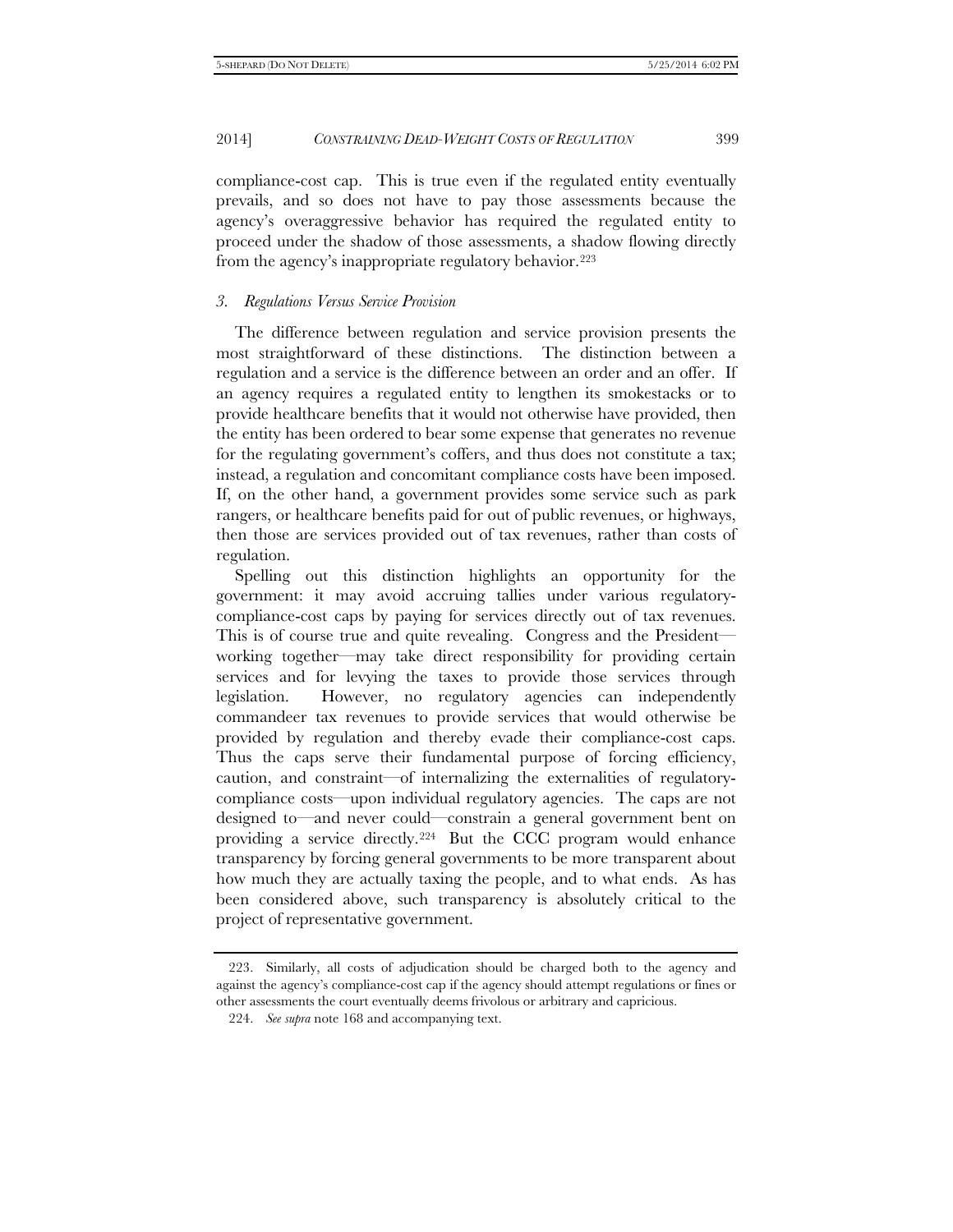### *B. Calculating Costs of Compliance and the Regulatory-Compliance Costs Budget*

Part V.B.1 discusses how to calculate and adjust compliance costs and compliance-cost caps. Part V.B.2 explains why, under the CCC program, the benefits generated by the entity subject to the caps should not be considered in establishing and implementing the externality-internalizing caps.

#### *1. Compliance-Cost Valuations*

Effective deployment of CCC will require establishing the initial budgets and caps, calculating how much cost any new regulations will add to the total budget, and determining how much cost elimination or revision of extant regulations might subtract. In order for this process to unfold coherently, the CCC legislation will have to establish a neutral, objective valuation process that first calls on regulatory agencies to make estimates, then allows regulated entities (and other interested parties, including wouldbe market competitors) to submit counter figures, and finally adjudicates between the various valuations submitted. The agencies should not, of course, be judges in their own case, or receive deference to their valuations, any more than entities regulated under carbon-caps would be permitted to establish their own carbon emissions totals without review or oversight.[225](#page-55-0)  This would be to allow the fox very much to guard the henhouse.<sup>[226](#page-55-1)</sup>

This recognition, though, leaves the fundamental problem of who should review both valuation methodology and its application in specific instances. One solution would be to establish—presumably in the CCC legislation—a review board specifically designed for the task. The advantages of this option would be that the board could be selected on the basis of expertise in the field of long-term cost appraisal and related disciplines, and that the board's review process could potentially permit the airing of more viewpoints than might otherwise be easily accommodated by a traditional court. The central disadvantage of employing such a board, however, would be that the board would, in the end, simply be another iteration of the regulatory state. Unless the composition, compensation, promotion, and other characteristics likely to influence the behaviors of the board were very carefully designed, the result might simply be to substitute a different fox to mind the hens.

<span id="page-55-0"></span><sup>225.</sup> *Cf.* Hahn & Sunstein, *supra* note 1, at 1497, 1537–38 (calling for judicial review of CBA).

<span id="page-55-1"></span><sup>226.</sup> As we have seen in the non-binding context of CBA, the foxes have been, withal, as bad at henhouse guarding as might have been expected. *See supra* notes 9–15; *infra* notes 243–47 and accompanying text.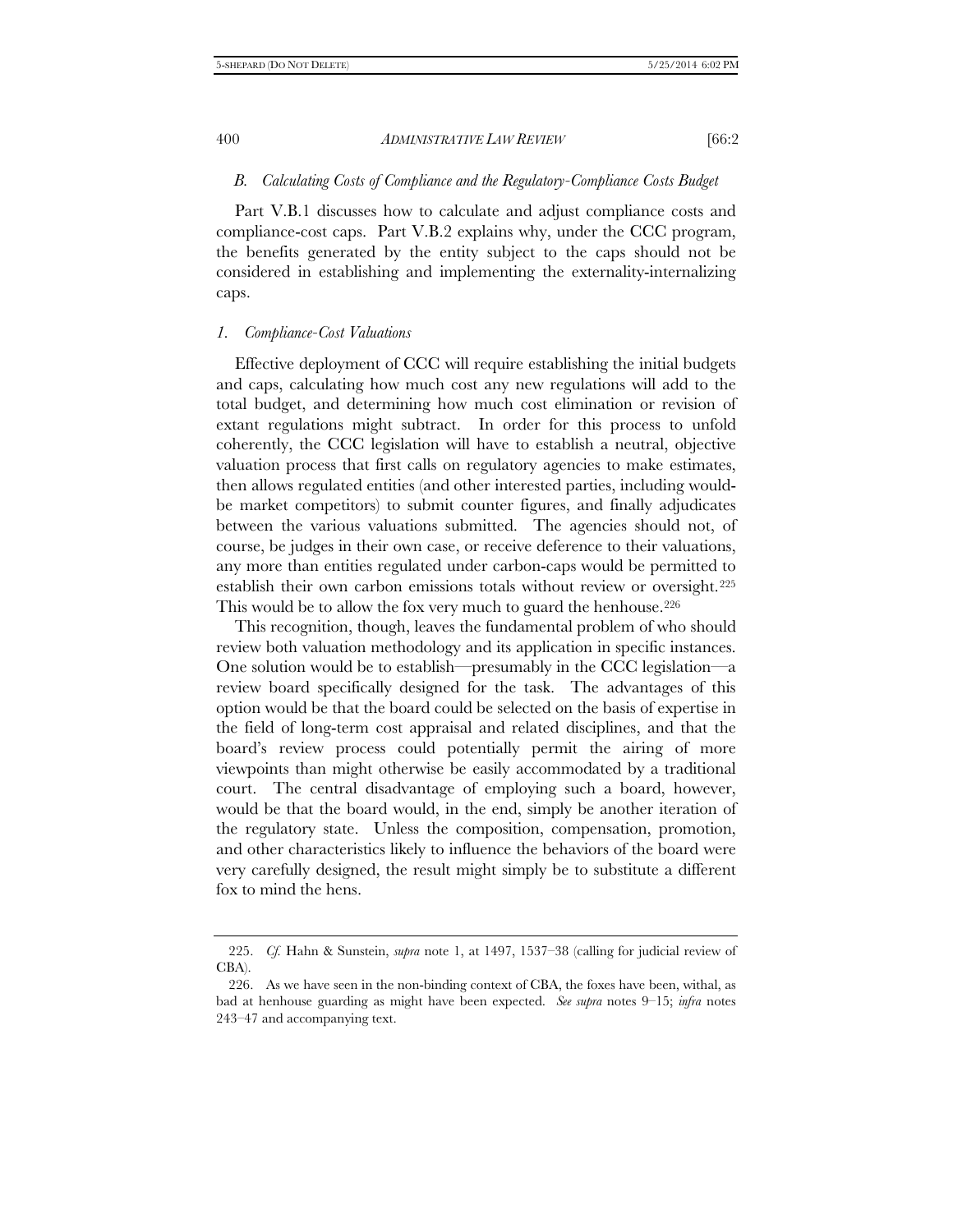The other plausible option would be to assign the valuation review task to a federal magistrate judge of specialized competence. These judges could be attached to the District of Columbia or Federal Circuits<sup>[227](#page-56-0)</sup> and charged to judge impartially and without special deference. The key disadvantage of putting a judge in the role is that the judge is unlikely to be an expert as this sort of valuation process, even given the heightened specializations that obtain to the District of Columbia and Federal Circuits. The key advantage is that of relative independence from the motivations and hesitancies that animate the bureaucracy.

Regardless of which valuation review process is deemed superior, there is a built-in reason why, so long as the arbiter in valuation proceedings is impartial and not bound by any inappropriate deference obligations, valuation methodology should prove immanently fair: both the regulatory agencies and the regulated entities will regularly find themselves on either side of the valuation issue. Agencies will have a built-in incentive to inflate their regulatory-burden costs initially, to give themselves the highest possible budgets and caps, while regulated entities will wish to minimize these figures. Roles will switch, however, when the time comes to place valuations on the burdens inflicted by new regulations: agencies will have an inherent incentive to lowball, and regulated entities to highball. The roles will switch yet again, though, when it comes time to determine how much the regulatory burden is being cut by revising or eliminating old regulations. All of this should create incentive for all parties to create and observe neutral and objective valuation standards, and for magistrate judges to administer them so.

Meanwhile, this valuation process may well prove fairly difficult. It will be no more difficult, though, than the CBA that agencies have been obliged to perform for more than thirty years now[.228](#page-56-1) In fact, as considered more

<span id="page-56-0"></span><sup>227.</sup> Assignment to a court specially designated to deal with issues of compliance-cost budget setting would respond to complaints that judicial review generally unduly slows the regulatory process, while still avoiding the untenable situation of setting the agencies in charge of their own caps. *See* Coglianese, *supra* note 9, at 1125–26 (reviewing scholarship worried that a slow, inexpert, and unreliable judicial review process has "ossified" agency rulemaking).

<span id="page-56-1"></span><sup>228.</sup> While agencies have often ignored these obligations, the OMB has established thoughtful rules for the conduct of CBA, the cost determination portions of which could serve as a useful starting point model for the courts charged with determining appropriate costing methodologies. *See* 2000 OMB GUIDELINES*, supra* note 104; 2003 OMB GUIDELINES, *supra* note 104. Another useful model might be the way that the government calculates private-polluter damages in Comprehensive Environmental Response, Compensation, and Liability Act (CERCLA) cases. In such cases, the courts try to award damages to fully account for all costs of clean up and for all lasting damage to natural resources. *See, e.g.*, DAN B. DOBBS, LAW OF REMEDIES 724–30 (2d ed. 1993) (citing, *inter alia*,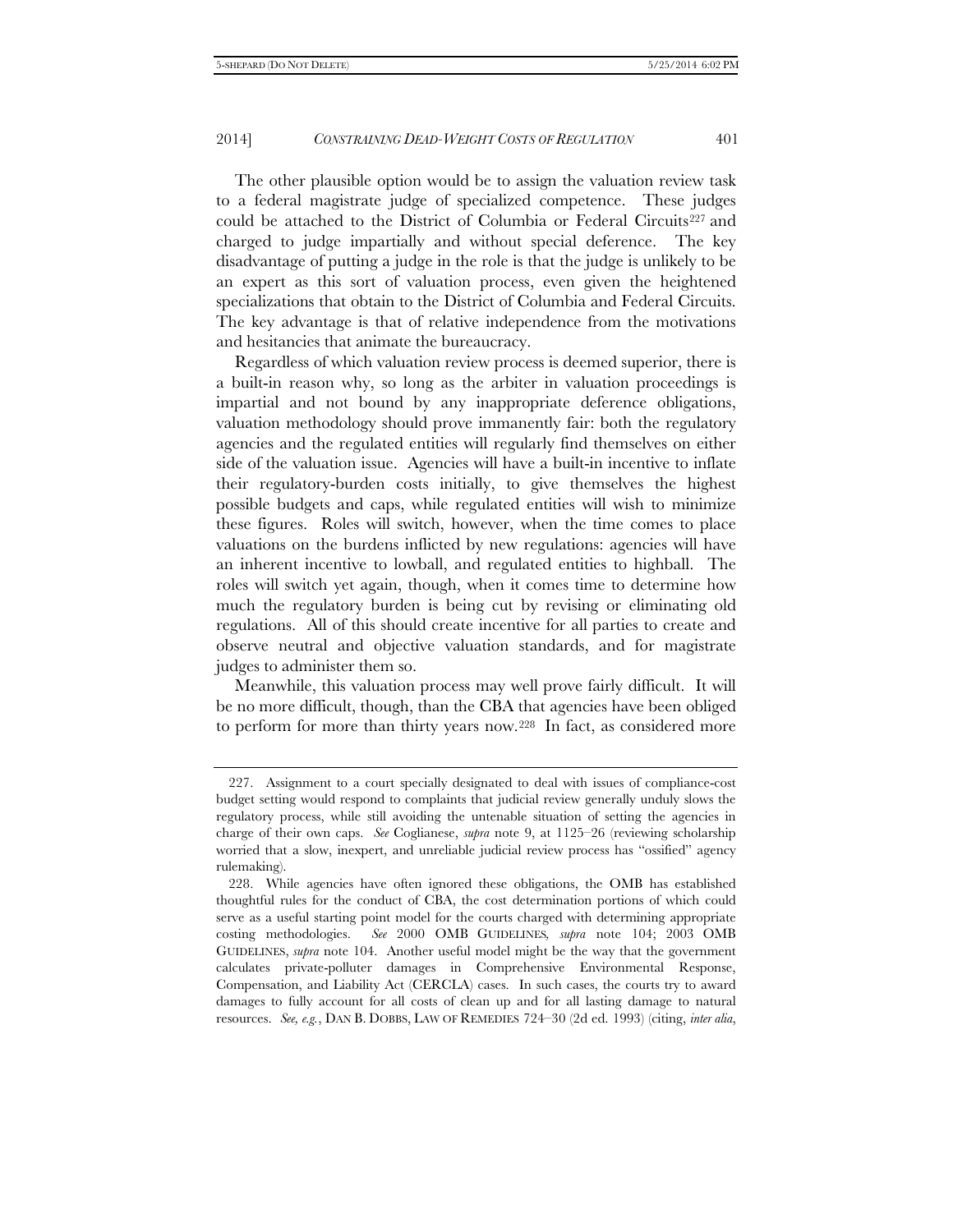fully below, the CCC valuation process will prove much less complex than standard CBA analysis. To the extent that regulatory agencies presently fulfill their duty to regulate competently and in the holistic public interest by conducting CBA,[229](#page-57-0) the CCC program will require significantly fewer valuation determinations than does the present regime. A CBA requires agencies explicitly to measure the total cost of their regulations and the total benefits, and to compare the former to the latter.<sup>[230](#page-57-1)</sup> The CCC will require an explicit calculation of the costs of agencies' regulations, but will rely on the inherent structural competencies of regulated agencies to permit them to determine the relative merits of their extant and prospective regulatory programs.[231](#page-57-2) Moreover, an argument that it would be too difficult to determine the total regulatory burden inflicted upon the economy, regulated entities, and society generally by regulation would carry, embedded within it, an implicit admission that regulatory agencies cannot reasonably be asked even to determine how much their regulations cost. Such an admission, though, would counsel not for a CCC regime but for a moratorium on—or rollback of—regulation generally while regulatory agencies figure out how to behave as minimally competent social actors. After all, how might it ever be determined if any given regulation were "worth it" if regulators lack the ability to figure out the actual benefits and costs of the regulation?[232](#page-57-3)

#### *2. Ignoring Regulatory Benefits in Making Cost-Cap Determinations*

It might seem odd to take no account of the benefits created by regulation in establishing or administering this CCC program, but in fact this too represents a straightforward application of emission-cap principles. In both cases, what is being capped are the unwanted externalities created in the process of making a good thing. Regulated entities do not get an offset from their carbon budgets because they are creating a good such as energy, rather, the whole point is to require the regulated entities to create the good while minimizing the negative-externality cost (i.e., the

j

the CERCLA, 42 U.S.C. § 9601 *et seq.*). These damage measures represent an attempt to quantify all of the externalities that have arisen against all parties as a result of the pollution, and to charge those damages against the polluter (or the polluter's successor in interest). These could serve as at a least partial model by which to quantify all of the externalities that arise against all parties as a result of regulation, and to use them in establishing and then modifying the responsible agency's compliance-cost cap.

<span id="page-57-1"></span><span id="page-57-0"></span><sup>229.</sup> *See supra* notes 98–100 and accompanying text.

<sup>230.</sup> *See id.* (describing nature of CBA).

<span id="page-57-2"></span><sup>231.</sup> *See infra* note 241 and accompanying text.

<span id="page-57-3"></span><sup>232.</sup> *See supra* note 110.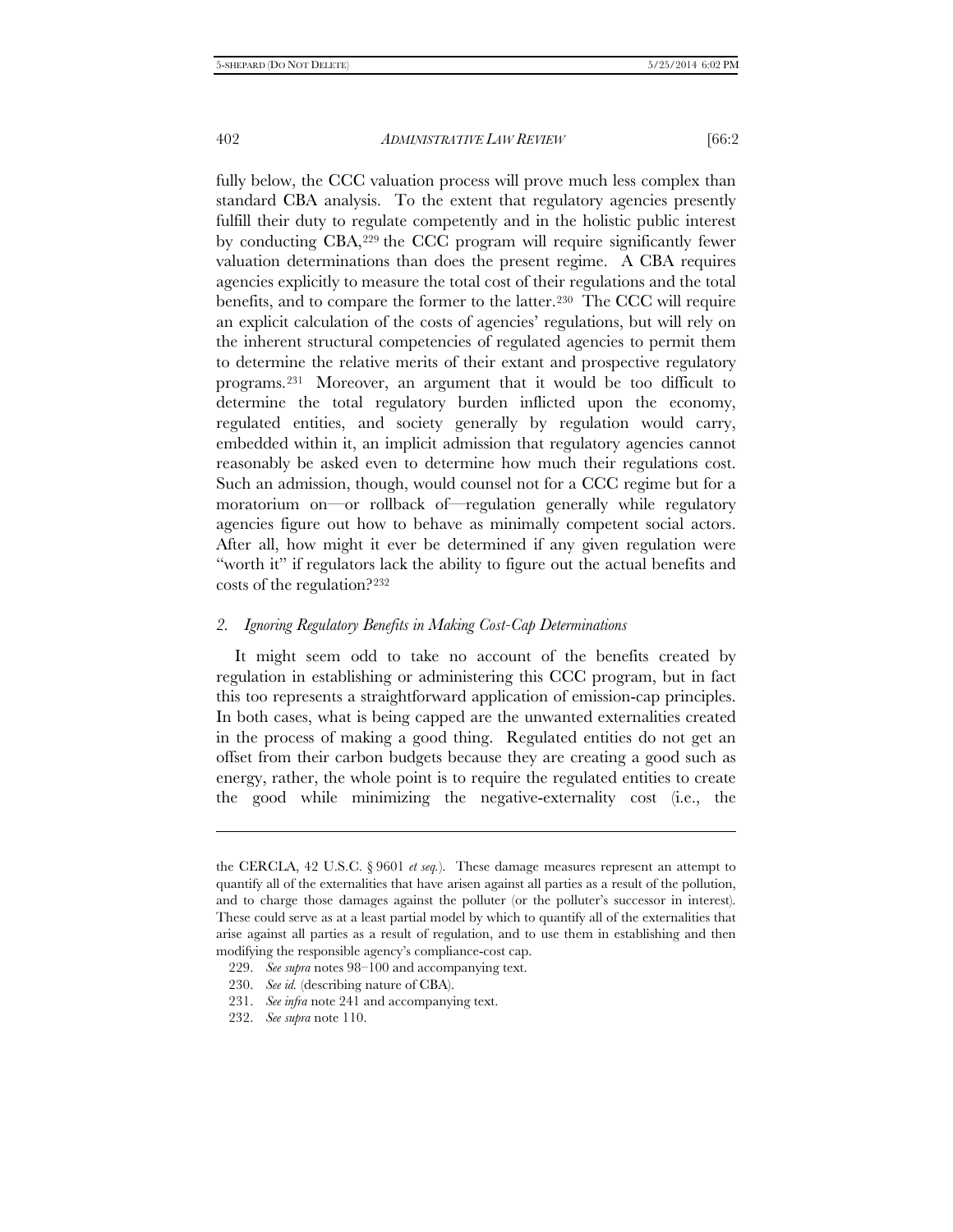emissions). [233](#page-58-0) Similarly, regulatory agencies should not get an offset because they are creating a good such as a cleaner environment.

Much of the purpose of regulation is to internalize externalities created by regulated entities. Thus, some of the costs created by regulatory agencies are not bureaucratically created costs of compliance, but are rather attributable to the costs associated with internalizing externalities. Imagine, for instance, a scenario in which an electricity generation plant produced, as a byproduct, cakes of arsenic. It disposed of these cakes by traveling to the edge of its property and dumping the cakes into a nearby stream. The relevant regulator forbade this activity. Some of the costs that the power plant faced as a result of the regulation, such as paperwork, compliance, and inspections, would be directly and completely attributable as regulatory-compliance costs, and would vary greatly depending upon the regulatory regime that the regulatory agency imposed. *Some* part of the cost of doing something else with the arsenic, meanwhile, would at least partly represent a cost generated by internalizing an externality—but, vitally, not all of it. Rather, the "internalization of externalities" cost component would *also* vary greatly depending upon the content of the regulatory agency's preferred regulatory regime. In other words, a more efficient regulation, one that allowed regulated entities flexibility in how they externalized the externalities, for instance, would lower costs that could, if agencies were free to distinguish between "real" regulatory costs and "internalization" costs, be attributed to internalization costs, and thus removed from the constraints and the efficiency-creating pressures of the CCC program. This suggests that *all* costs of regulatory compliance should be included in the calculation of a regulatory agency's initial regulatory cap, not just those not attributed by the agency to internalization of externalities.

Were internalization costs immutable, it would not much matter whether those internalization costs were knocked off the CCC budget or not. If they were knocked off-budget, then the regulatory agency's total compliancecost budget would be accordingly lower; if not, accordingly higher. But the same amount of non-internalizing costs would be included in the budget either way, and the regulators would have to constrain those. In such a world, there would be only one sense in which the issue of whether to count the internalization costs would matter: if agencies were required to comply with a cap that were annually, say, one percent lower than their previous year's total; then having the costs of internalizing externalities included in the total would, by inflating the base, also inflate the one percent reduction mandates, and thus make it harder to reach that one percent reduction through regulatory efficiencies. This might counsel for excluding such

<span id="page-58-0"></span><sup>233.</sup> *See supra* Part II (emissions-cap overview).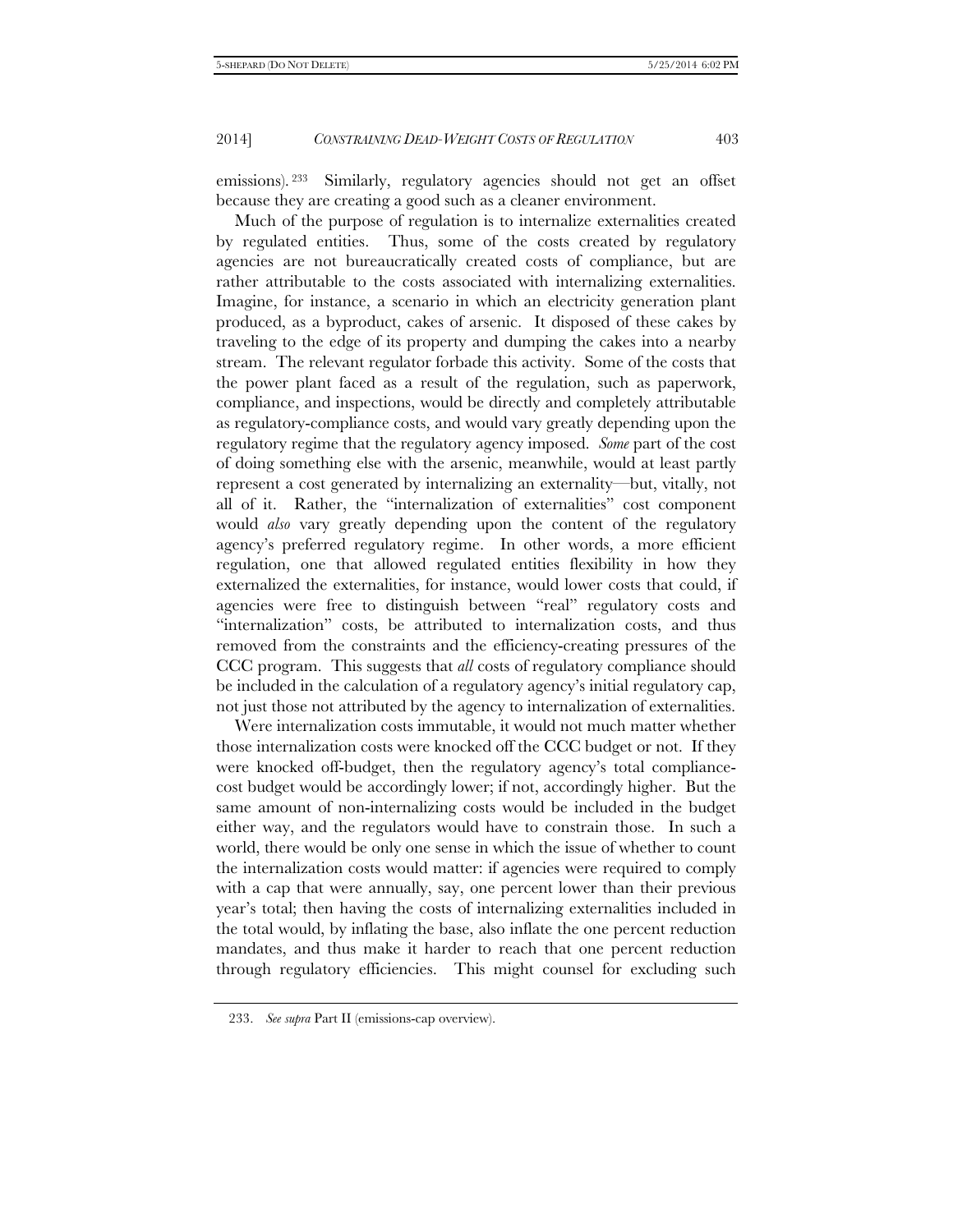costs.

As already suggested, however, "internalization" compliance costs are not and cannot be made immutable; they are costs that must be subject to review and to the efficiency forcing mandate. First, deciding whether a regulation does in fact internalize an externality, or instead creates a noninternalizing cost of regulation, will far too often present a classic case of question begging. One only creates a negative externality (the only type appropriately the subject of regulation) if (1) one is actually responsible for producing the purportedly negative thing and (2) that thing is actually negative. Recall the energy producer contemplated above, for instance, who was producing cakes of pure arsenic, then "externalizing" those cakes into a stream. This is obviously an externalization of costs. Cases are seldom so clear. Usually, the question of whether the act being regulated represents a genuine negative externality properly attributable to the regulated entity is exactly the sort of question that the regulatory agency has already, to its own purposes, answered in the affirmative, whether that answer is the indisputably correct one. This effect will merely be exacerbated if the agency can take some significant portion of compliance costs "off-budget," and thereby exclude those costs from the salutary effects of the cap, simply by labeling those costs "externality internalizations." Significant dispute could arise with regard to whether vast swathes of modern regulation should be considered internalizations of externalities[.234](#page-59-0)  Regulations that require employers to provide healthcare benefits to spouses and dependents of employees, for instance, can only qualify as the internalization of externalities under a theory of society that renders employers comprehensively responsible for the lives and well-being of everyone they employ—a theory that would create deep controversy and strenuous disagreement in modern America. There can be no doubt, though, that agencies empowered to create and enforce dependent healthcare coverage regulation would seek to label the costs of compliance with such regulation "externality internalization" if such a label would increase their scope for additional regulation.

Additionally, even if a cost is recognized as a cost arising from internalizing an externality, this conclusion does not carry with it the corollary conclusion that the regulatory agency has imposed the most

<span id="page-59-0"></span><sup>234.</sup> *See, e.g.*, WILLIAM J. BAUMOL & WALLACE E. OATES, THE THEORY OF ENVIRONMENTAL POLICY 14–18 (2d ed. 1988) (providing extended definition of "externality," and considering some potential wrinkles); Harold Demsetz, *Toward a Theory of Property Rights*, 57 AM. ECON. REV. 347, 347–50 (1967) (considering internalization of externalities as an attempt to force actors to recognize the full costs of their social interactions); Ronald Coase, *The Problem of Social Cost*, 3 J.L. & ECON. 1 (1960) (a seminal work on the subject).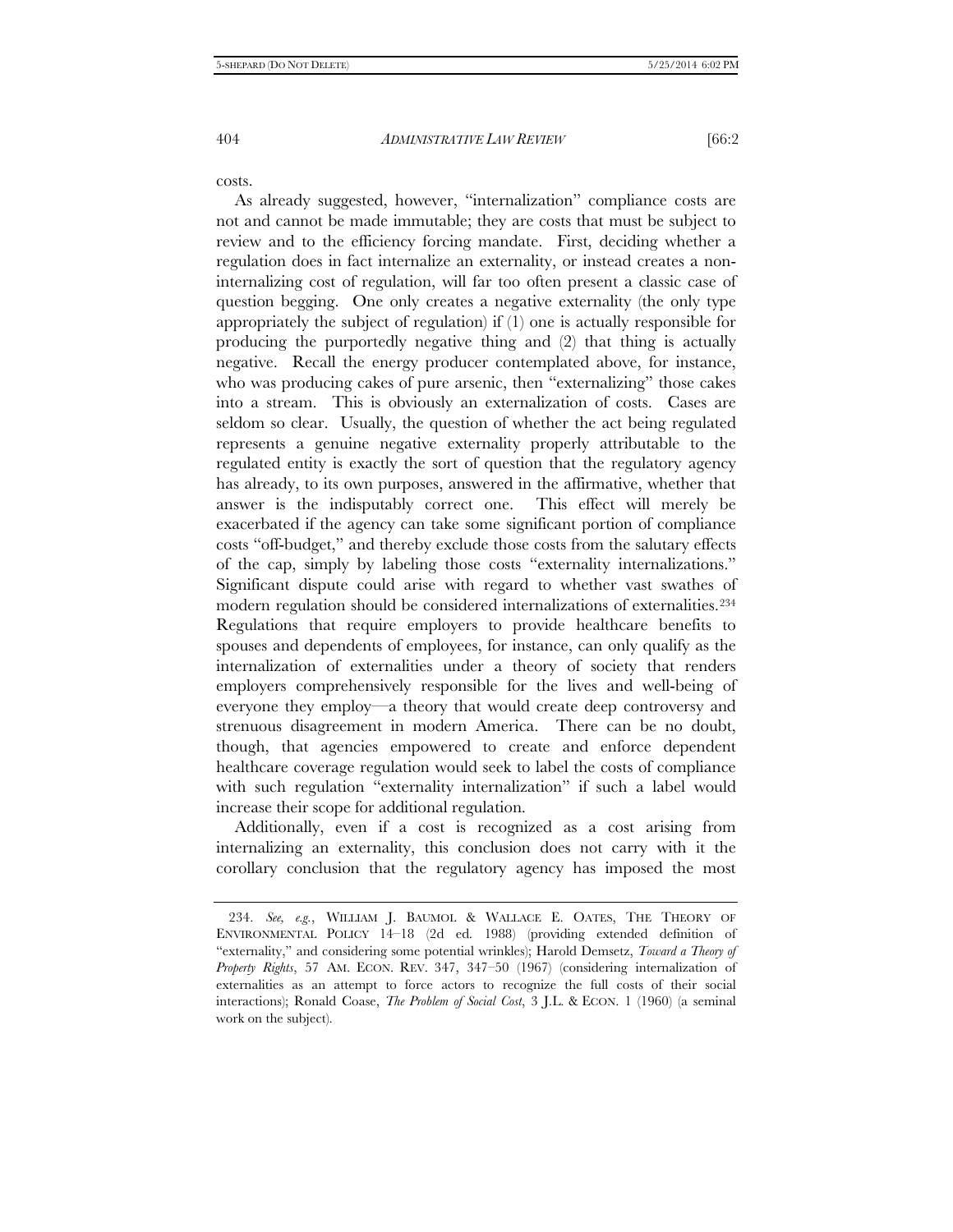efficient regulations with regard to how to internalize the externality. Should the agency require the arsenic-producing power plant to store the arsenic cakes in a lead-lined shelter? To revamp its production at great expense? To shut down entirely[?235](#page-60-0) If the regulatory agency is not held to high structural standards of efficiency in these decisions as well—as they would not be if "internalization" costs were distinguished from "compliance" costs and excluded from the regulatory-burden caps—then much of the benefit to be derived from CCC would be lost. It is, in fact, one of the great strengths of emissions-cap regimes that they recognize and respond to this very fact. Under command-and-control style regulatory regimes, regulatory agencies order regulated entities to achieve regulatory purposes such as lower emissions in certain specific ways.[236](#page-60-1) This sort of regulation tends to be inefficient, because the regulators are unlikely to know the highest value, least cost way to achieve their regulatory goals, and there will often not be a single best, one-size-fits-all method available.[237](#page-60-2) In contrast, emissions-cap programs require regulated entities to cut their emissions, but leave it up to the entities to figure out how—thus harnessing the entities' inherent desire to find the most-efficient and least-cost means of cutting emissions while still maintaining high output. [238](#page-60-3) The costs associated with command-and-control regulation could largely have been subsumed under the head of "internalization" costs, but if they were, they would improperly have been protected from the workings of the cap, as less controlling directives would have resulted in lower internalization costs.

Similarly, consider that regulations in effect before the CCC budget is established permit emission of some particulate at a level of two parts per billion. Should the regulation be tightened to permit only emissions of one part per billion? Assuming that there are any negative attributes of the particulate, then it could be argued that reducing the incidence of its emission will, at least to some minimal degree, "improve the environment." But that is not the right question to ask. The right question to ask is whether the notional ecological improvements are worth the increased regulatory burden.[239](#page-60-4) Regulatory agencies will only properly face that question if they are obliged fully to consider the costs that their regulations

<span id="page-60-0"></span><sup>235.</sup> *See, e.g.*, Entergy Corp. v. Riverkeeper, Inc., 556 U.S. 208, 213–17 (2009) (describing a situation in which the EPA faced such a decision).

<span id="page-60-1"></span><sup>236.</sup> *See, e.g.*, Stavins, *supra* note 129, at 297, 344–48; Huber, *supra* note 131, at 60–61, 66–67; Carlson, *supra* note 131, at 1144–45.

<span id="page-60-2"></span><sup>237.</sup> *See, e.g.*, Stavins, *supra* note 129, at 297, 344–48; Huber, *supra* note 131, at 60–61, 66–67; Carlson, *supra* note 131, at 1144–45.

<span id="page-60-4"></span><span id="page-60-3"></span><sup>238.</sup> *See, e.g.*, Stavins, *supra* note 129, at 297–98; Huber, *supra* note, 131 at 60–61, 66–67; Carlson, *supra* note 131, at 1144–45.

<sup>239.</sup> *See supra* note 110 (recognizing the need to do comparative analysis).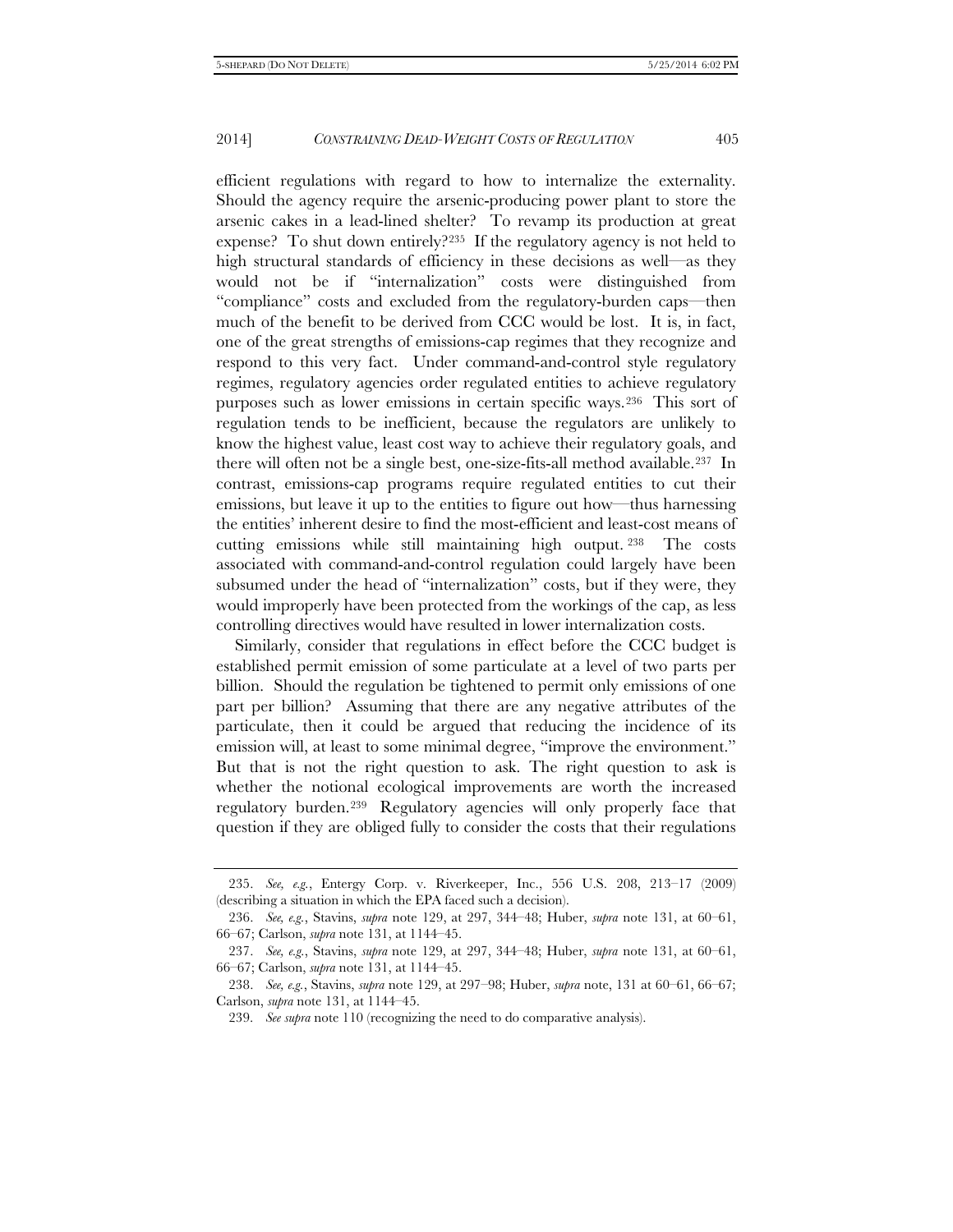impose, thereby implicitly considering the drag on economic development created by their regulations. [240](#page-61-0) In the specific context of the CCC program, agencies will only face the structural constraints that will enable and require them to ask the right questions and regulate in the most efficient manner to the appropriate extent if all of the regulatory burdens they impose are included within their budget, subject to their cap. Then they can decide which regulations are "worth it," and will presumably select those that have a high payoff in genuine internalization of externalities for the costs imposed.[241](#page-61-1)

The CCC program fundamentally leaves this last question (i.e., which regulations will be worth it, which not) in the hands of regulators, because it is a question structurally within the regulators' wheelhouse. The program places trust in agencies to effectively determine and rank benefits flowing from various regulatory measures—just as emissions-cap regimes rely on the natural inclinations and competencies of regulated entities to continue to maximize production of their social good so far as is possible given the constraints of the emissions cap.[242](#page-61-2) As considered above, if regulators cannot be trusted to be motivated by good faith desire, twinned with competent ability, to act in the interest of the general public when faced with coherent incentives to do so, then the entire premise of the regulatory state is irreducibly flawed.<sup>[243](#page-61-3)</sup>

Thus, the CCC program responds to some of the critiques of CBA and would deliver an improved product. The objections to CBA are quite substantial. Some have claimed that the analysis does not properly deal with the wealth effect, and that it does not account for the fact that people are bad at valuing low probability versus high consequence risks or future and hypothetical events. [244](#page-61-4) Others have argued that the cost-benefit formulae used are biased against regulation.[245](#page-61-5) At their most aggressive, critics entirely reject the notion that the values involved can meaningfully be translated into dollar figures.<sup>246</sup> The CCC program responds at least in

<sup>240.</sup> *See id.*

<span id="page-61-1"></span><span id="page-61-0"></span><sup>241.</sup> Also note that regulation does not supplant the common law of nuisance. If an industry is creating a nuisance by creating externalities that ought not to occur at all, then citizens may sue them in nuisance seeking either an injunction against further externalization, or, if doctrine directs, make whole damages.

<span id="page-61-3"></span><span id="page-61-2"></span><sup>242.</sup> This is an illustration of the ways in which the CCC program relies not on strict material self-interest calculations, but on the recognition that regulators are motivated by public spiritedness (as they define that term) as well as by private interests. *See supra* notes 77–90 and accompanying text.

<sup>243.</sup> *See supra* text following note 159.

<span id="page-61-4"></span><sup>244.</sup> *See, e.g.,* Bronsteen et al., *supra* note 9.

<sup>245.</sup> *See, e.g.,* REVESZ & LIVERMORE, *supra* note 109.

<span id="page-61-6"></span><span id="page-61-5"></span><sup>246.</sup> *See* ACKERMAN & HEINZERLING, *supra* note 109, at 9, 211–16.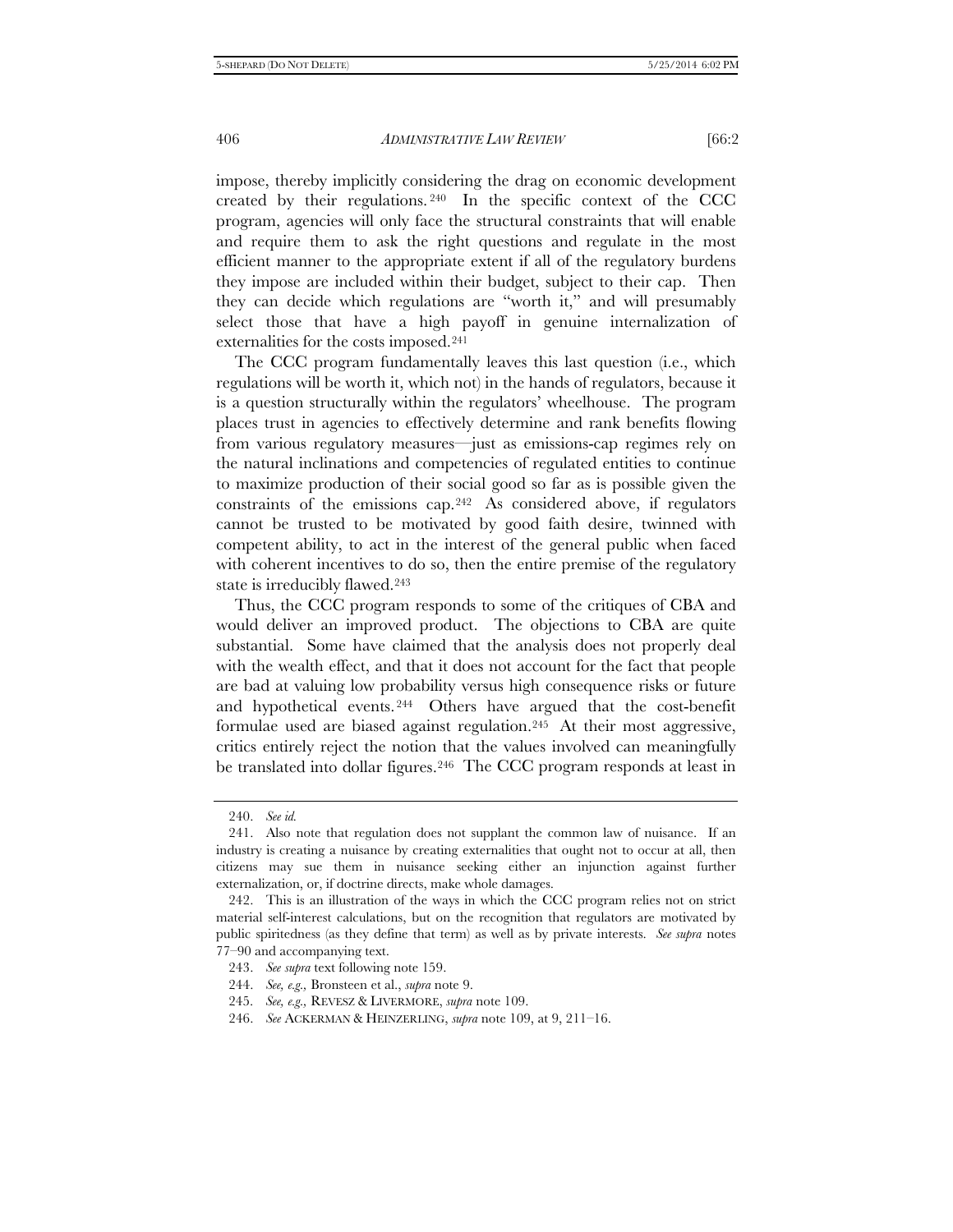part to all of these concerns. First, it requires an accounting only on the compliance-cost side, while allowing regulatory agencies to determine which benefits are most worth achieving, given the available budget and compliance-cost savings that are available. As Professor Sunstein has noted, calculation of benefits proves particularly difficult.<sup>247</sup> Second, under the CCC program, the compliance-cost figures established have value only comparatively: a compliance-cost baseline is established, and then reduced somewhat each year. Because the important consideration is really comparative cost, it matters much less what raw numbers are placed upon any speculative costs, such as units of life or economic opportunity lost to a regulation, so long as those speculative costs are always calculated the same way.[248](#page-62-1)

There will, of course, be some irreducible costs of externality internalization. No matter what, doing something with that arsenic cake other than throwing it in the river will cost more (at least initially) than throwing it in the river, else the energy manufacturer would already have been doing that cheaper thing. But this fact is well accounted for in the internal mechanisms of the CCC program. The program is not designed to push compliance costs to zero (i.e., to leave no room for any genuine externality-internalization costs). Rather, it merely works during the deflator years to enforce some long-required economies, and then later to constrain compliance-cost growth to maintain equally long needed discipline to the enlargement of regulatory-compliance costs. These mechanisms account for the fact that externality internalization is genuinely not costless.

#### **CONCLUSION**

No party can be permitted, without effective check or hindrance, to impose negative externalities on the rest of society. The problem becomes more than academic when the externalities imposed are large and have significant negative effects. This is, ever increasingly, the case with the negative externality of compliance costs produced by regulatory agencies. While such agencies' regulations can do much good, the compliance-cost byproducts of that regulation do much harm. These costs must be

<sup>247.</sup> *See* SUNSTEIN, *supra* note 1, at 76.

<span id="page-62-1"></span><span id="page-62-0"></span><sup>248.</sup> For example, an agency could put a value of \$14 trillion dollars on each hour of life or liberty lost due to regulatory compliance, if it wished, so long as it calculated all future adjustments to its cap and future "expenditures" of its budget in the same manner. In fact, there is no obvious reason why the accounting metric might not skip the monetization stage entirely, and simply keep a separate account of monetary compliance costs, worker hours required for compliance, and so forth, and make future adjustments in the same "currency."